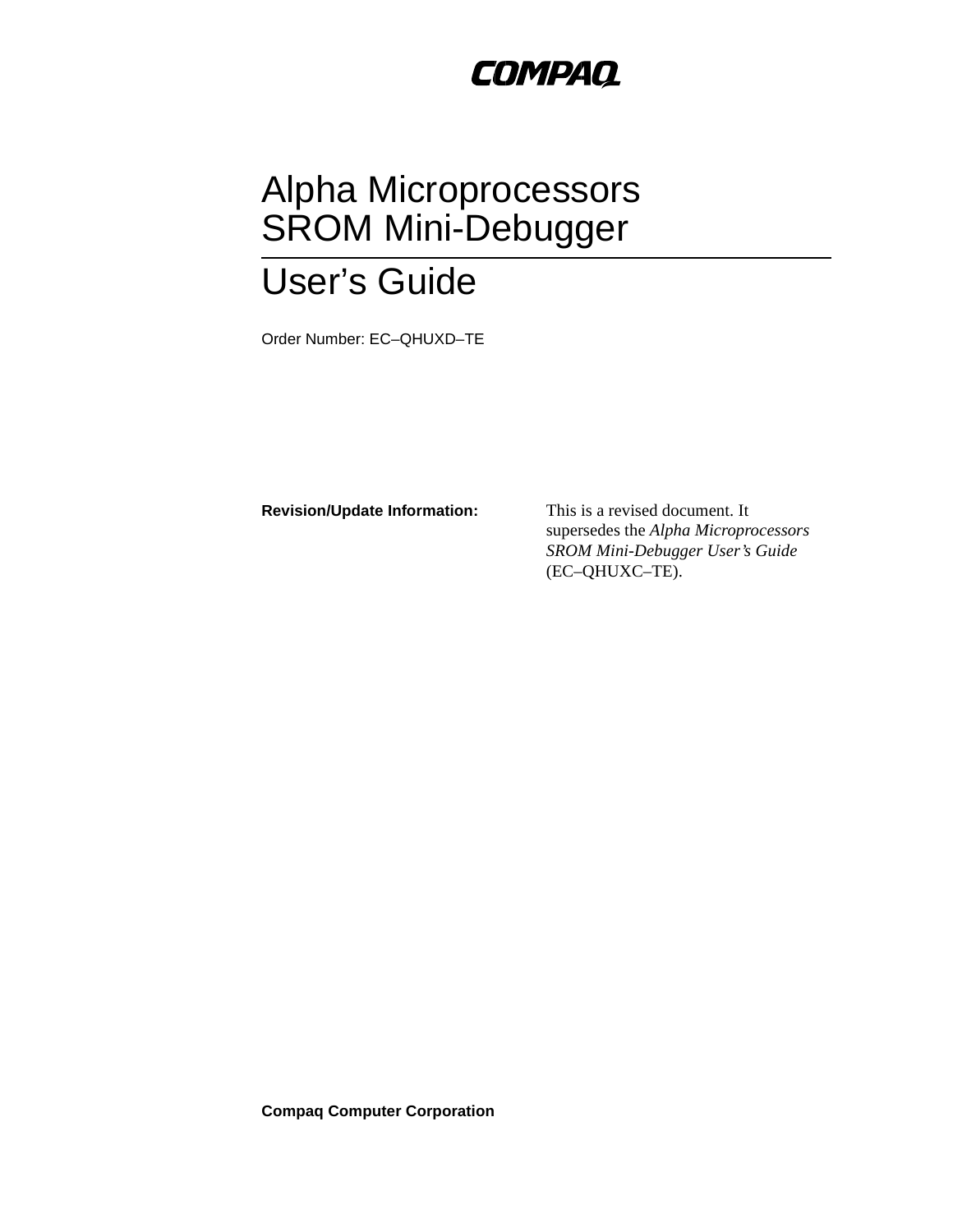#### **April 1999**

The information in this publication is subject to change without notice.

COMPAQ COMPUTER CORPORATION SHALL NOT BE LIABLE FOR TECHNICAL OR EDITORIAL ERRORS OR OMISSIONS CONTAINED HEREIN, NOR FOR INCIDENTAL OR CONSEQUENTIAL DAM-AGES RESULTING FROM THE FURNISHING, PERFORMANCE, OR USE OF THIS MATERIAL. THIS INFORMATION IS PROVIDED "AS IS" AND COMPAQ COMPUTER CORPORATION DISCLAIMS ANY WARRANTIES, EXPRESS, IMPLIED OR STATUTORY AND EXPRESSLY DISCLAIMS THE IMPLIED WAR-RANTIES OF MERCHANTABILITY, FITNESS FOR PARTICULAR PURPOSE, GOOD TITLE AND AGAINST INFRINGEMENT.

This publication contains information protected by copyright. No part of this publication may be photocopied or reproduced in any form without prior written consent from Compaq Computer Corporation.

© 1999 Digital Equipment Corporation. All rights reserved. Printed in U.S.A.

The software described in this publication is furnished under a license agreement or nondisclosure agreement. The software may be used or copied only in accordance with the terms of the agreement.

COMPAQ, the Compaq logo, and the Digital logo Registered in U.S. Patent and Trademark Office.

AlphaPC and Tru64 are trademarks of Compaq Computer Corporation.

Windows NT is a registered trademark of Microsoft Corporation. Intel is a registered trademark of Intel Corporation.

Other product names mentioned herein may be the trademarks of their respective companies.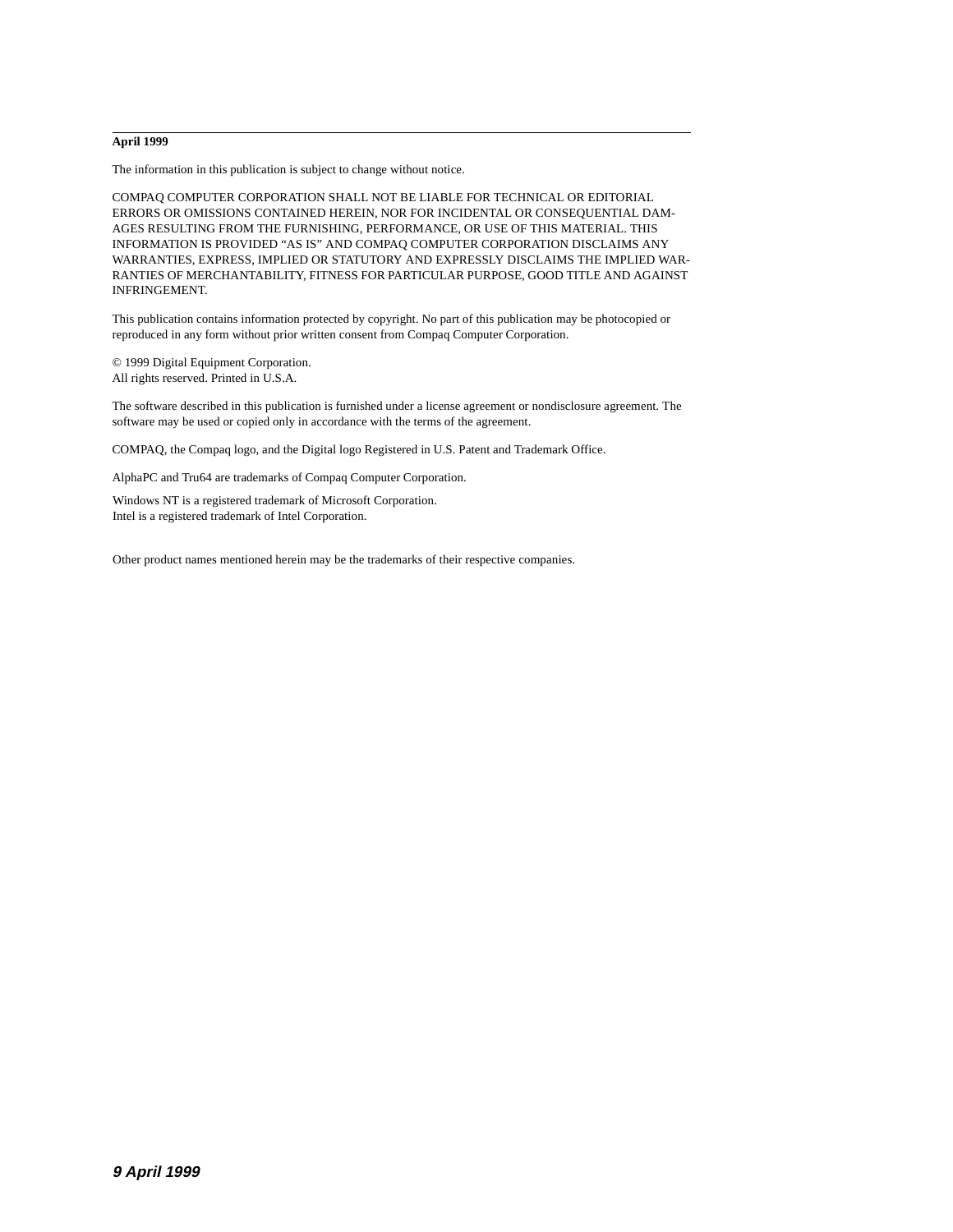## **Contents**

#### **[Preface](#page-6-0)**

#### **[1 Introduction](#page-8-0)**

| 1.1              |  |
|------------------|--|
| 1.2 <sub>1</sub> |  |

## **[2 Getting Started](#page-10-0)**

| 2.1           |                                                                            | $2 - 1$ |
|---------------|----------------------------------------------------------------------------|---------|
| 2.2           |                                                                            | $2 - 1$ |
| 2.3           |                                                                            | $2 - 1$ |
| 2.4           |                                                                            | $2 - 2$ |
| 2.4.1         |                                                                            | $2 - 2$ |
| 2.4.2         | Connecting the Motherboard to a Personal Computer                          | $2 - 2$ |
| 2.4.3         | Connecting to the Motherboard from a System Running Windows NT Version 4.0 | $2 - 2$ |
| 2.4.4         | Connecting to the Motherboard from a System Running Tru64 UNIX             | $2 - 3$ |
| 2.4.4.1       | Connecting to a Serial Port Under Tru64 UNIX                               | $2 - 4$ |
| $2.5^{\circ}$ |                                                                            | $2 - 4$ |
| 2.5.1         |                                                                            | $2 - 4$ |
| 2.6           |                                                                            | $2 - 4$ |

## **[3 SROM Mini-Debugger Command Set](#page-16-0)**

| 3.1    | $3 - 1$  |
|--------|----------|
| 3.2    | $3 - 1$  |
| 3.3    | $3 - 2$  |
| 3.4    | $3 - 3$  |
| 3.4.1  | $3 - 4$  |
| 3.4.2  | $3 - 6$  |
| 3.4.3  | $3 - 7$  |
| 3.4.4  | $3 - 8$  |
| 3.4.5  | $3 - 9$  |
| 3.4.6  | $3 - 10$ |
| 3.4.7  | $3 - 12$ |
| 3.4.8  | $3 - 13$ |
| 3.4.9  | $3 - 14$ |
| 3.4.10 | $3 - 16$ |
| 3.4.11 | $3 - 17$ |
| 3.4.12 | $3 - 18$ |
| 3.4.13 | $3 - 20$ |
| 3.4.14 | $3 - 23$ |
| 3.4.15 | $3 - 25$ |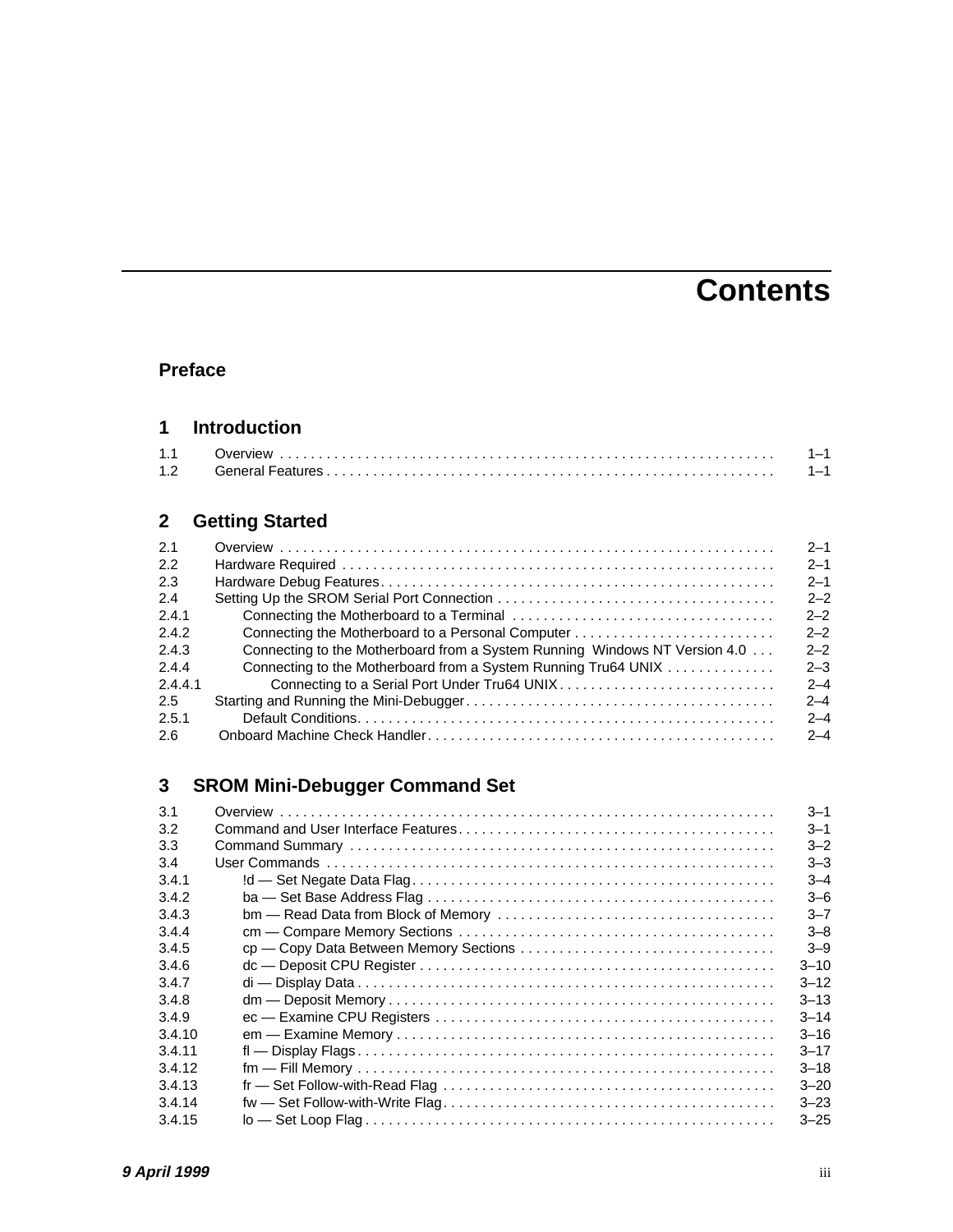| 3.4.16                     |                                                     | $3 - 26$         |
|----------------------------|-----------------------------------------------------|------------------|
| 3.4.17                     |                                                     | $3 - 27$         |
| 3.4.18                     |                                                     | $3 - 28$         |
| 3.4.19                     | rt — Return to Calling Program (Exit Mini-Debugger) | $3 - 29$         |
| 3.4.20                     |                                                     | $3 - 30$         |
| 3.4.21                     |                                                     | $3 - 32$         |
| 3.4.22<br>3.4.23<br>3.4.24 |                                                     | 3–33<br>$3 - 35$ |

## **[A Support](#page-54-0)**

## **[Index](#page-56-0)**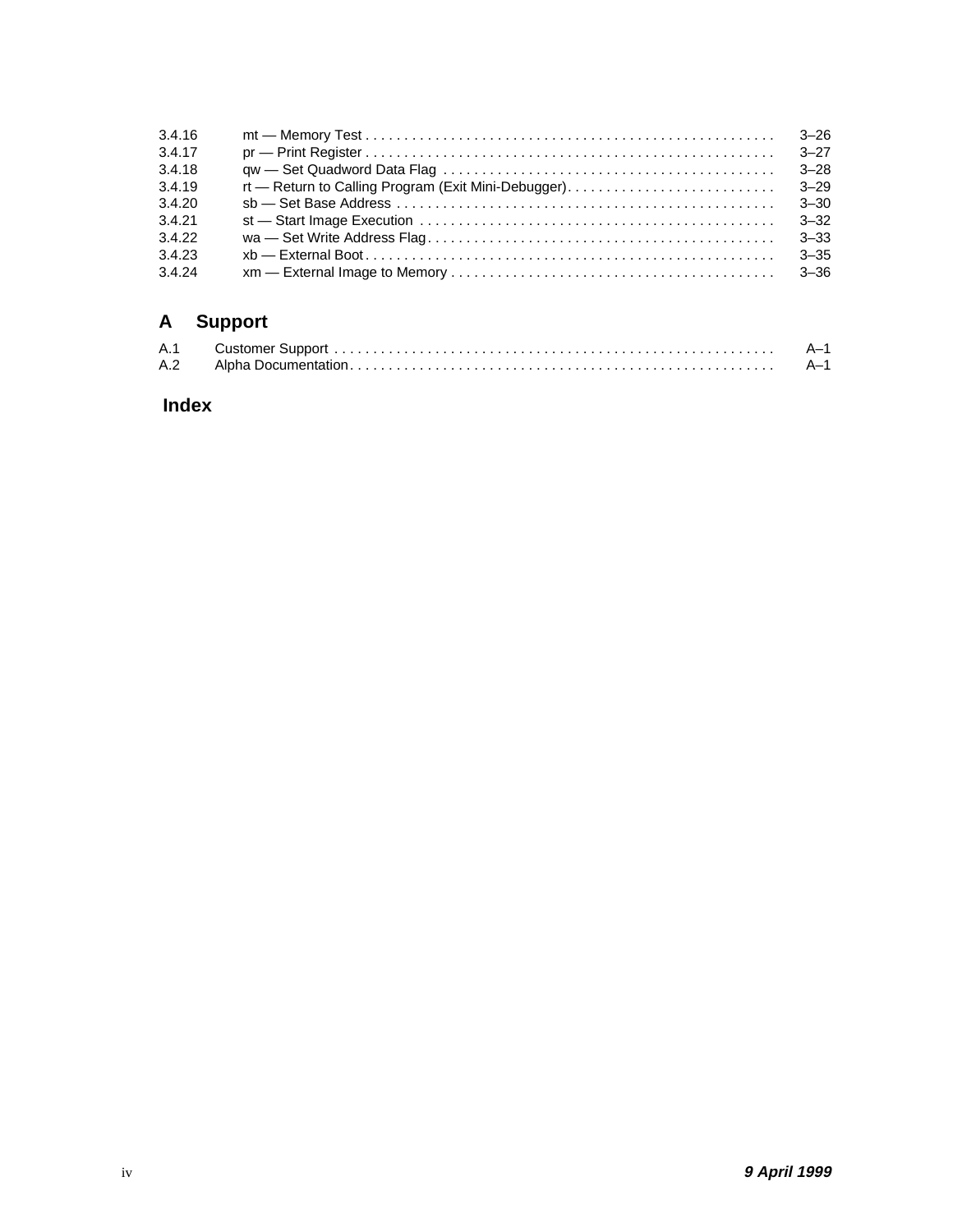### **Tables**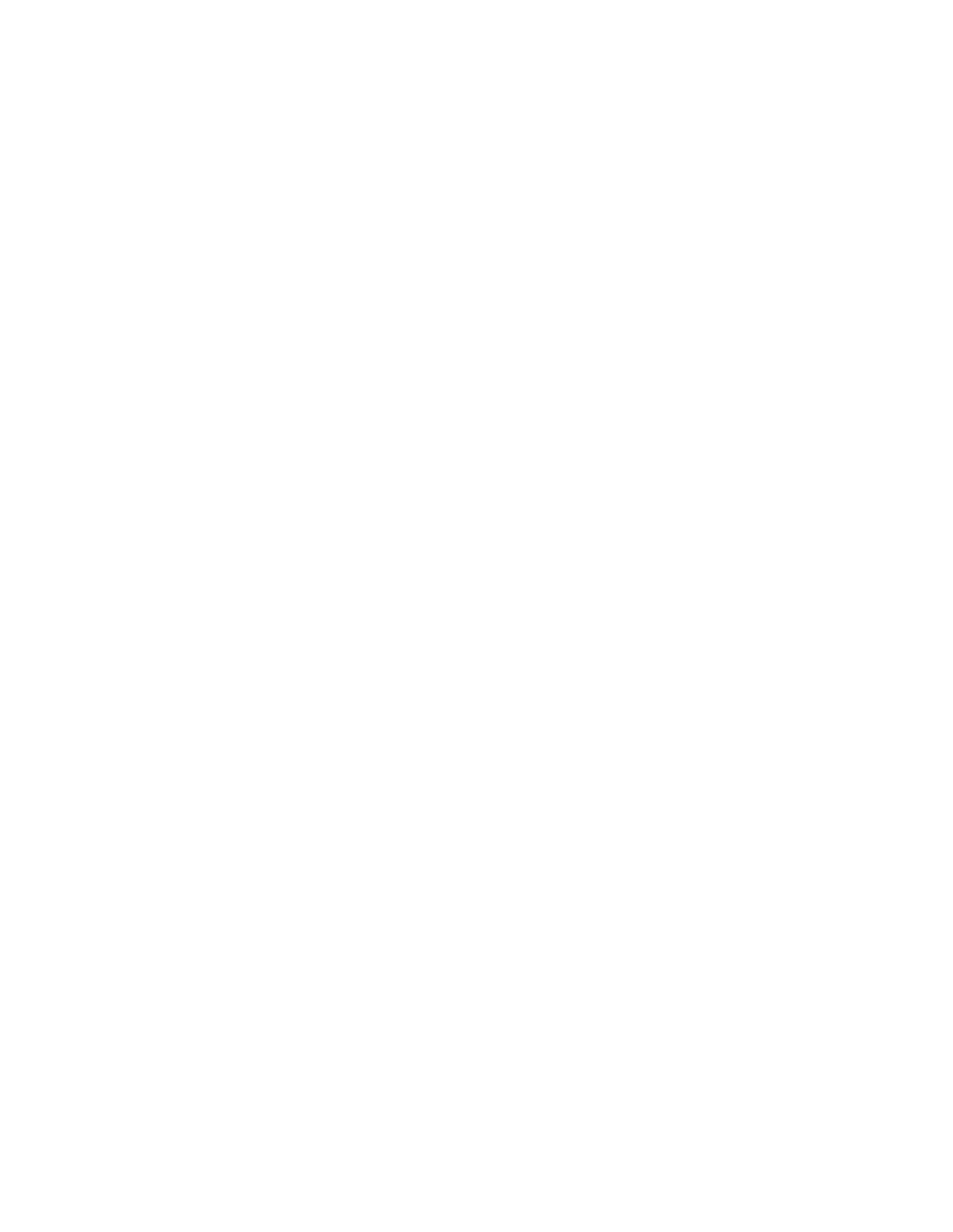## **Preface**

### <span id="page-6-0"></span>**Introduction**

This document describes how to use the Alpha Microprocessors SROM Mini-Debugger (also referred to as the mini-debugger) to debug hardware with one of the following motherboards:

- **•** AlphaPC 264DP Motherboard
- **•** AlphaPC 164SX Motherboard
- **•** AlphaPC 164LX Motherboard

#### **Audience**

This document is for anyone who develops hardware to be used with an Alpha microprocessor.

#### **Content Overview**

The information in this document is organized as follows:

- **•** [Chapter 1](#page-8-0) is a general overview of the mini-debugger.
- **•** [Chapter 2](#page-10-0) describes how to set up and start the mini-debugger.
- **•** [Chapter 3](#page-16-0) describes the mini-debugger command set.
- **•** [Appendix A](#page-54-0) contains information about customer support and associated documentation.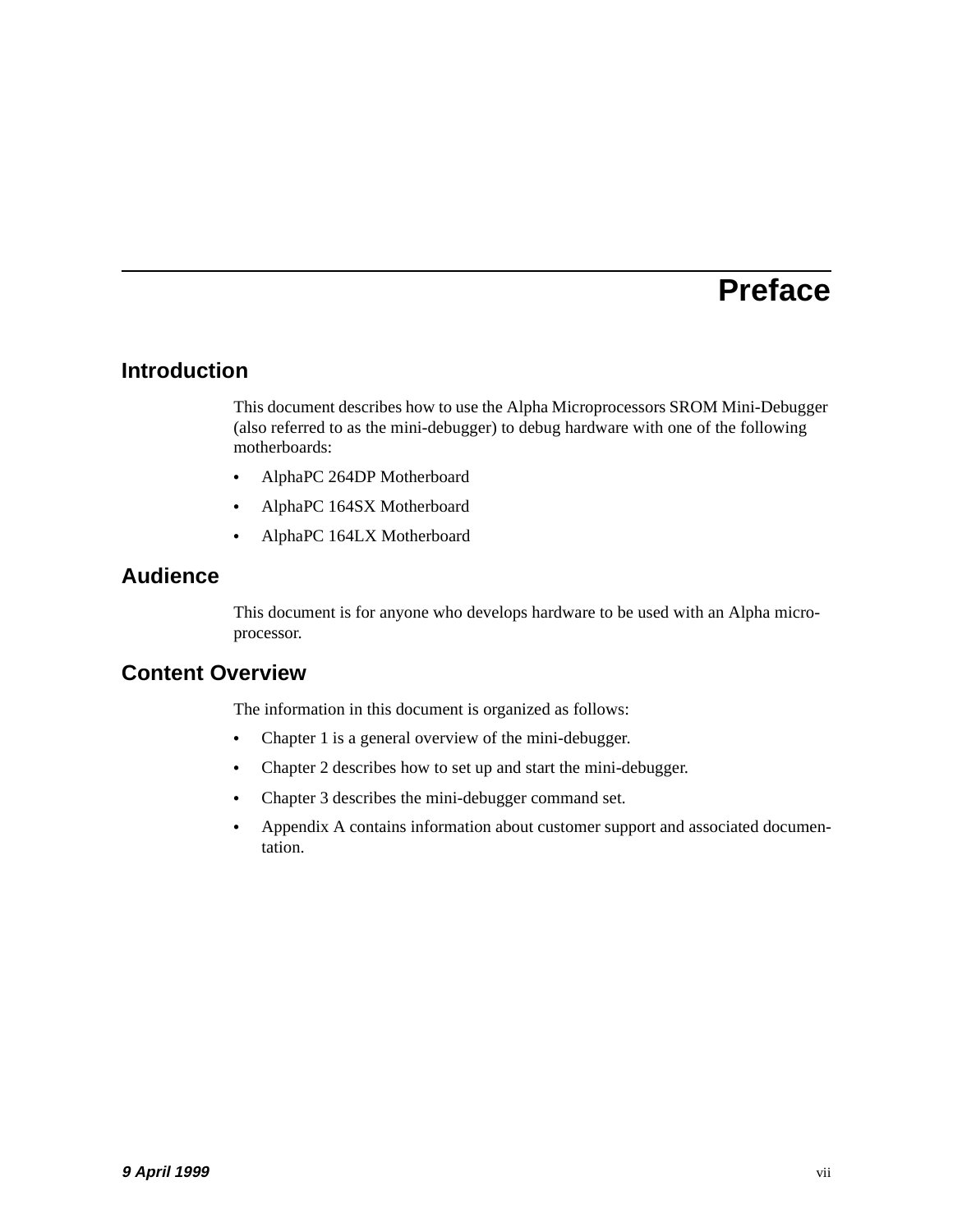## <span id="page-7-0"></span>**Conventions**

| <b>Convention</b>     | <b>Meaning</b>                                                                   |
|-----------------------|----------------------------------------------------------------------------------|
| A percent sign $(\%)$ | Indicates a Tru64 UNIX operating system command prompt.                          |
| SROM                  | Indicates an Alpha Microprocessors SROM Mini-Debugger<br>prompt.                 |
| <b>Boldface type</b>  | Indicates a command or an example of user input.                                 |
| <i>Italic type</i>    | Indicates special emphasis or the title of a manual.                             |
| Monospaced type       | Indicates an operating system command, a file name, or a directory<br>path name. |
| <b>Note</b>           | Provides general information.                                                    |

The following conventions are used in this document: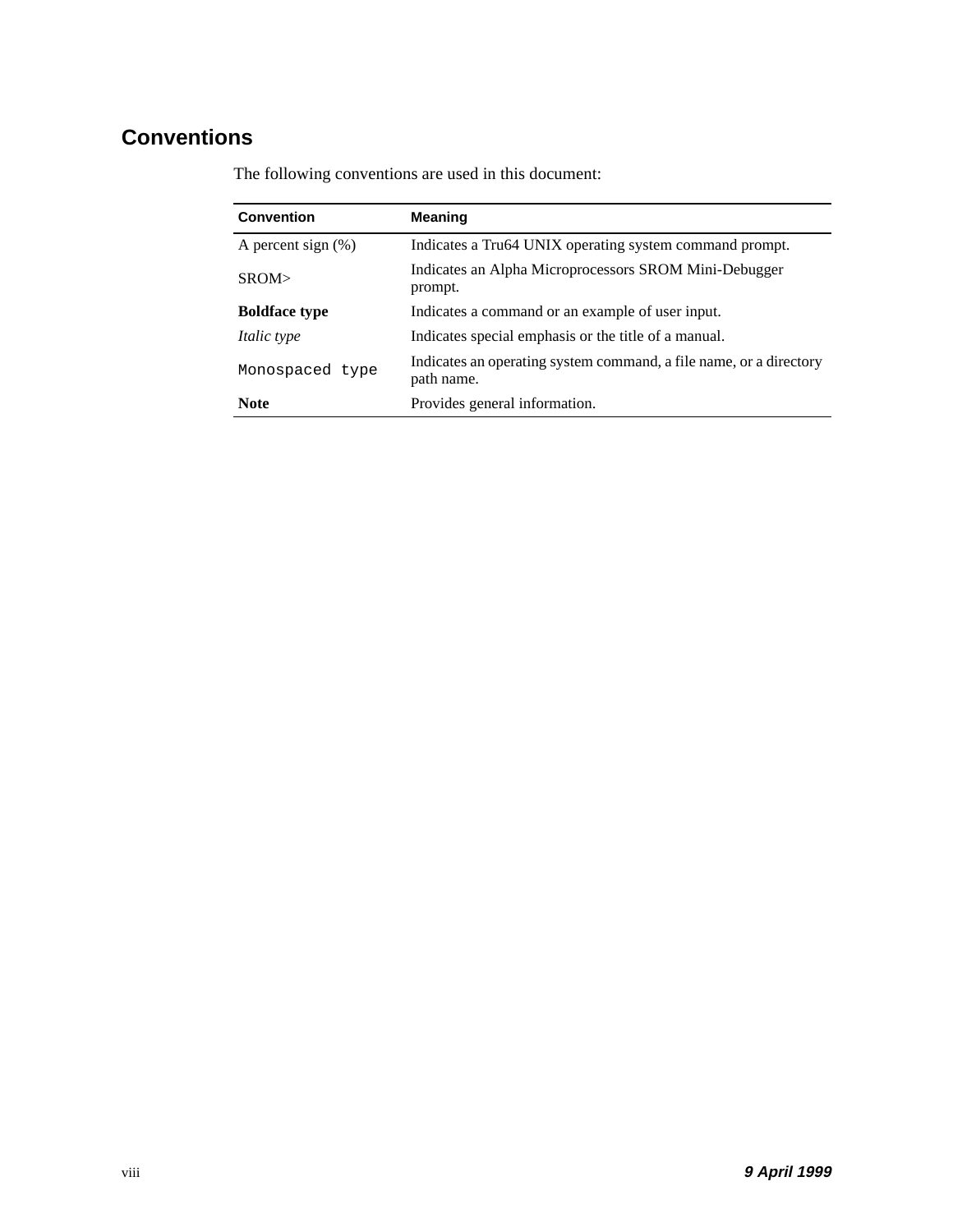# **1 Introduction**

## <span id="page-8-0"></span>**1.1 Overview**

The Alpha Microprocessors SROM Mini-Debugger provides basic hardware debugging capability through the SROM serial port of the Alpha microprocessor. Using only an SROM containing the mini-debugger, a clock source, a CPU chip, and a few gates, you can exercise the device connected to the CPU to debug cache, memory, and I/O subsystems until the board is functional enough to support a more fully featured monitor.

## **1.2 General Features**

The mini-debugger has the following features:

- **•** Basic hardware debugging capability
- **•** A monitor that can point to hardware addresses and exercise them
- The ability to examine and deposit memory
- **•** A case-independent command language
- **•** Support for variable baud rates and processor speeds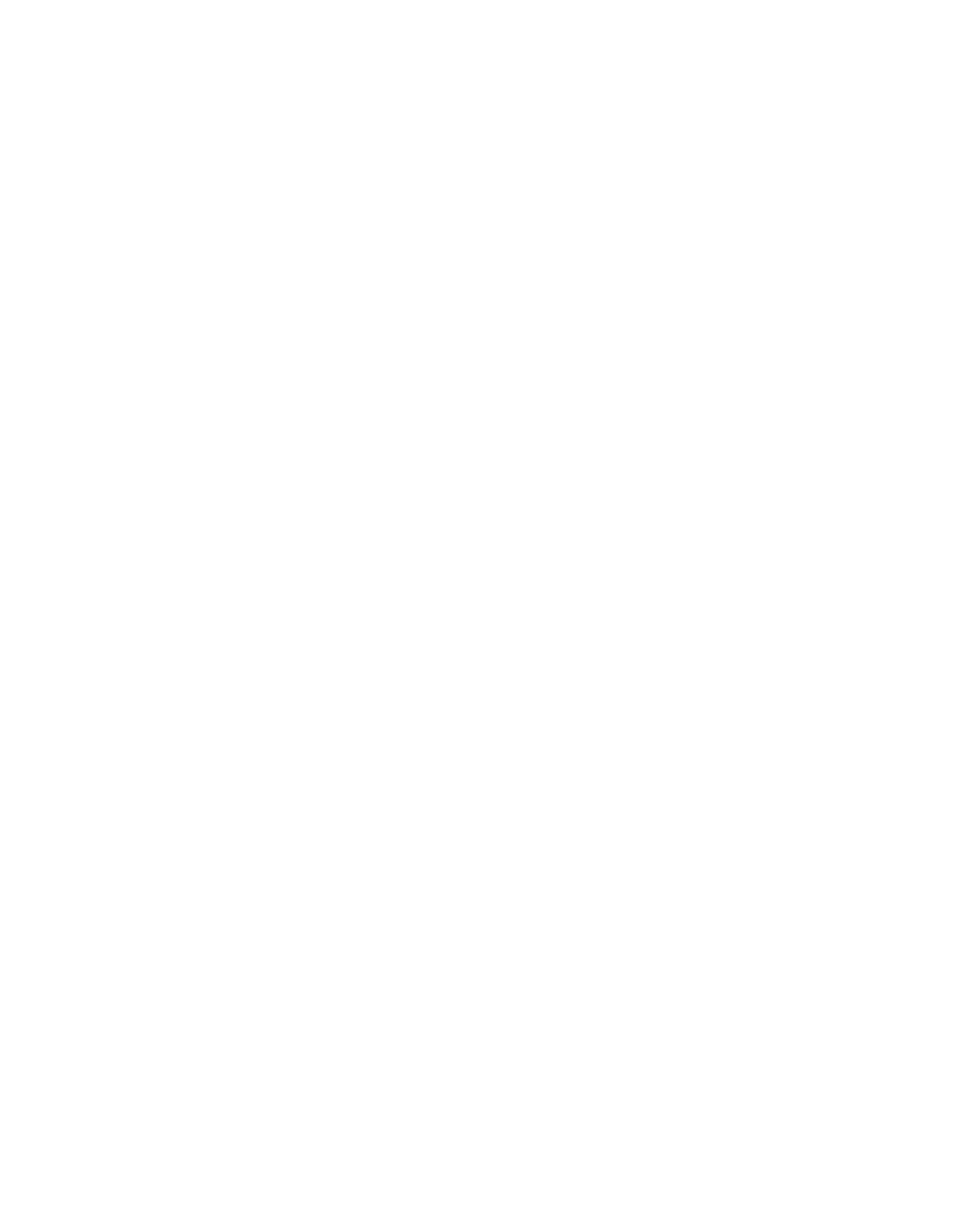# **2 Getting Started**

#### <span id="page-10-0"></span>**2.1 Overview**

The Alpha Microprocessors Motherboard Software Design Tool Kit (Alpha SDK) includes the Alpha Microprocessors SROM Mini-Debugger binary files suitable for programming an SROM. For information about how to program an SROM, refer to your ROM programmer manual.

After the SROM is programmed, it can be placed into the SROM socket on the motherboard. In addition, the mini-debugger is also available in the standard SROM provided with the Alpha microprocessor motherboards. It can be invoked *after* the standard SROM has completed CPU and system initialization and before it begins execution of the image loaded from ROM. Refer to the Alpha motherboard user's guide for more information about how to access the mini-debugger and setting the required jumper.

### **2.2 Hardware Required**

To run the mini-debugger, you need the following items:

- **•** An Alpha microprocessor motherboard or a system based on the Alpha microprocessor architecture with a connection from the microprocessor SROM interface to the host system's serial port (for example, an RS-232)
- **•** A host system (a terminal or workstation)
- **•** An SROM containing the SROM Mini-Debugger image

## **2.3 Hardware Debug Features**

The mini-debugger image is loaded into the CPU's instruction cache at reset through the CPU's SROM interface. The mini-debugger provides commands to:

- **•** Examine and deposit data in memory.
- **•** Test memory.
- **•** Examine and deposit internal CPU registers.
- **•** Load an image into the motherboard's memory and transfer execution to it.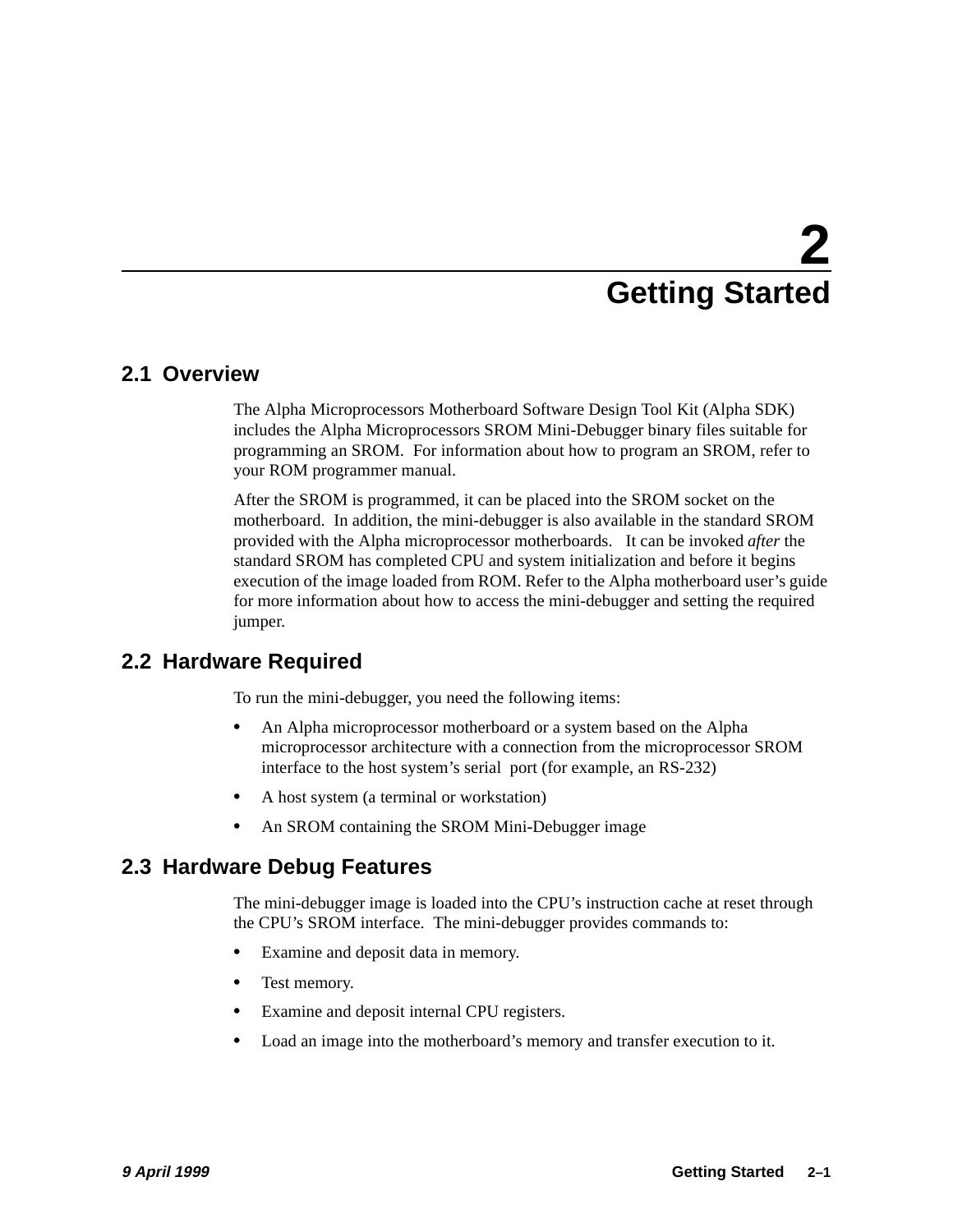The mini-debugger's primary purpose is to debug hardware so that the memory interface works, thus allowing a more complex debugger such as the Alpha Microprocessors Debug Monitor to be loaded to debug other parts of the system or software.

## <span id="page-11-0"></span>**2.4 Setting Up the SROM Serial Port Connection**

To use the mini-debugger, you must first establish a connection from your Alpha microprocessor system or motherboard to the serial port on your host system. This section describes how to connect the SROM serial port of a motherboard to the following hardware:

- **•** A terminal
- **•** A PC running communication software
- **•** A system running Windows NT
- An Alpha system running Tru64 UNIX

#### **2.4.1 Connecting the Motherboard to a Terminal**

To connect a motherboard to a terminal, connect the SROM serial port of the motherboard to the terminal communication line.

| <b>Terminal Setting</b> | Value     |
|-------------------------|-----------|
| Terminal emulation      | VT100     |
| Transmit/receive speed  | 9600 baud |
| Data bits               | 8         |
| Parity                  | None      |
| Stop bits               |           |

Set terminal settings as shown in the following table:

#### **2.4.2 Connecting the Motherboard to a Personal Computer**

You can also use communication (terminal emulation) software running on a PC to communicate with the motherboard. To connect the motherboard to a PC, connect the terminal communication line to the SROM serial port of the motherboard as described for the terminal.

#### **2.4.3 Connecting to the Motherboard from a System Running Windows NT Version 4.0**

A system running the Windows NT version 4.0 operating system supports serial communication with the motherboard. Use the Start button on the taskbar to configure a COM port for connection to the motherboard and follow these steps:

- 1. Choose the Programs menu.
- 2. Choose the Accessories menu.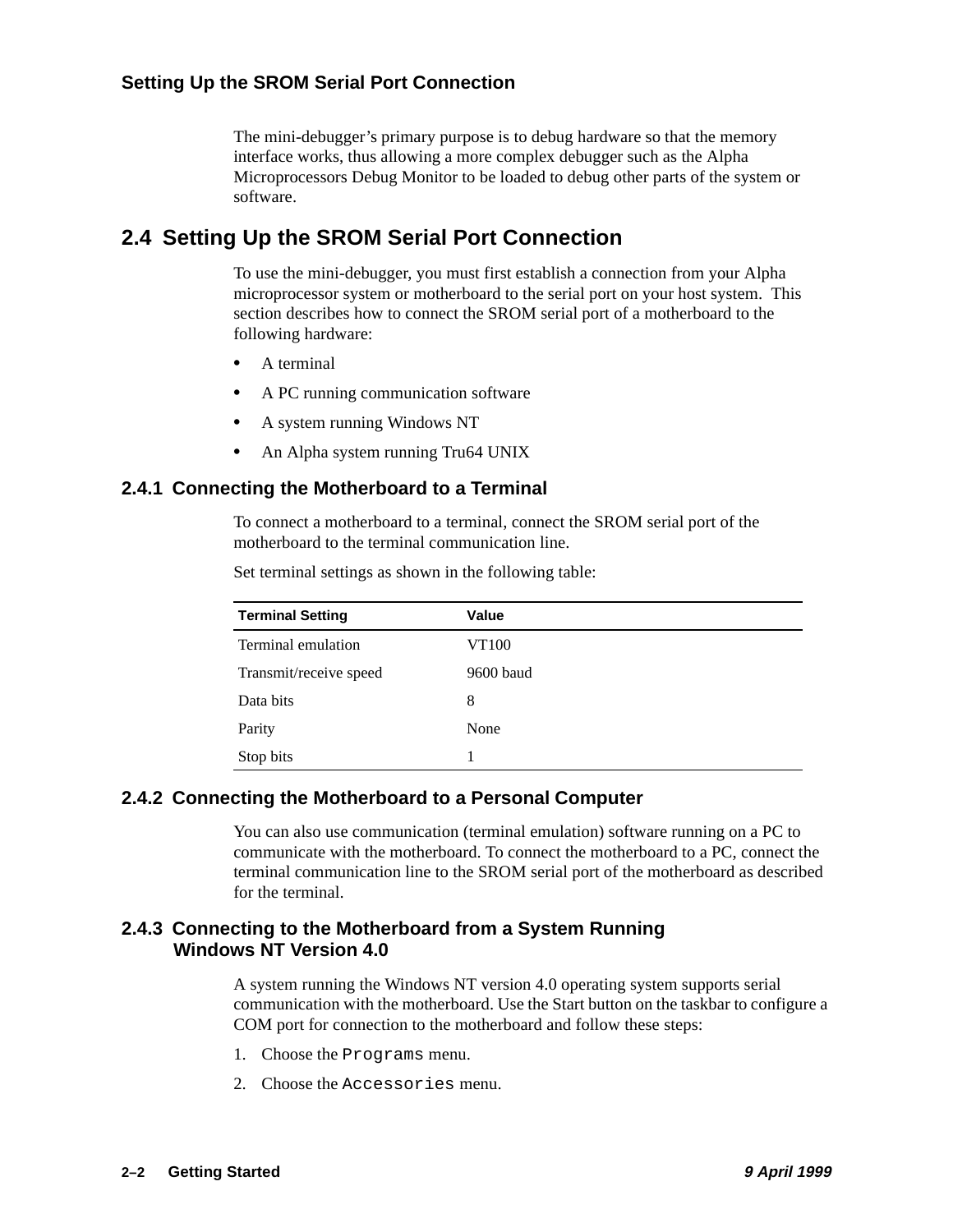- <span id="page-12-0"></span>3. Choose the HyperTerminal menu and choose the HyperTerminal icon. The Connection Description window appears.
- 4. Enter a name for the new connection such as Direct Connection Com1, choose an icon for the connection, and click OK.

| <b>Terminal Setting</b> | Value |
|-------------------------|-------|
| Bits per second         | 9600  |
| Data bits               | 8     |
| Parity                  | None  |
| Stop bits               | 1     |
| Flow control            | None  |

5. Set the following terminal characteristics:

Click OK to save these settings. The motherboard connection appears in the HyperTerminal window.

#### **2.4.4 Connecting to the Motherboard from a System Running Tru64 UNIX**

An Alpha system running the Tru64 UNIX operating system supports serial communication through two ports that can be connected to the motherboard:

- **•** /dev/tty00
- **•** /dev/tty01

All examples and command descriptions that follow assume that the motherboard SROM port is connected to port /dev/tty00.

To enable these ports for use with the motherboard, follow these steps:

- 1. Log in as superuser.
- 2. Modify the following two files:

/etc/remote

/etc/inittab

a. Add the following two lines to the  $/etc/remote$  file. These lines define a device to connect to when using the Tru64 UNIX tip command.

port\_name0:dv=/dev/tty00:br#9600:pa=none:

port\_name1:dv=/dev/tty01:br#9600:pa=none:

The *port* name refers to an arbitrary name that you assign to that port.

b. Modify the /etc/inittab file to disable logins on the two serial communication ports by setting the third field to  $\circ$  ff. For example, modify the tty00 and tty01 lines as follows:

tty00:23:off:/usr/sbin/getty /dev/tty00 9600 tty01:23:off:/usr/sbin/getty /dev/tty01 9600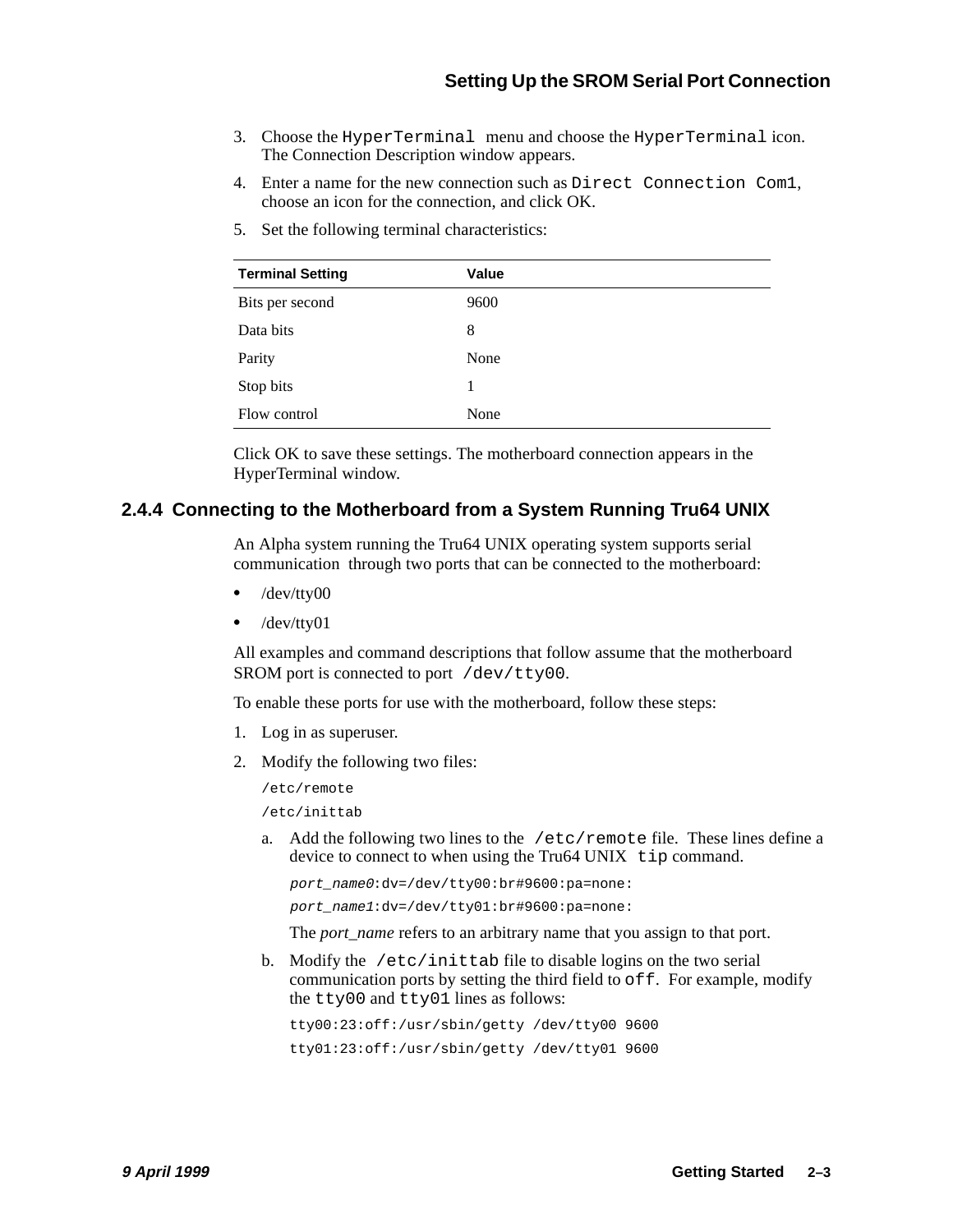#### <span id="page-13-0"></span>**Starting and Running the Mini-Debugger**

- 3. Reboot the system, or issue the following command to ensure that the modified files take effect:
	- **# /sbin/init q**

#### **2.4.4.1 Connecting to a Serial Port Under Tru64 UNIX**

After you modify the /etc/remote and /etc/inittab files, you can connect to the serial port under the Tru64 UNIX operating system using the Tru64 UNIX  $\text{tip}$ command. If the connection is successful, the mini-debugger prompt displays after you press a key. For example:

```
% tip port_name0
```
! key is pressed.

SROM>

Type  $\sim$  to exit the Tru64 UNIX tip command.

## **2.5 Starting and Running the Mini-Debugger**

After the SROM serial port connection has been made, you can initialize the mini-debugger by typing an ASCII character. This returns an SROM> prompt, which indicates that you are ready to begin debugging hardware, and displays the minidebugger version number.

For example:

**U**

V00000801

SROM>

Once an ASCII character is typed, the mini-debugger automatically detects the baud rate of the terminal connected to the SROM serial port. Baud rates up to 19.2K are supported.

#### **2.5.1 Default Conditions**

If you are using the mini-debugger built into the standard Alpha motherboard SROM, then the proper initialization conditions are automatically set. When you see the minidebugger prompt, the system has been initialized.

The example shown in [Section 3.4](#page-18-0), the xm command, demonstrates how to load and execute the Debug Monitor.

### **2.6 Onboard Machine Check Handler**

The onboard machine check handler is useful in debugging certain memory faults. You must set bit [1] of the ABOX\_CTL register to enable machine checks. For 21164-based boards, machine checks are always enabled. When a machine check is encountered, as it might be in a read, the machine check handler prints the following message followed by the SROM> prompt: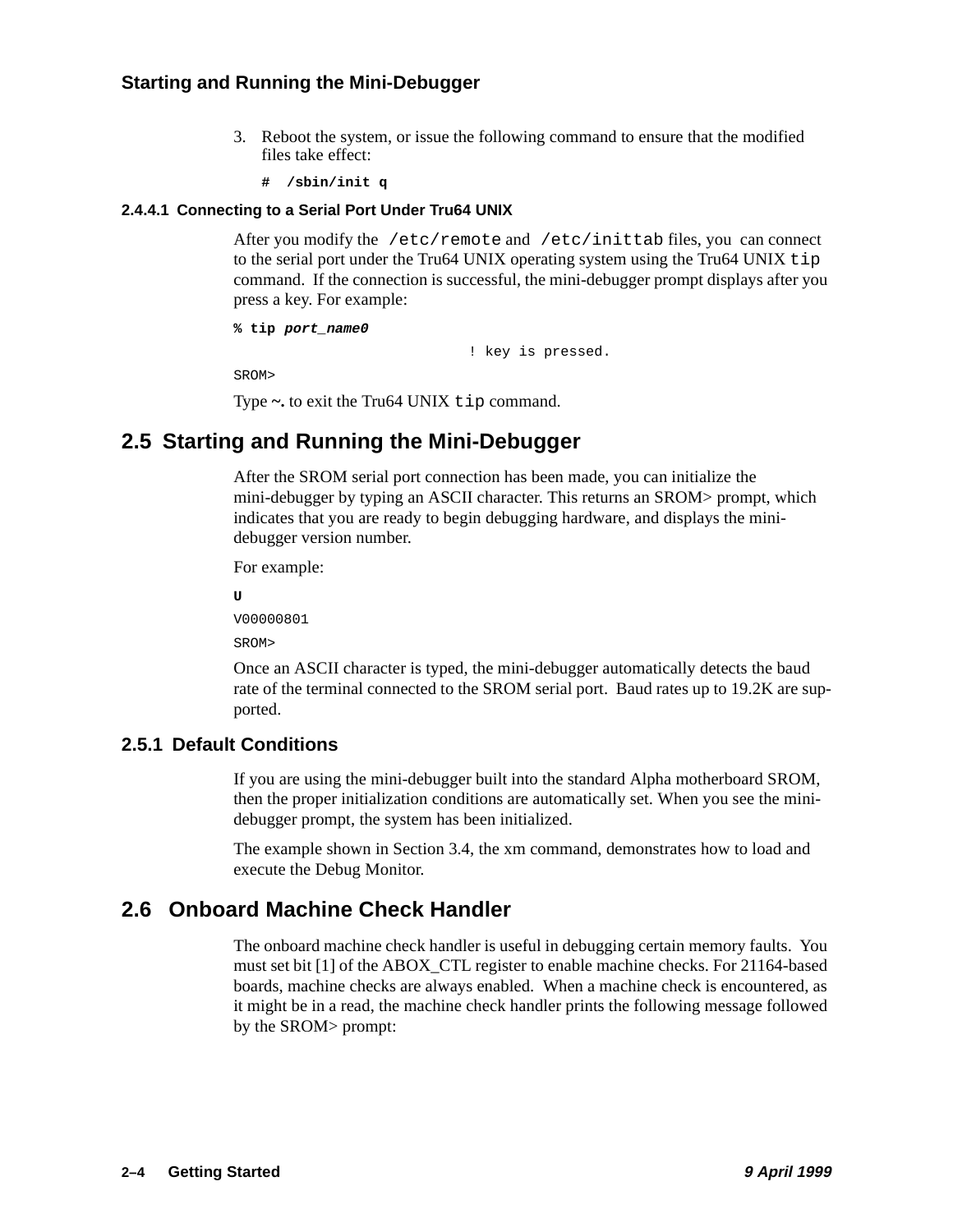| MCHK   |                    |
|--------|--------------------|
| Abox   | 00000000.00000002  |
| Tcsr   | 00000000.00ff0000  |
| PalB   | 000000000 00000000 |
| ExAd   | 00000000.00200cb4  |
| DcSt   | 00000000.00000000  |
| Hirr   | 00000000.00000000  |
| Hier   | 00000000.00001890  |
| BCt.1  | 000007f8.00000000  |
| Bi St  | 00000000.000010c1  |
| há i R | 00000001.e0000018  |
| Syn    | 00000000.00000000  |
| Pi Ad  | 00000000.00200950  |
|        |                    |

SROM>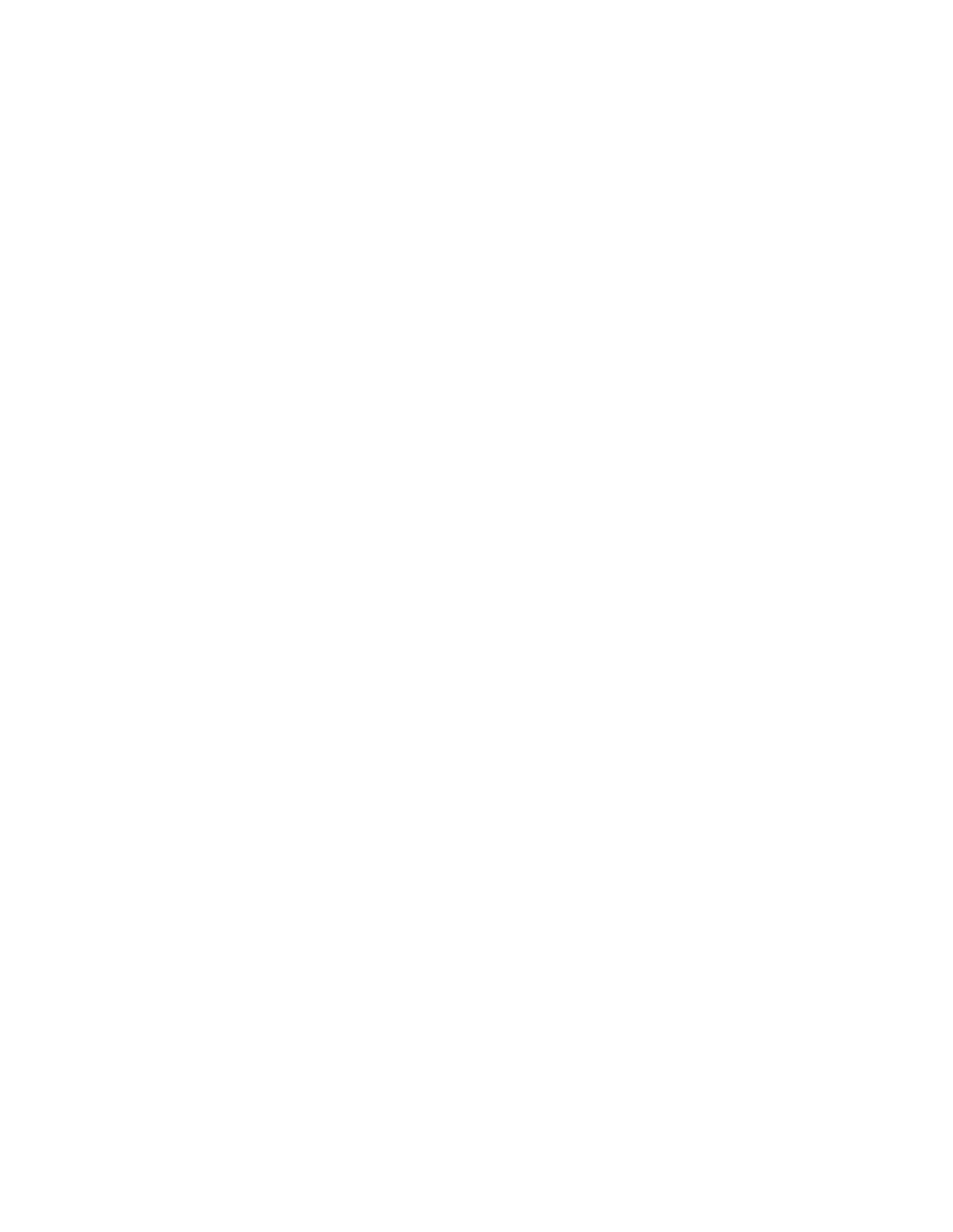## **SROM Mini-Debugger Command Set**

#### <span id="page-16-0"></span>**3.1 Overview**

This chapter describes the Alpha Microprocessors SROM Mini-Debugger command set.

## **3.2 Command and User Interface Features**

The following list describes some of the features of the mini-debugger command language:

- **•** Uppercase or lowercase characters can be used interchangeably.
- Only the first two characters of a command line are significant; the rest are ignored.
- **•** Numbers are input and output in hexadecimal format.
- **•** Commands can be aborted at any time by pressing Ctrl/C (except for the xm command).
- For commands that prompt for input, pressing Return on an empty line defaults to a value of 0.
- **•** In qw data mode, addresses are aligned to a quadword boundary (the three least significant bits of the addresses are zero). In all other modes, addresses are aligned to a longword boundary (the two least significant bits of the addresses are zero).
- **•** In qw data mode, all reads and stores are performed using ldq/p and stq/p instructions, respectively. In all other modes, reads and stores use  $\frac{Id}{p}$  and  $\frac{st}{p}$  instructions, respectively.
- **•** All stores are followed with two MB instructions. This keeps writes ordered (from the system's point of view) and prevents merging in the write queue. For more information on the MB instruction, see the CPU's hardware reference manual.
- For commands that use an address range, the ending address is not included in the range. The last read or store is performed in the immediately preceding quadword or longword, depending on the state of the qw data flag.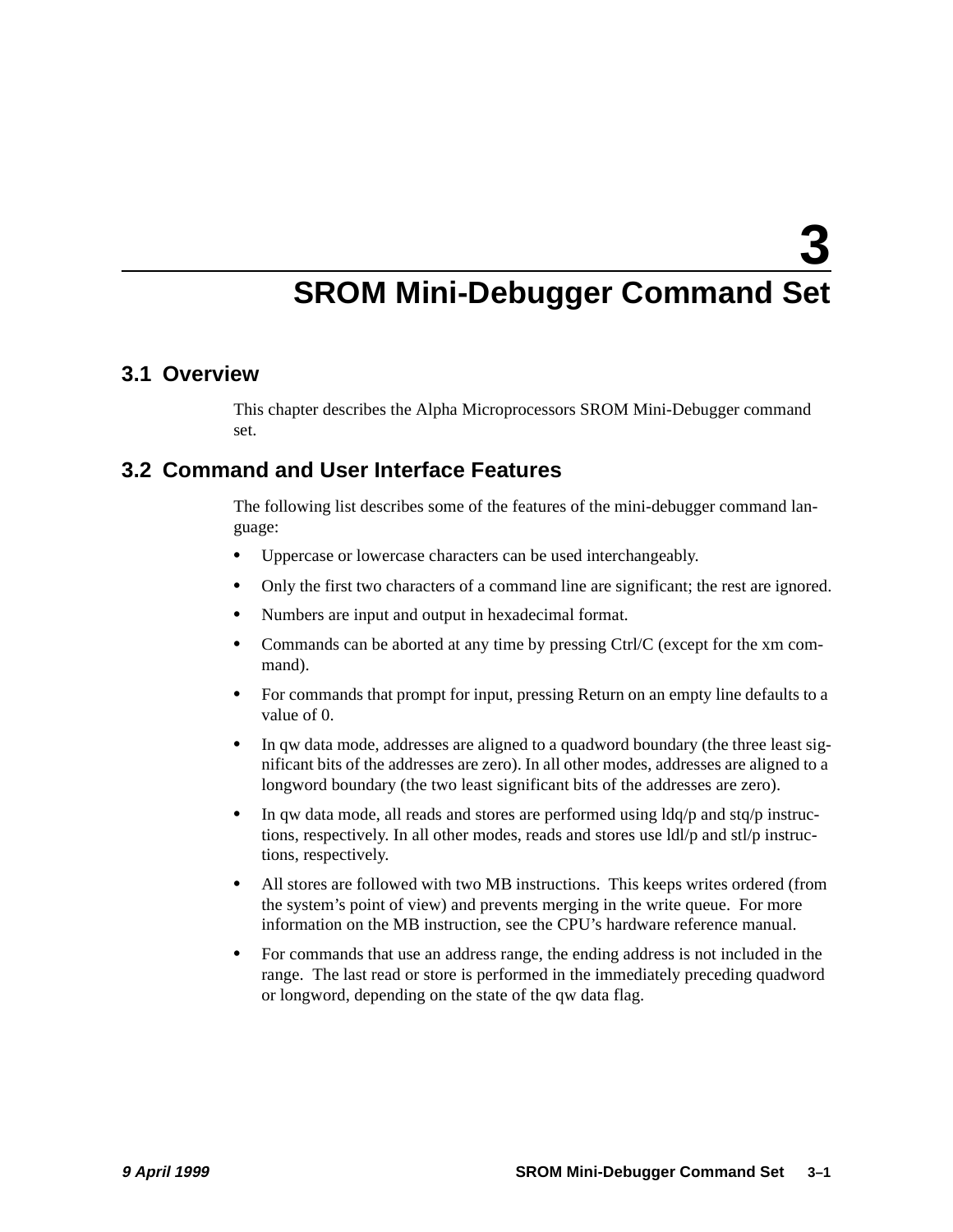## <span id="page-17-0"></span>**3.3 Command Summary**

Table 3–1 summarizes the command set for the Alpha Microprocessors SROM Mini-Debugger. These commands are described in the following sections.

| Command | <b>Description</b>                               |
|---------|--------------------------------------------------|
|         | <b>Flag Commands</b>                             |
| !d      | Enable/disable negation of data to be written.   |
| ba      | Enable/disable use of base address.              |
| di      | Enable/disable display to screen.                |
| fr      | Enable/disable follow-with-read flag.            |
| fw      | Enable/disable follow-with-write flag.           |
| lo      | Enable/disable command repetition.               |
| qw      | Enable/disable quadword mode operations.         |
| wa      | Enable/disable write address mode.               |
|         | <b>Memory Commands</b>                           |
| bm      | Read block of memory addresses.                  |
| cm      | Compare two sections of memory.                  |
| cp      | Copy a block of memory.                          |
| fm      | Fill memory range with data pattern.             |
| mt      | Perform simple memory test.                      |
|         | <b>Deposit/Examine Commands</b>                  |
| dc      | Deposit internal CPU register.                   |
| dm      | Deposit data to memory location.                 |
| ec      | Examine internal CPU registers.                  |
| em      | Examine data in a memory location.               |
|         | <b>Print Commands</b>                            |
| fl      | Print current state of flags.                    |
| pr      | Print contents of general-purpose CPU registers. |
|         | <b>Load/Execute Commands</b>                     |
| rt      | Exit mini-debugger.                              |
| st      | Start executing at specified address.            |
| xb      | Begin execution of the last image loaded.        |
| xm      | Load external image to memory.                   |
|         | <b>Miscellaneous Command</b>                     |
| sb      | Set base address.                                |

**Table 3–1 Command Summary**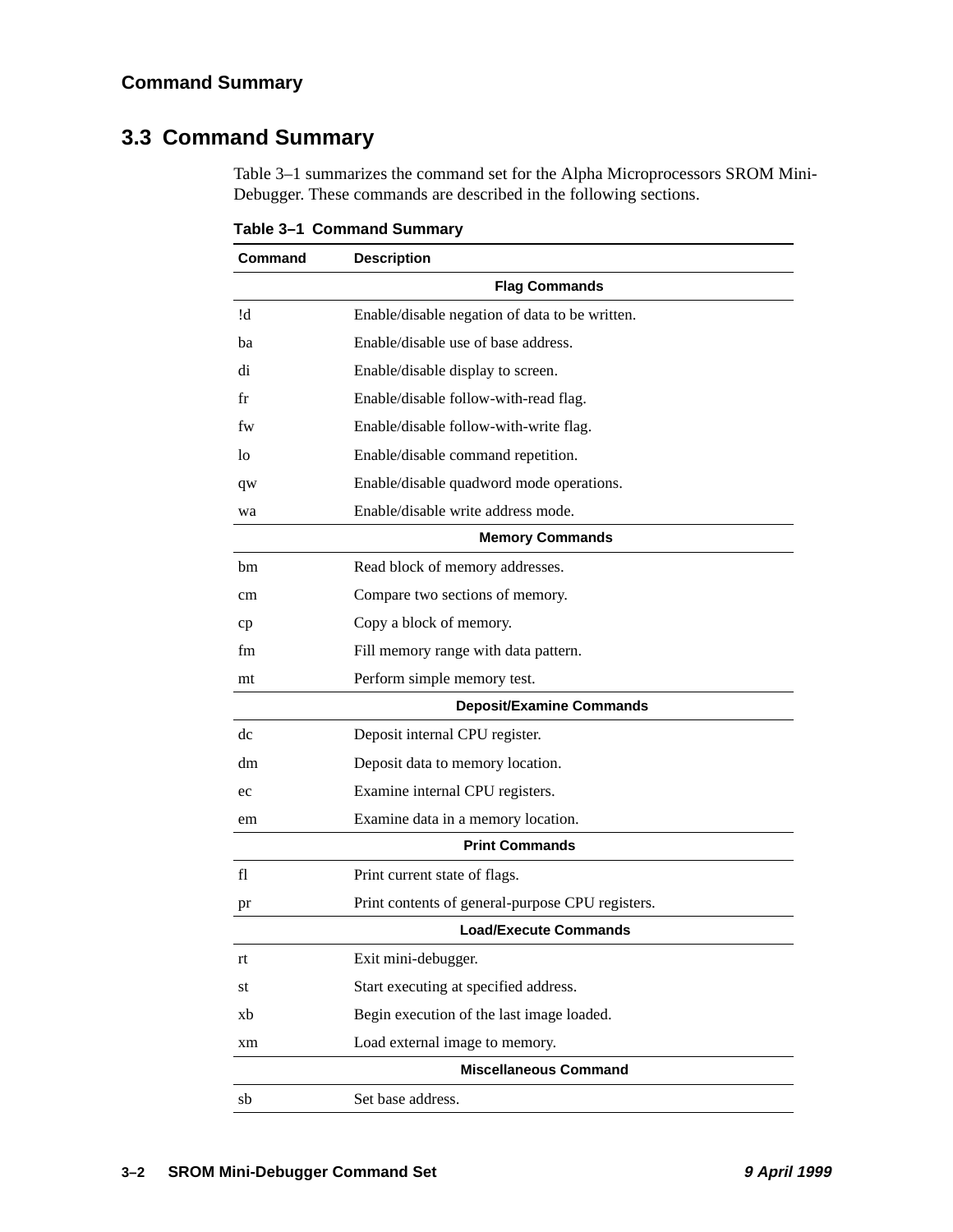## <span id="page-18-0"></span>**3.4 User Commands**

This section contains a complete description and examples of the SROM Mini-Debugger commands. The commands are listed in alphabetical order. The Control Flags section in each command description lists the flags that affect the behavior of the command if the flag is enabled.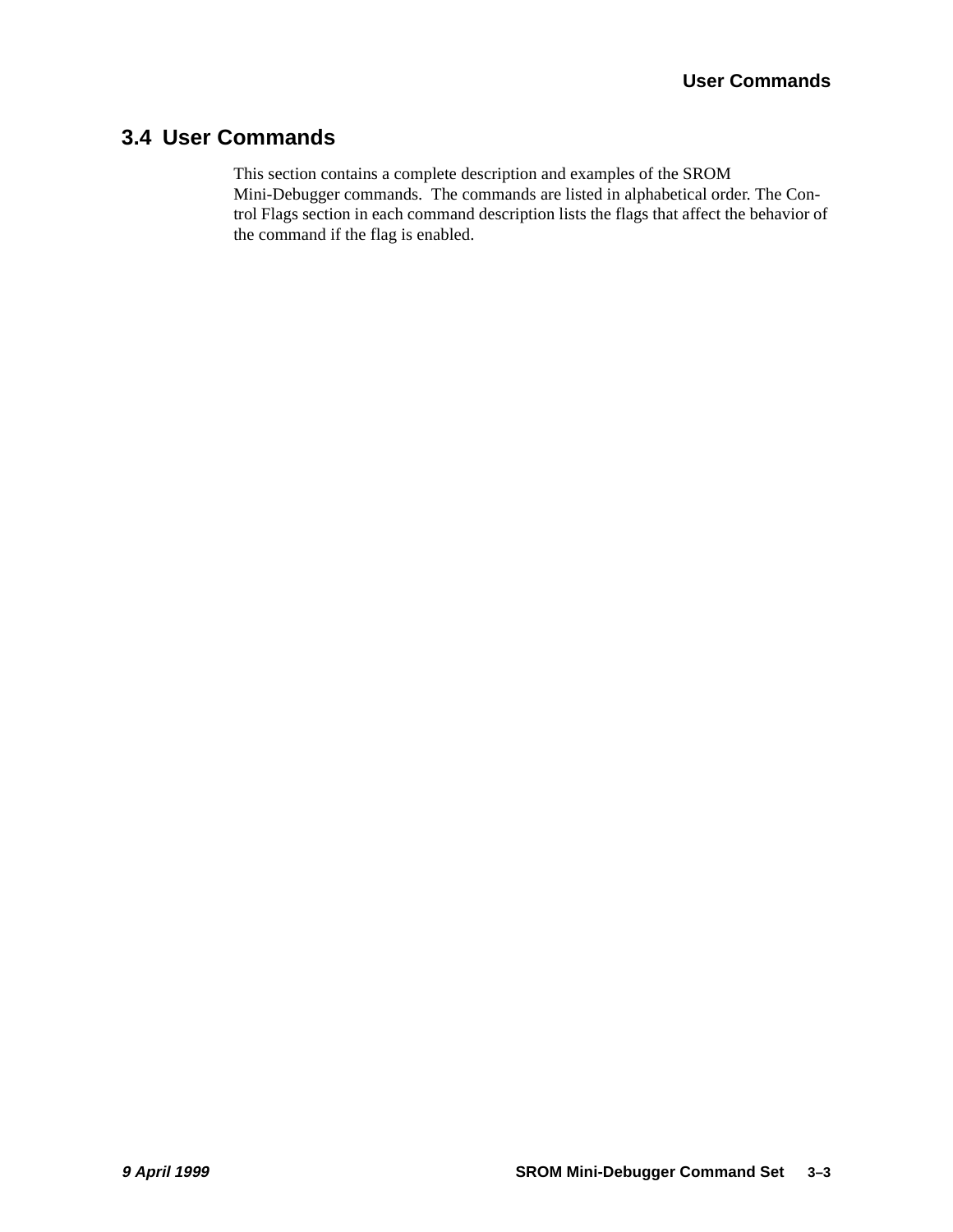#### <span id="page-19-0"></span>**3.4.1 !d — Set Negate Data Flag**

The negate data (**!d**) command enables or disables the use of the one's complement of the data to be written by toggling the negate data flag.

#### **Control Flags**

Not applicable.

#### **Description**

With the negate data flag enabled, writes will use the complement (negation) of the data specified by the user or automatically generated by the command in use.

The default state is off.

#### **Example**

In the following example, with the negate data flag enabled, the data supplied by the user (0) is complemented and written to address 500000.

SROM> **!d** Neg Data ON SROM> **dm** A> **500000** D> **0** SROM> **em** A> **500000** 00000000.00500000: ffffffff

With the fill memory command, the data written with each write is also complemented, resulting in every other write having the original data.

SROM> **fm** A> **600000** A> **600020** D> **ffff0000** SROM> **bm** A> **600000** A> **600020** 00000000.00600000: 0000ffff 00000000.00600004: ffff0000 00000000.00600008: 0000ffff 00000000.0060000c: ffff0000 00000000.00600010: 0000ffff 00000000.00600014: ffff0000 00000000.00600018: 0000ffff

00000000.0060001c: ffff0000

If the write address flag is also enabled, then data written is the complement of the destination address.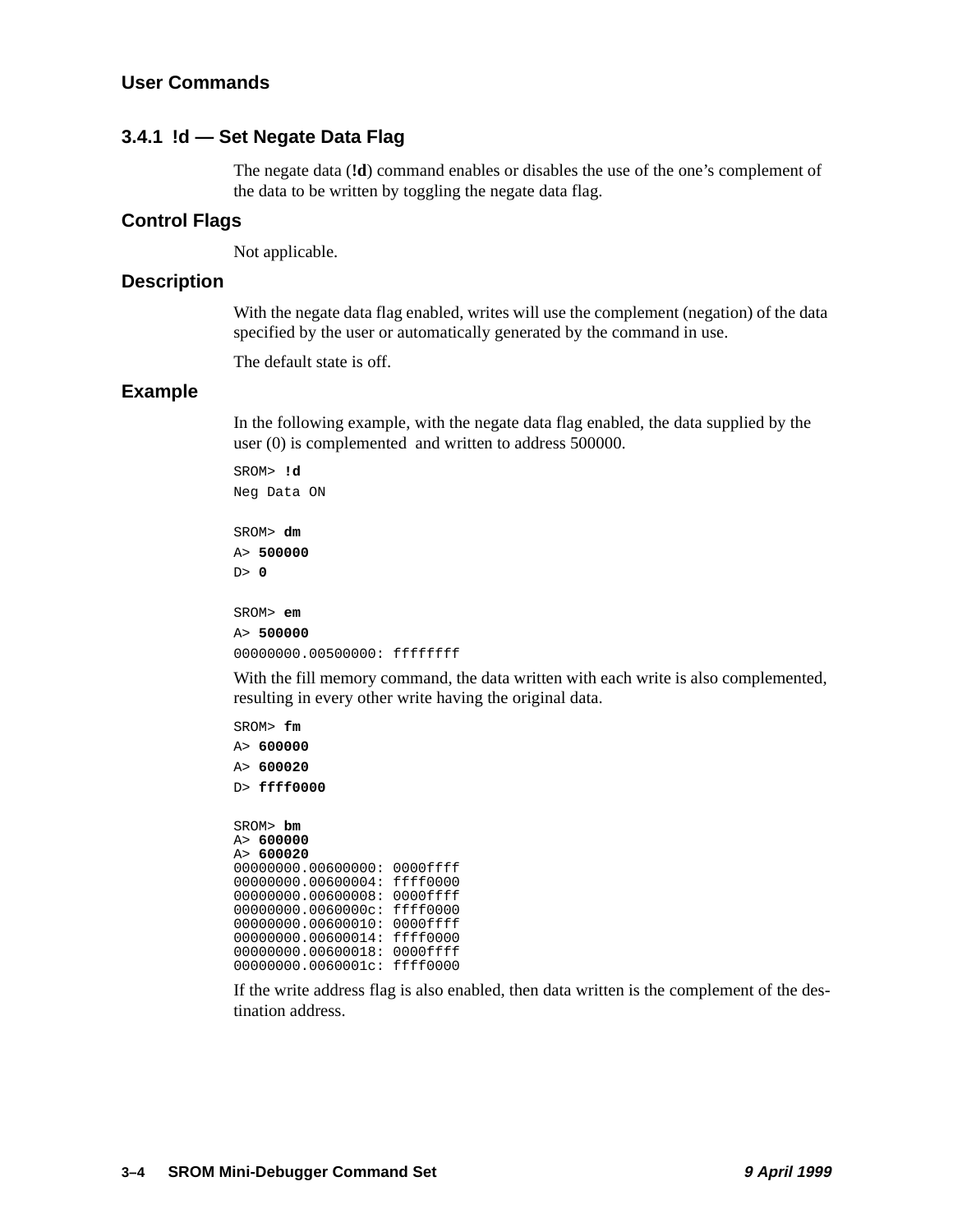SROM> **wa** Wrt Addr ON SROM> **fm** A> **500000** A> **500010**

SROM> **bm** A> **500000** A> **500010**<br>00000000.00500000: ffafffff ! This is the complement of x500000. 00000000.00500004: ffaffffb 00000000.00500008: ffaffff7 00000000.0050000c: ffaffff3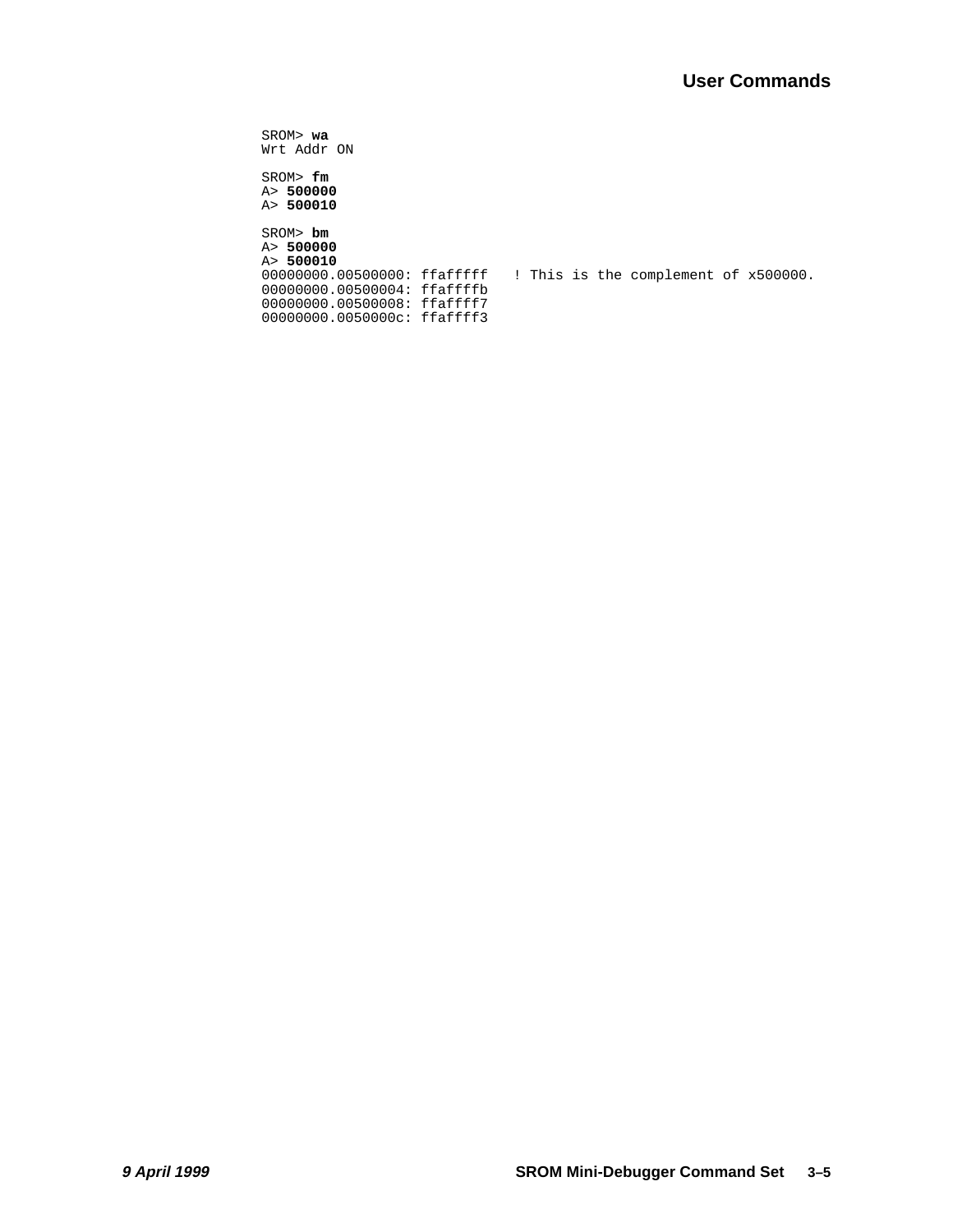#### <span id="page-21-0"></span>**3.4.2 ba — Set Base Address Flag**

The set base address (**ba**) flag command enables or disables the base address flag, which must be enabled to use the set base (**sb**) command. The **ba** command toggles the base address flag.

#### **Control Flags**

Not applicable.

#### **Description**

When the base address flag is enabled, the address entered with the **sb** command is added to addresses entered in any subsequent examine or deposit command.

The default state is off.

#### **Example**

To access addresses in the range 3.FFF80000 to 3.FFFFFFFF, it may be more convenient to enter its base address and work with offsets, rather than typing the absolute address every time.

SROM> **sb** A> **3fff80000** 00000003.fff80000 BaseAddr ON

SROM> **bm** A> **0** A> **10** 00000003.fff80000: 5a5ac3c3 00000003.fff80004: a5a53c3c 00000003.fff80008: 00000038 00000003.fff8000c: 00006579 SROM> **ba** 00000003.fff80000 BaseAddr OFF SROM> **em** A> **400000** 00000000.00400000: 00400000 SROM> **ba**

0000003.fff80000 BaseAddr ON

SROM> **bm** A> **30** A> **40** 00000003.fff80030: 00000001 00000003.fff80034: 0000be8a 00000003.fff80038: 47ff041f 00000003.fff8003c: 47ff041f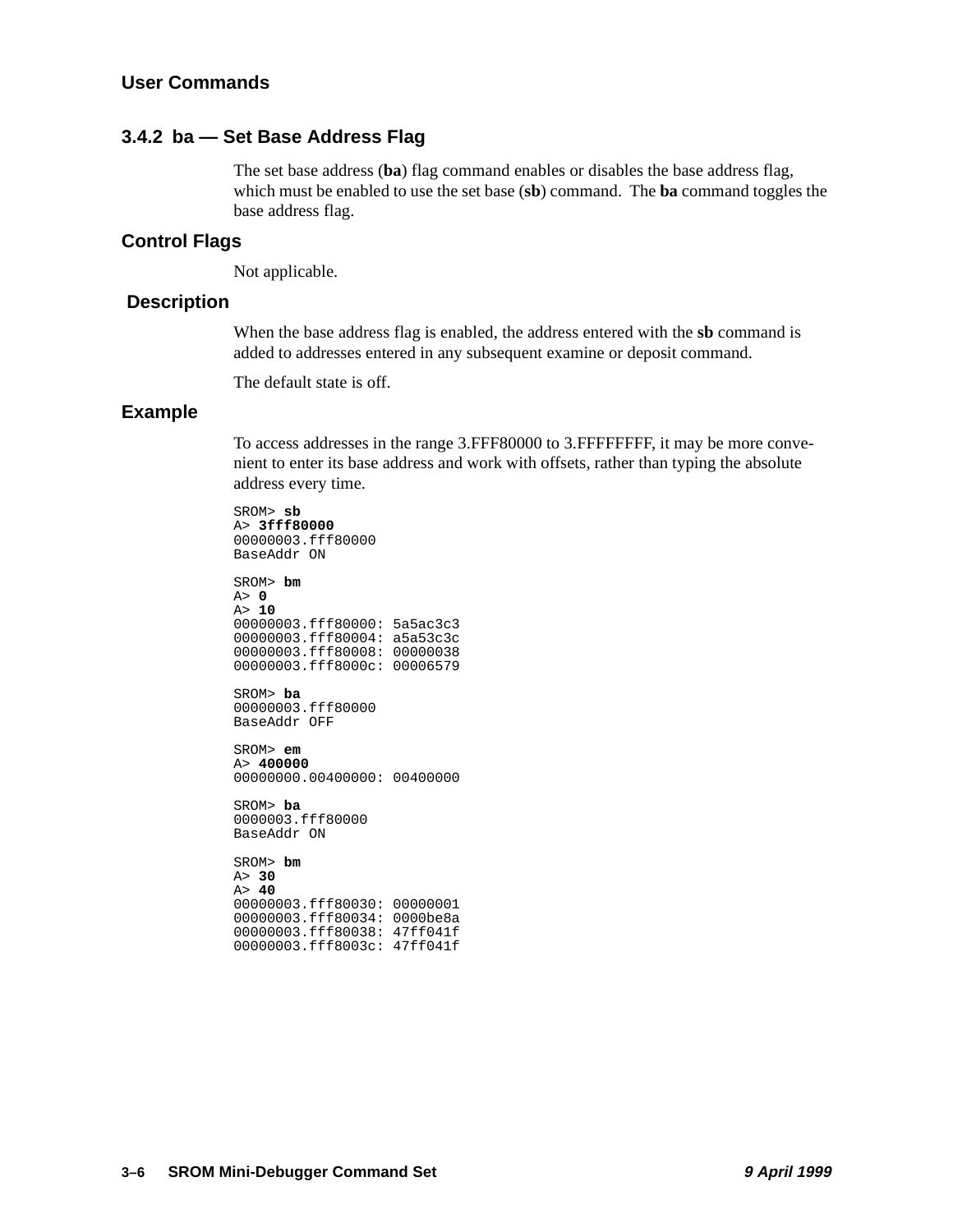#### <span id="page-22-0"></span>**3.4.3 bm — Read Data from Block of Memory**

The block memory (**bm**) command displays the data read from a specified range of addresses.

#### **Control Flags**

**ba** (base address flag) **di** (display flag) **fr** (follow-with-read flag) **fw** (follow-with-write flag) **lo** (loop flag) **qw** (quadword data flag)

#### **Description**

The block memory command reads data from a block of memory locations and prints it out to the screen if the display flag is enabled. The range is specified by first entering the starting address, followed by the ending address.

#### **Example**

The following example shows a block memory command display:

| $SROM$ wa                            | ! Data for fill memory command.        |
|--------------------------------------|----------------------------------------|
| Wrt Addr ON                          |                                        |
| SROM> qw                             | ! Use quadword writes and 64-bit data. |
| OW ON                                |                                        |
| SROM> fm                             | ! Fill range with its own address.     |
| A > 400000                           |                                        |
| A> 400010                            |                                        |
|                                      |                                        |
| SROM> bm                             | ! Display range.                       |
| A > 400000                           |                                        |
| A> 400010                            |                                        |
| 00000000.00400000: 00000000.00400000 |                                        |
| 00000000.00400008: 00000000.00400008 |                                        |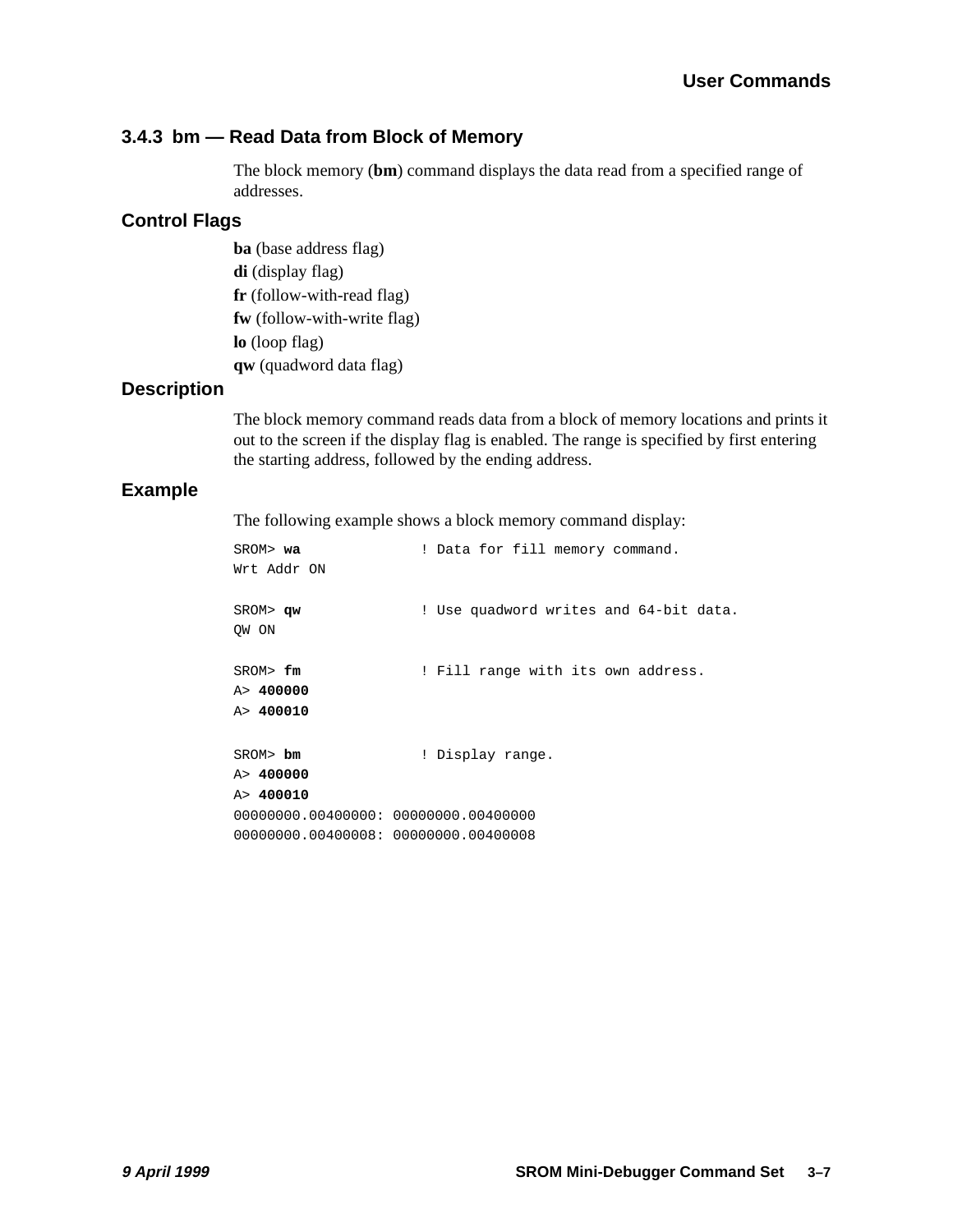#### <span id="page-23-0"></span>**User Commands**

#### **3.4.4 cm — Compare Memory Sections**

The compare (**cm**) command compares two sections of memory and displays any differences.

#### **Control Flags**

**ba** (base address flag) **lo** (loop flag) **qw** (quadword data flag)

#### **Description**

The compare command checks the equality of two blocks of memory and prints any differences. The first two addresses specify the starting and ending addresses of the first block to be checked and the third input provides the starting address of the second block.

#### **Example**

In the following example, two blocks are filled with the same data and then two locations are changed. The compare command shows those two locations as having different data, even though the display flag is disabled.

| SROM> fm                    | ! Fill the first block with a known pattern.  |
|-----------------------------|-----------------------------------------------|
| A> 500000                   |                                               |
| A> 500020                   |                                               |
| D> 12345678                 |                                               |
|                             |                                               |
| SROM> fm                    | ! Fill the second block with a known pattern. |
| A> 600000                   |                                               |
| A> 600020                   |                                               |
| D> 12345678                 |                                               |
|                             |                                               |
| SROM> dm                    | ! Change first location.                      |
| A > 600004                  |                                               |
| $D>$ bad                    |                                               |
|                             |                                               |
| SROM> dm                    | ! Change second location.                     |
| A > 60000c                  |                                               |
| $D>$ deed                   |                                               |
|                             |                                               |
| SROM> di                    | ! Does not affect the compare command.        |
| Disp OFF                    |                                               |
|                             |                                               |
| SROM> cm                    | ! Compare both sections.                      |
| A> 500000                   |                                               |
| A> 500020                   |                                               |
| A> 600000                   |                                               |
| 00000000.00500004: 12345678 |                                               |
| 00000000.00600004: 00000bad |                                               |
| 00000000.0050000c: 12345678 |                                               |
| 00000000.0060000c: 0000deed |                                               |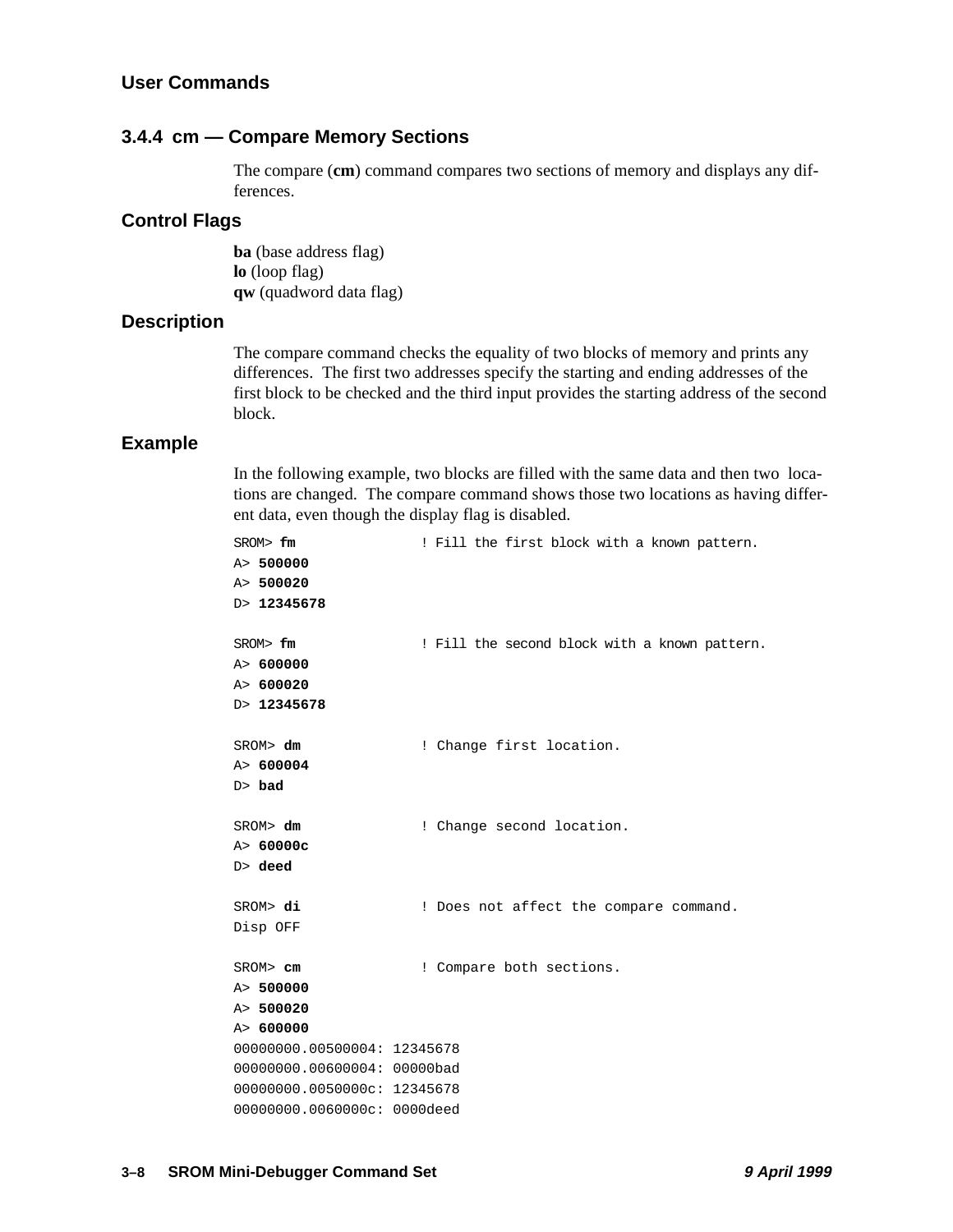#### <span id="page-24-0"></span>**3.4.5 cp — Copy Data Between Memory Sections**

The copy (**cp**) command reads data from a range of addresses and writes it to another address.

#### **Control Flags**

**ba** (base address flag) **lo** (loop flag) **qw** (quadword data flag)

#### **Description**

The copy command moves sections of data from one place in memory to another. The first two addresses specify the starting and ending addresses of the block to be moved. The third input provides the destination address for the copy.

#### **Example**

In the following example, a block starting at 400000 is filled with its own addresses and then copied to 500000:

| SROM> wa                    | ! Use the address as the data for the writes. |
|-----------------------------|-----------------------------------------------|
| Wrt Addr ON                 |                                               |
| SRON>fm                     | ! Fill this block with its own addresses.     |
| A> 400000                   |                                               |
| A > 400020                  |                                               |
| SROM>cp                     | ! Copy the block to 500000.                   |
| A> 400000                   |                                               |
| A> 400020                   |                                               |
| A> 500000                   |                                               |
| $SROM$ bm                   | ! This shows the data was moved to 500000.    |
| A> 500000                   |                                               |
| A> 500010                   |                                               |
| 00000000.00500000: 00400000 |                                               |
| 00000000.00500004: 00400004 |                                               |
| 00000000.00500008: 00400008 |                                               |
| 00000000.0050000c: 0040000c |                                               |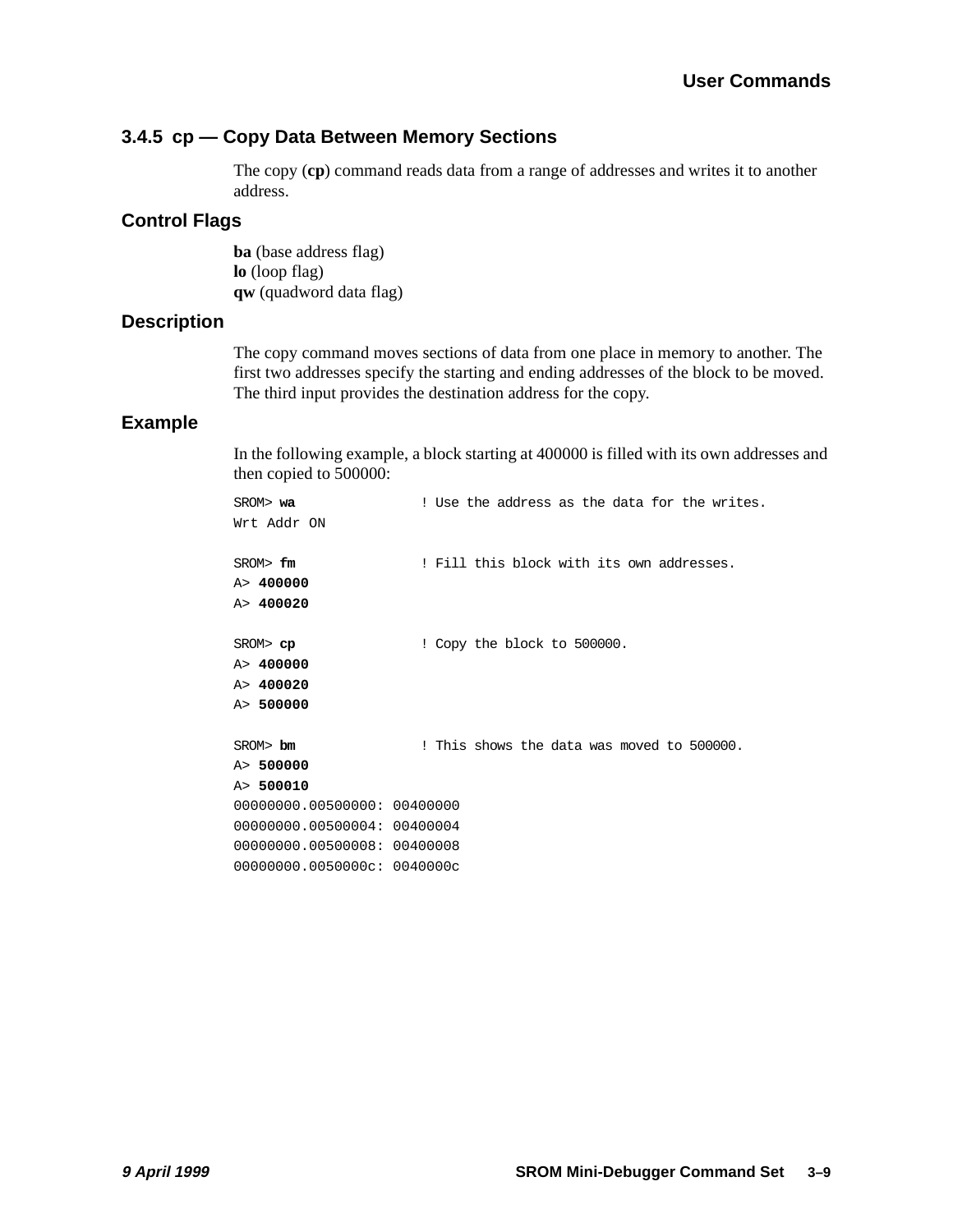#### <span id="page-25-0"></span>**3.4.6 dc — Deposit CPU Register**

The deposit CPU register (**dc**) command changes the contents of internal CPU registers.

#### **Control Flags**

Not applicable.

#### **Description**

The deposit CPU register command changes the contents of internal CPU registers. These registers are CPU dependent, so command input is different for each Alpha CPU. Table 3–2 show the names assigned by the mini-debugger to the CPU registers; these are the only valid names that may be entered at the IPR prompt.

| <b>Mini-Debugger Name</b> | <b>CPU Register Name</b> | <b>Description</b>                  |
|---------------------------|--------------------------|-------------------------------------|
| 21264                     |                          |                                     |
| Cc                        | CC                       | Cycle counter                       |
| Va                        | <b>VA</b>                | Virtual address                     |
| Vafo                      | VA_FORM                  | Virtual address format              |
| ExCa                      | EXC_ADDR                 | <b>Exception</b> address            |
| <b>Ivaf</b>               | <b>IVA_FORM</b>          | <b>Instruction VA format</b>        |
| Ps                        | <b>PS</b>                | Processor status                    |
| <b>I</b> er               | <b>IER</b>               | Interrupt enable                    |
| <b>I</b> erc              | IER_CM                   | Interrupt enable and current mode   |
| Sirr                      | <b>SIRR</b>              | Software interrupt request          |
| Isum                      | <b>ISUM</b>              | Interrupt summary                   |
| Excs                      | EXC_SUM                  | Exception summary                   |
| PalB                      | PAL_BASE                 | PAL base address                    |
| Ictl                      | <b>I_CTL</b>             | Ibox control                        |
| Pctr                      | PCTR_CTL                 | Performance counter control         |
| Ista                      | I STAT                   | Ibox status                         |
| Asn                       | <b>ASN</b>               | Address space number                |
| Aste                      | <b>ASTE</b>              | AST enable register                 |
| Astr                      | <b>ASTR</b>              | AST request register                |
| Ppce                      | <b>PPCE</b>              | Process performance counting enable |
| Fpe                       | <b>FPE</b>               | Floating-point enable               |
| <b>Mmst</b>               | MM_STAT                  | Memory management status            |
| Dest                      | DC STAT                  | Deache status                       |

**Table 3–2 CPU Register Names for the dc Command**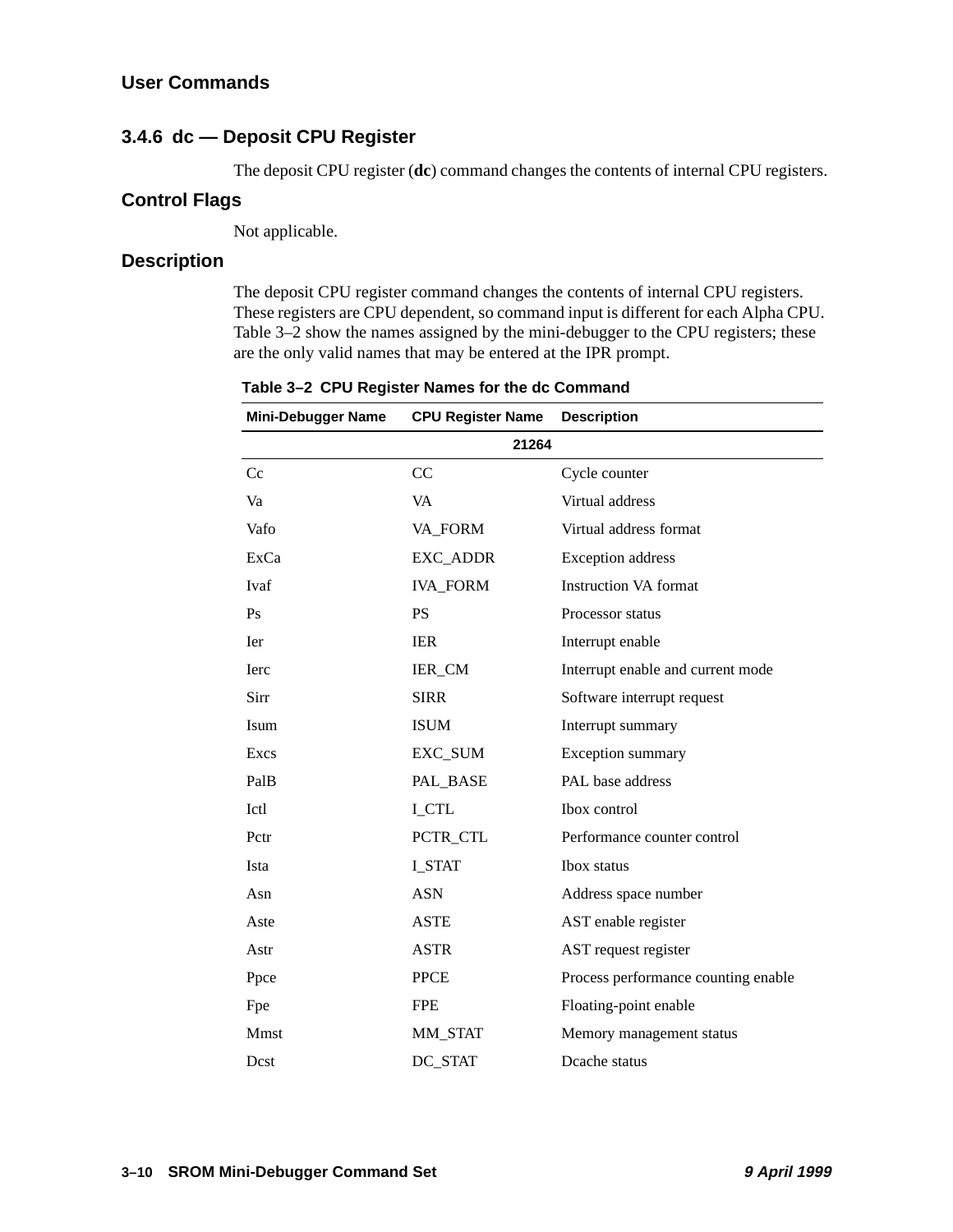| <b>Mini-Debugger Name</b> | <b>CPU Register Name</b> | <b>Description</b>       |
|---------------------------|--------------------------|--------------------------|
| 21164                     |                          |                          |
| $BCH*$                    | <b>BC CONTROL</b>        | Beache control           |
| $BCfg*$                   | <b>BC_CONFIG</b>         | Beache configuration     |
| <b>Icsr</b>               | <b>ICSR</b>              | Thox control and status  |
| PalB                      | PAL BASE                 | PAL base address         |
| <b>DcMd</b>               | DC MODE                  | Dcache mode              |
| Ipl                       | <b>IPLR</b>              | Interrupt priority level |

**Table 3–2 CPU Register Names for the dc Command (Continued)**

\* Write-only registers whose values are obtained from a copy placed in PALtemp registers 1 and 2 when they were written with the dc command. Therefore, changing these internal CPU registers overwrites the saved contents of the general-purpose CPU registers 1 and 2 (also stored in PALtemp 1 and 2), affecting the output of the pr command.

#### **Example**

In the following example, output on a DP264 CPU is displayed:

```
SROM> dc ! Enable machine checks and CRD interrupts.
IPR> ictl
D> 3506386
*ICTL 00000000.03506386
SROM> ec
Cc 00000000.0000b78d
Va 00000800.7ffffffc
Vafo 00000002.001ffff8
ExCa 00000000.00203ee8
Ivaf 00000000.00000000
Ps 00000001.00000000
Ier 00000001.00000000
Ierc 00000001.00000000
Sirr 00000000.00000000
Isum 00000000.00000000
Excs 00000000.00001fc0
PalB 00000000.00000000
Ictl 00000000.03506386
Pctr 00000000.10000040
Ista 00000000.00000000
Asn 00000000.00000004
Aste 00000000.00000004
Astr 00000000.00000004
Ppce 00000000.00000004
Fpe 00000000.00000004
Mmst 00000000.000002c1
Dcst 00000000.00000000
```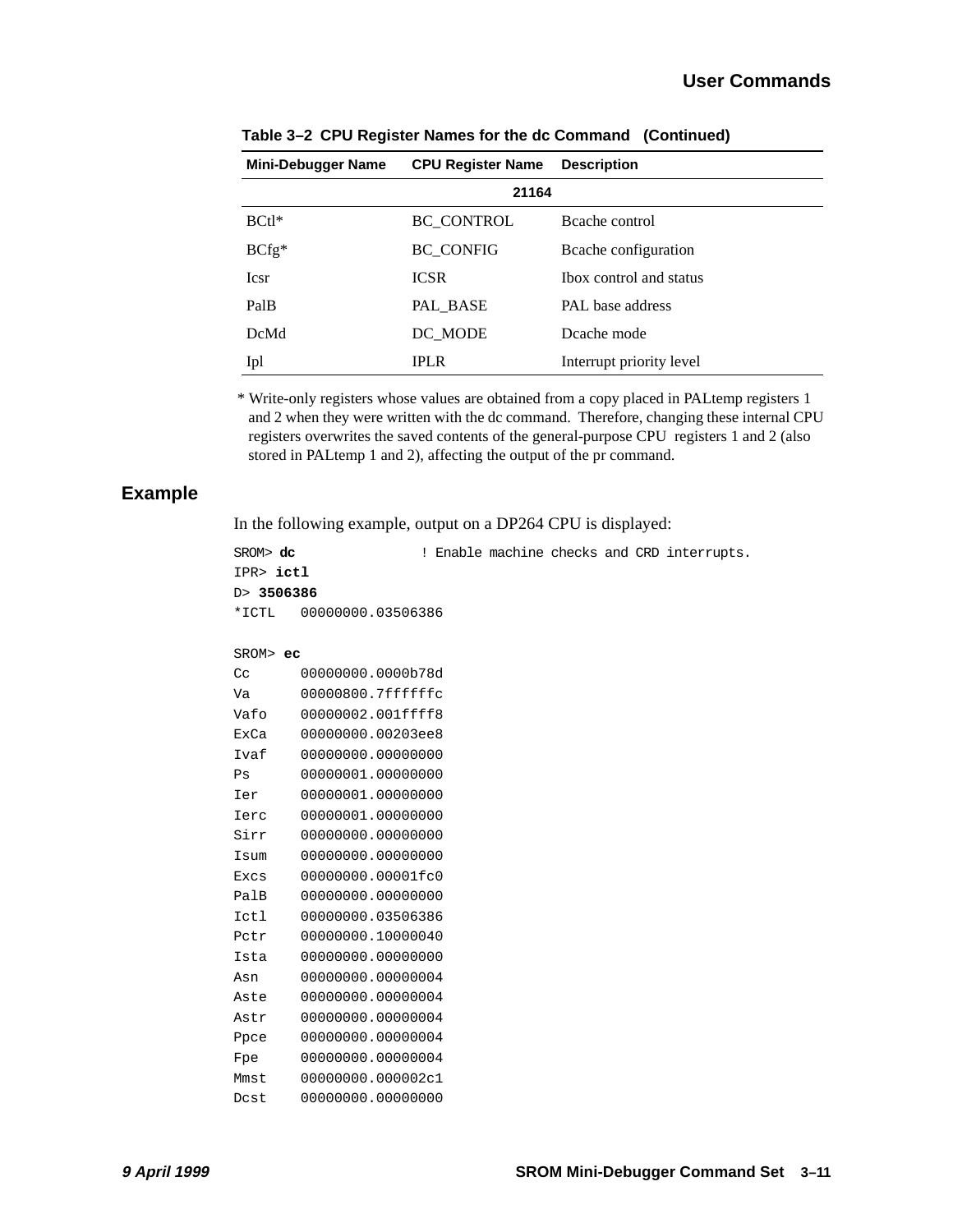#### <span id="page-27-0"></span>**3.4.7 di — Display Data**

The display (**di**) command enables or disables the display of data to the screen by toggling the display flag.

#### **Control Flags**

Not applicable.

#### **Description**

When the display flag is enabled, the examine commands print the data obtained. When it is disabled, the read operations still take place but the data is not displayed — not even errors. The **cm** and **mt** commands, which produce read operations of their own, ignore the state of this flag and always display the data if there is a mismatch.

The default state is on.

#### **Example**

In the following example, the **em** command performs a read operation and displays the data read in because the display flag is enabled. However, when the flag is disabled, the read operations performed by the **bm** command are not echoed to the screen.

```
SROM> em
A> 500000
00000000.005000000: ffffffff
SROM> di
Disp OFF
SROM> bm
A> 500000
A> 500010
```
The next example shows that the **cm** command is not affected by this flag's state and prints out data whenever a mismatch occurs.

```
SROM> di 
Disp OFF
```

```
SROM> cm
A> 500000
A> 500010
A> 600000 
00000000.00500000: ffffffff
00000000.00600000: 0000ffff
00000000.00500004: 000f0000
00000000.00600004: ffff0000
00000000.00500008: 000f0000
00000000.00600008: 0000ffff 
00000000.0050000c: 000f0000 
00000000.0060000c: ffff0000
```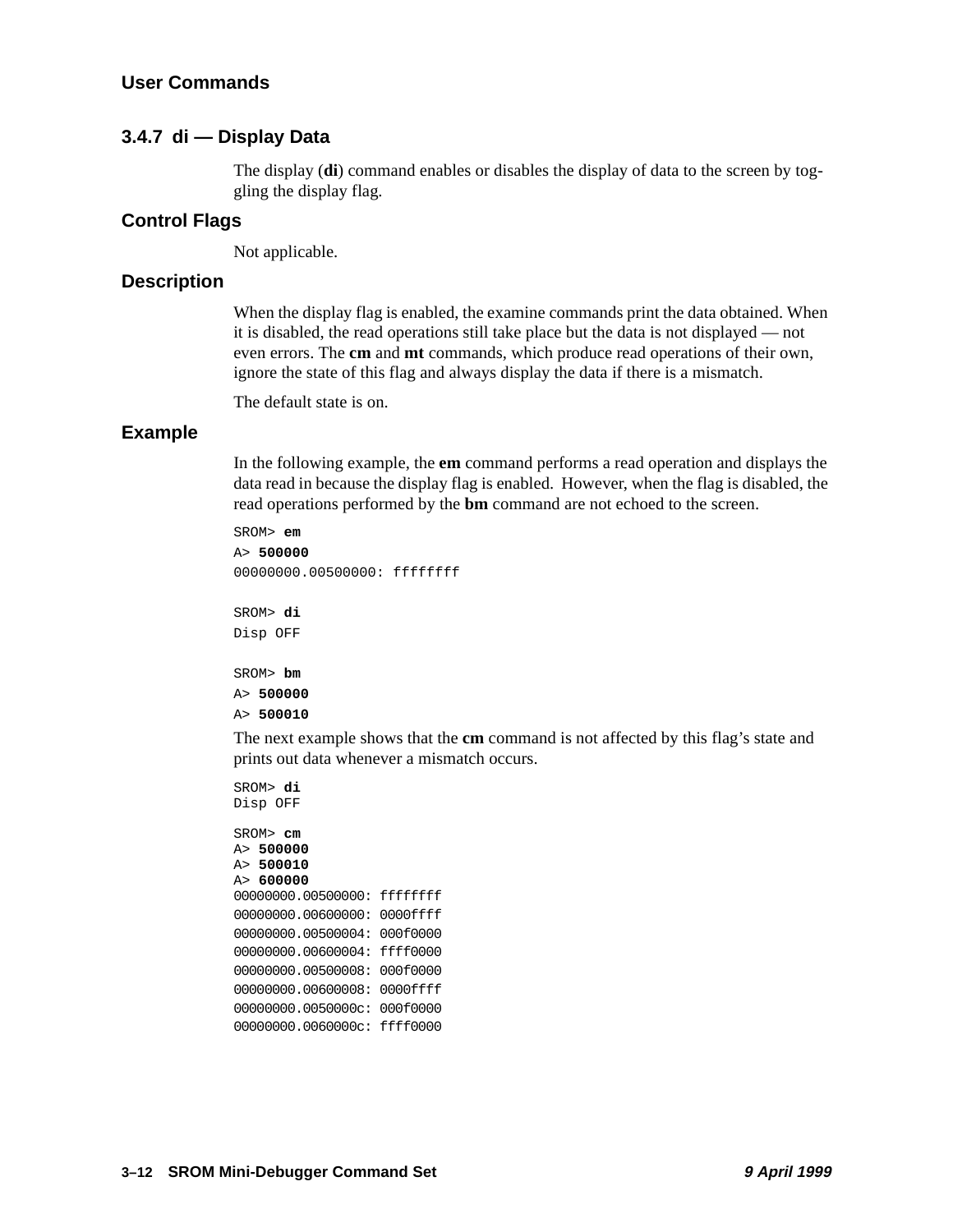#### <span id="page-28-0"></span>**3.4.8 dm — Deposit Memory**

The deposit memory (**dm**) command writes a data pattern to one memory location.

#### **Control Flags**

**!d** (negate data flag) **ba** (base address flag) **fr** (follow-with-read flag) **fw** (follow-with-write flag) **lo** (loop flag) **qw** (quadword data flag) **wa** (write address flag)

#### **Description**

The deposit memory command writes a data pattern to the specified memory location. If the quadword data flag is enabled, then 64 bits of data are written; otherwise, only 32 bits of data are used. The data pattern is provided by the user but can be affected by the state of the write address flag and the negate data flag.

#### **Example**

In this example, a continuous write to address 500000 is performed with the loop flag enabled. Note that because the quadword data flag is disabled, only the low 32 bits of the data pattern entered are written.

| SROM> di                    | ! Enable display mode.                           |  |
|-----------------------------|--------------------------------------------------|--|
| Disp ON                     |                                                  |  |
| SROM> qw                    | ! Writes are performed 32 bits at a time.        |  |
| OW OFF                      |                                                  |  |
| SROM> lo                    | ! Repeat operation until a key is pressed.       |  |
| Loop ON                     |                                                  |  |
| SROM > dm                   | ! Only the low 32-bits are used in these writes. |  |
| A> 500000                   |                                                  |  |
| D> 123456789abcdef          |                                                  |  |
|                             | ! (key pressed)                                  |  |
| $SROM >$ em                 | ! Examine contents of address 500000.            |  |
| A > 500000                  |                                                  |  |
| 00000000.00500000: 89abcdef |                                                  |  |
| 00000000.00500000: 89abcdef |                                                  |  |
| 00000000.00500000: 89abcdef |                                                  |  |
|                             | ! (key pressed)                                  |  |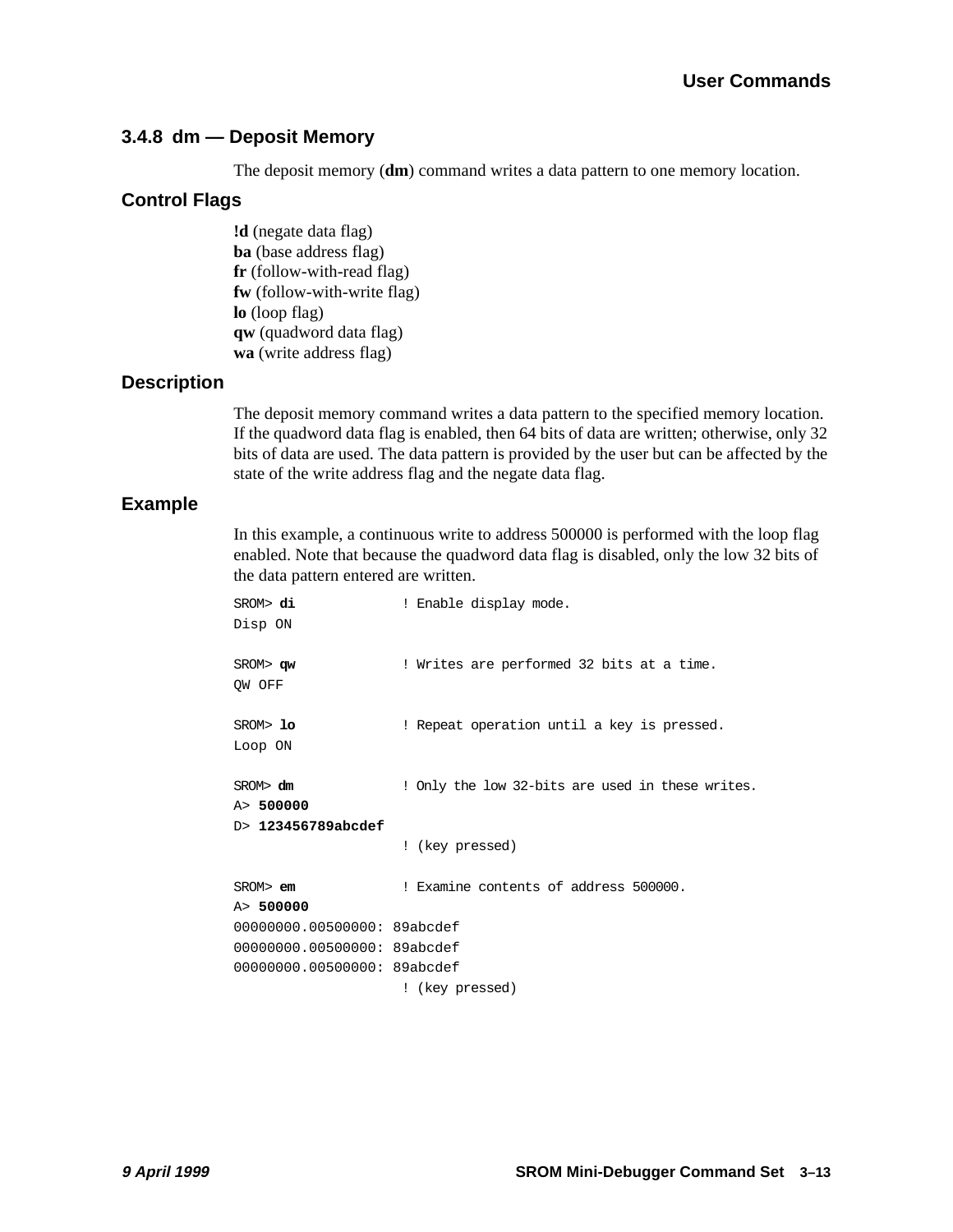#### <span id="page-29-0"></span>**3.4.9 ec — Examine CPU Registers**

The examine CPU registers (**ec**) command prints the contents of internal CPU registers.

#### **Control Flags**

Not applicable.

#### **Description**

The examine CPU registers command displays the contents of internal CPU registers. These registers are CPU dependent, so command output is different for each Alpha CPU. Table 3–3 show the names assigned by the mini-debugger to the CPU registers.

| <b>Mini-Debugger Name</b> | <b>CPU Register Name</b> | <b>Description</b>                  |
|---------------------------|--------------------------|-------------------------------------|
| 21264                     |                          |                                     |
| Cc                        | CC                       | Cycle counter                       |
| Va                        | VA                       | Virtual address                     |
| Vafo                      | VA_FORM                  | Virtual address format              |
| ExCa                      | EXC_ADDR                 | <b>Exception</b> address            |
| Ivaf                      | <b>IVA_FORM</b>          | <b>Instruction VA format</b>        |
| Ps                        | <b>PS</b>                | Processor status                    |
| Ier                       | <b>IER</b>               | Interrupt enable                    |
| <b>I</b> erc              | IER_CM                   | Interrupt enable and current mode   |
| Sirr                      | <b>SIRR</b>              | Software interrupt request          |
| Isum                      | <b>ISUM</b>              | Interrupt summary                   |
| Excs                      | EXC_SUM                  | Exception summary                   |
| PalB                      | PAL_BASE                 | PAL base address                    |
| Ictl                      | <b>I_CTL</b>             | Ibox control                        |
| Pctr                      | PCTR_CTL                 | Performance counter control         |
| Ista                      | <b>I_STAT</b>            | <b>Ibox</b> status                  |
| Asn                       | <b>ASN</b>               | Address space number                |
| Aste                      | <b>ASTE</b>              | AST enable register                 |
| Astr                      | <b>ASTR</b>              | AST request register                |
| Ppce                      | <b>PPCE</b>              | Process performance counting enable |
| Fpe                       | <b>FPE</b>               | Floating-point enable               |
| Mmst                      | MM_STAT                  | Memory management status            |
| Dest                      | DC_STAT                  | Deache status                       |

**Table 3–3 CPU Register Names for the ec Command**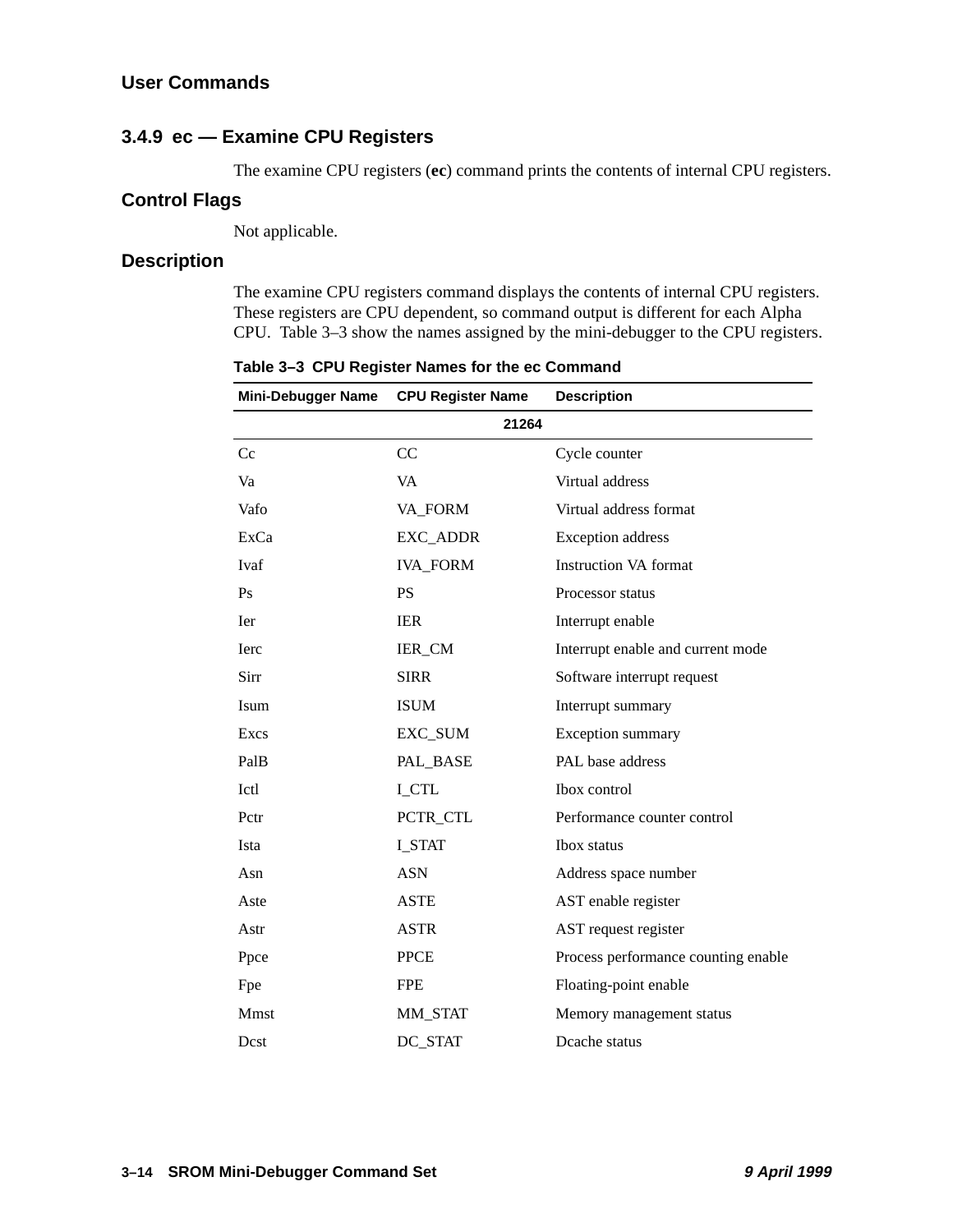| <b>Mini-Debugger Name</b> | <b>CPU Register Name</b> | <b>Description</b>         |
|---------------------------|--------------------------|----------------------------|
| 21164                     |                          |                            |
| $BCl^*$                   | <b>BC CONTROL</b>        | Beache control             |
| $BCfg*$                   | <b>BC CONFIG</b>         | Beache configuration       |
| Icsr                      | <b>ICSR</b>              | Ibox control and status    |
| PalB                      | PAL_BASE                 | PAL base address           |
| ExAd                      | EXC_ADDR                 | Exception address          |
| Ipl                       | <b>IPLR</b>              | Interrupt priority level   |
| Int                       | <b>INTID</b>             | Interrupt ID               |
| Isr                       | <b>ISR</b>               | Interrupt summary          |
| <b>IcPE</b>               | <b>ICPERR STAT</b>       | Icache parity error status |
| <b>DcMd</b>               | DC MODE                  | Dcache mode                |
| DcPE                      | DC_PERR_STAT             | Deache parity error status |

**Table 3–3 CPU Register Names for the ec Command (Continued)**

\* Write-only registers whose values are obtained from a copy placed in PALtemp registers 1 and 2 when they were written with the **dc** command. Therefore, changing these internal CPU registers overwrites the saved contents of the general-purpose CPU registers 1 and 2 (also stored in PALtemp 1 and 2), affecting the output of the **pr** command.

#### **Example**

The following example shows the output of an **ec** command on a DP264 CPU:

| SROM> ec    |                   |
|-------------|-------------------|
| Cc          | 00000000.0000b78d |
| Va          | 00000800.7ffffffc |
| Vafo        | 00000002.001ffff8 |
| <b>ExCa</b> | 00000000.00203ee8 |
| Ivaf        | 00000000.00000000 |
| Ps          | 00000001.00000000 |
| Ier         | 00000001.00000000 |
| Ierc        | 00000001.00000000 |
| Sirr        | 00000000.00000000 |
| Isum        | 00000000.00000000 |
| Excs        | 00000000.00001fc0 |
| PalB        | 00000000.00000000 |
| Ictl        | 00000000.03506386 |
| Potr        | 00000000.10000040 |
| Ista        | 00000000.00000000 |
| Asn         | 00000000.00000004 |
| Aste        | 00000000.00000004 |
| Astr        | 00000000.00000004 |
| Ppce        | 00000000.00000004 |
| Fpe         | 00000000.00000004 |
| Mmst        | 00000000.000002c1 |
| Dost        | 00000000.00000000 |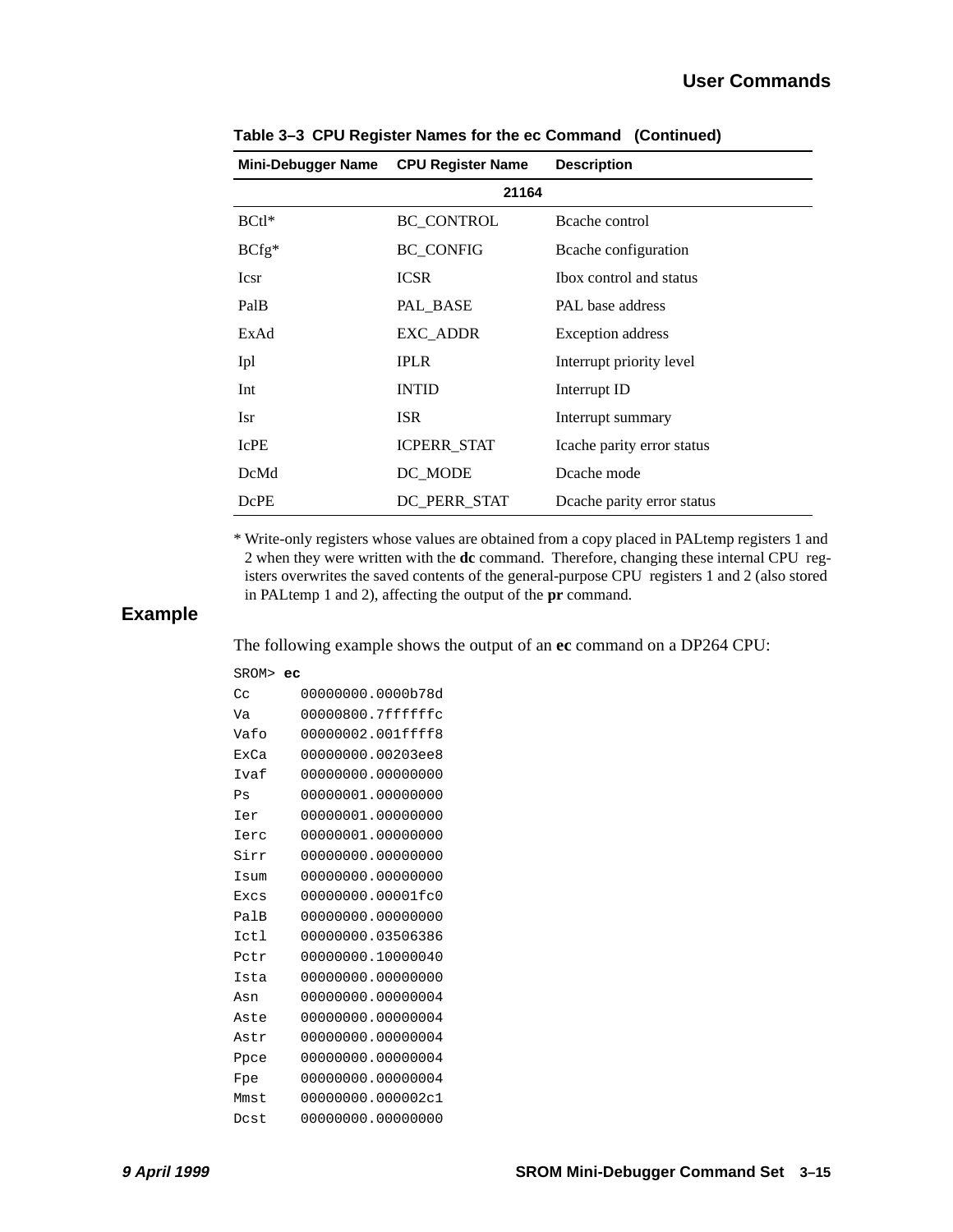#### <span id="page-31-0"></span>**3.4.10 em — Examine Memory**

The examine memory (**em**) command reads data from one memory location.

## **Control Flags**

**!d** (negate data flag) **ba** (base address flag) **di** (display flag) **fr** (follow-with-read flag) **fw** (follow-with-write flag) **lo** (loop flag) **qw** (quadword data flag)

#### **Description**

The examine memory command reads data from the specified memory location and displays it on the screen if the display (**di**) flag is enabled. Depending on the state of the quadword data flag, 32 or 64 bits will be displayed.

#### **Example**

The following example shows output from an **em** command:

| SROM> di                                                                                                                                                                                                                                                           | ! Enable display mode.                     |
|--------------------------------------------------------------------------------------------------------------------------------------------------------------------------------------------------------------------------------------------------------------------|--------------------------------------------|
| Disp ON                                                                                                                                                                                                                                                            |                                            |
| SROM> qw                                                                                                                                                                                                                                                           | ! Reads are performed 64 bits at a time.   |
| OW ON                                                                                                                                                                                                                                                              |                                            |
|                                                                                                                                                                                                                                                                    |                                            |
| SROM>10                                                                                                                                                                                                                                                            | ! Repeat operation until a key is pressed. |
| Loop ON                                                                                                                                                                                                                                                            |                                            |
|                                                                                                                                                                                                                                                                    |                                            |
| $SROM$ $\geq$ $\geq$ $\geq$ $\geq$ $\geq$ $\geq$ $\geq$ $\geq$ $\geq$ $\geq$ $\geq$ $\geq$ $\geq$ $\geq$ $\geq$ $\geq$ $\geq$ $\geq$ $\geq$ $\geq$ $\geq$ $\geq$ $\geq$ $\geq$ $\geq$ $\geq$ $\geq$ $\geq$ $\geq$ $\geq$ $\geq$ $\geq$ $\geq$ $\geq$ $\geq$ $\geq$ | ! Repeat read until a key is pressed.      |
| A> 3fff80000                                                                                                                                                                                                                                                       |                                            |
| $00000003.$ fff80000: a5a53c3c.5a5ac3c3                                                                                                                                                                                                                            |                                            |
| 00000003.fff80000: a5a53c3c.5a5ac3c3                                                                                                                                                                                                                               |                                            |
| 00000003.fff80000: a5a53c3c.5a5ac3c3                                                                                                                                                                                                                               |                                            |
| 00000003.fff80000: a5a53c3c.5a5ac3c3                                                                                                                                                                                                                               |                                            |
| 00000003.fff80000: a5a53c3c.5a5ac3c3                                                                                                                                                                                                                               |                                            |
|                                                                                                                                                                                                                                                                    | ! (key pressed)                            |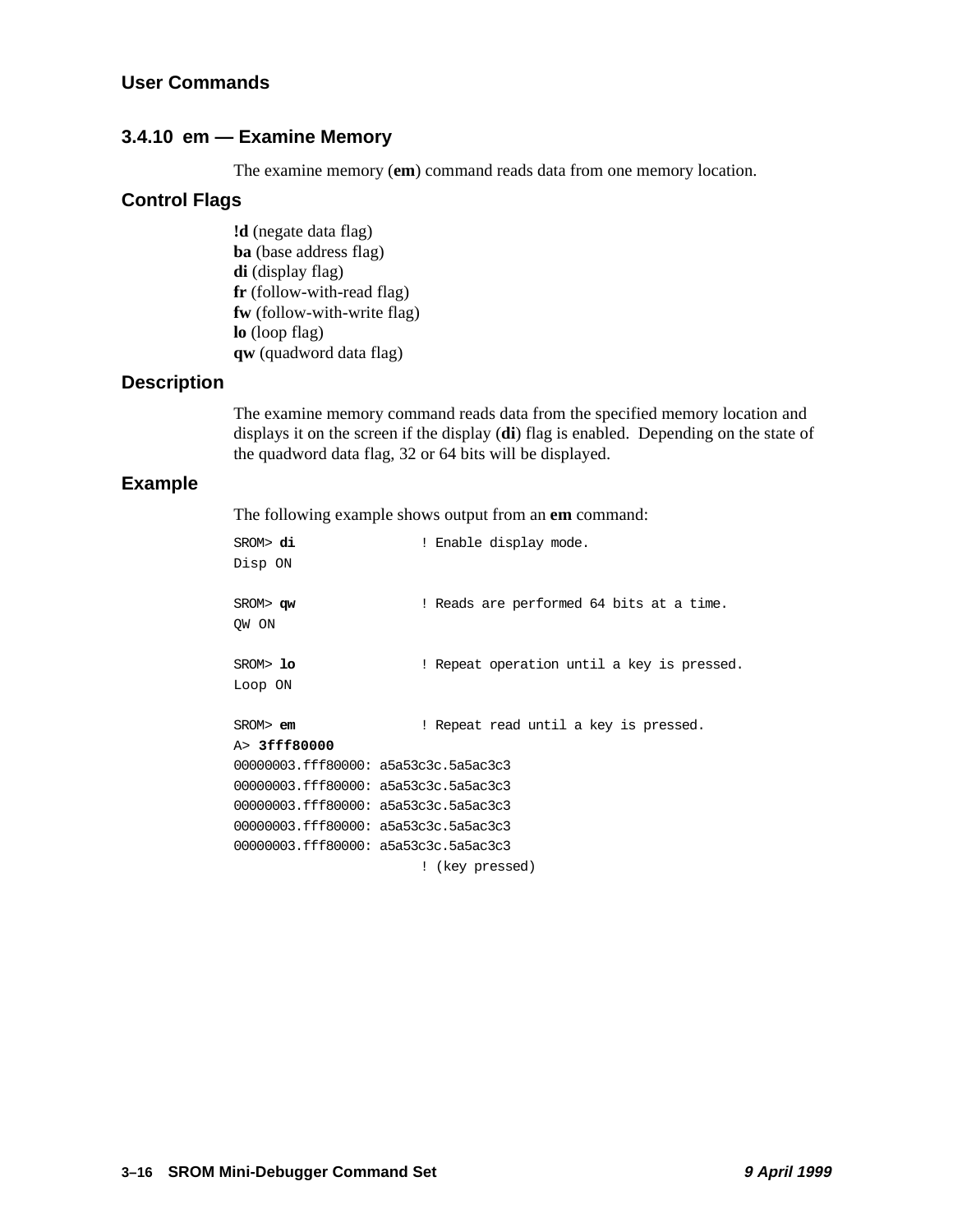#### <span id="page-32-0"></span>**3.4.11 fl — Display Flags**

The flags (**fl**) command displays the current state of all flags.

#### **Control Flags**

Not applicable.

#### **Description**

The behavior of many of the mini-debugger commands can be affected by the state of one or more of eight available flags. The flags command displays on the screen the current state of these flags.

#### **Example**

In the following example, the default state of all flags, except the display flag, is off (disabled). Their states can be changed by issuing the appropriate command.

SROM> **fl** FollowWr OFF FollowRd OFF BaseAddr OFF Neg Data OFF Wrt Addr OFF Loop OFF Disp ON QW OFF SROM> **wa**  Wrt Addr ON SROM> **!d** Neg Data ON SROM> **fl** FollowWr OFF FollowRd OFF BaseAddr OFF Neg Data ON Wrt Addr ON Loop OFF Disp ON QW OFF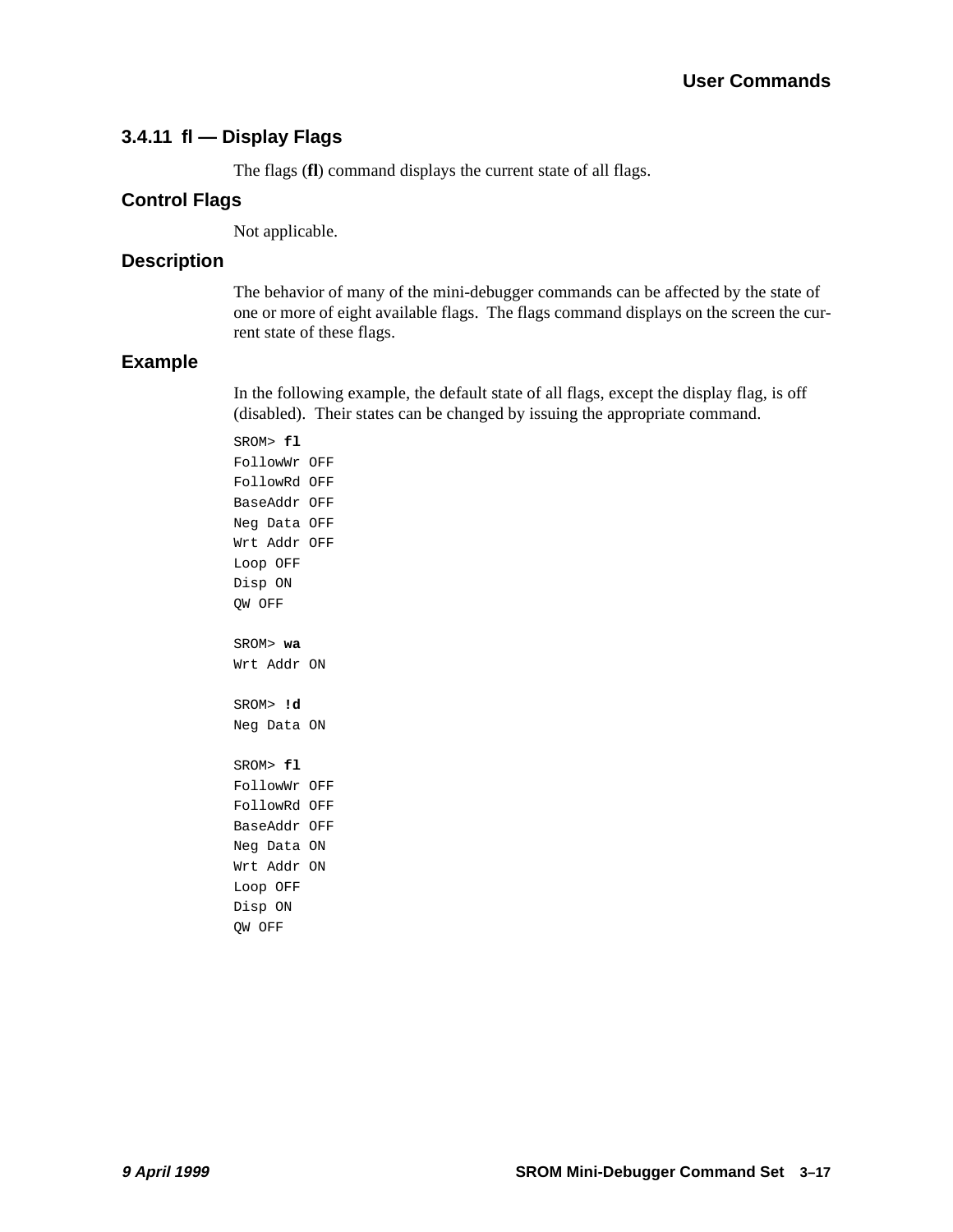#### <span id="page-33-0"></span>**3.4.12 fm — Fill Memory**

The fill memory (**fm**) command writes data to the specified range of addresses.

#### **Control Flags**

**!d** (negate data flag) **ba** (base address flag) **fr** (follow-with-read flag) **fw** (follow-with-write flag) **lo** (loop flag) **qw** (quadword data flag) **wa** (write address flag)

#### **Description**

The fill memory command writes to a range or block of memory locations. The range is specified by first entering the starting address, followed by the ending address. The data to be written to the entire block can be entered by the user after the ending address, or it can be automatically generated by the command, depending on the state of the write address and negate data flags.

#### **Example**

In this example, the starting address (400003) will be truncated to the nearest quadword (400000) because the quadword data flag is on. The ending address (40004F) is truncated to 400048 for the same reason. Therefore, the last address written with the specified data is 400040. Similar truncations can be seen with the **bm** command.

```
SROM> qw
QW ON
SROM> fm 
A> 400003
A> 40004F
D> 0123456789ABCDEF
SROM> bm
A> 3ffff7 
A> 40005f
00000000.003ffff0: fff0ffff.fff0ff7d
00000000.003ffff8: fff0ffff.fff0ffff 
00000000.00400000: 01234567.89abcdef
00000000.00400008: 01234567.89abcdef
00000000.00400010: 01234567.89abcdef
00000000.00400018: 01234567.89abcdef
00000000.00400020: 01234567.89abcdef
00000000.00400028: 01234567.89abcdef 
00000000.00400030: 01234567.89abcdef 
00000000.00400040: 01234567.89abcdef
00000000.00400048: 00000000.00000000
00000000.00400050: 00000000.00000000
```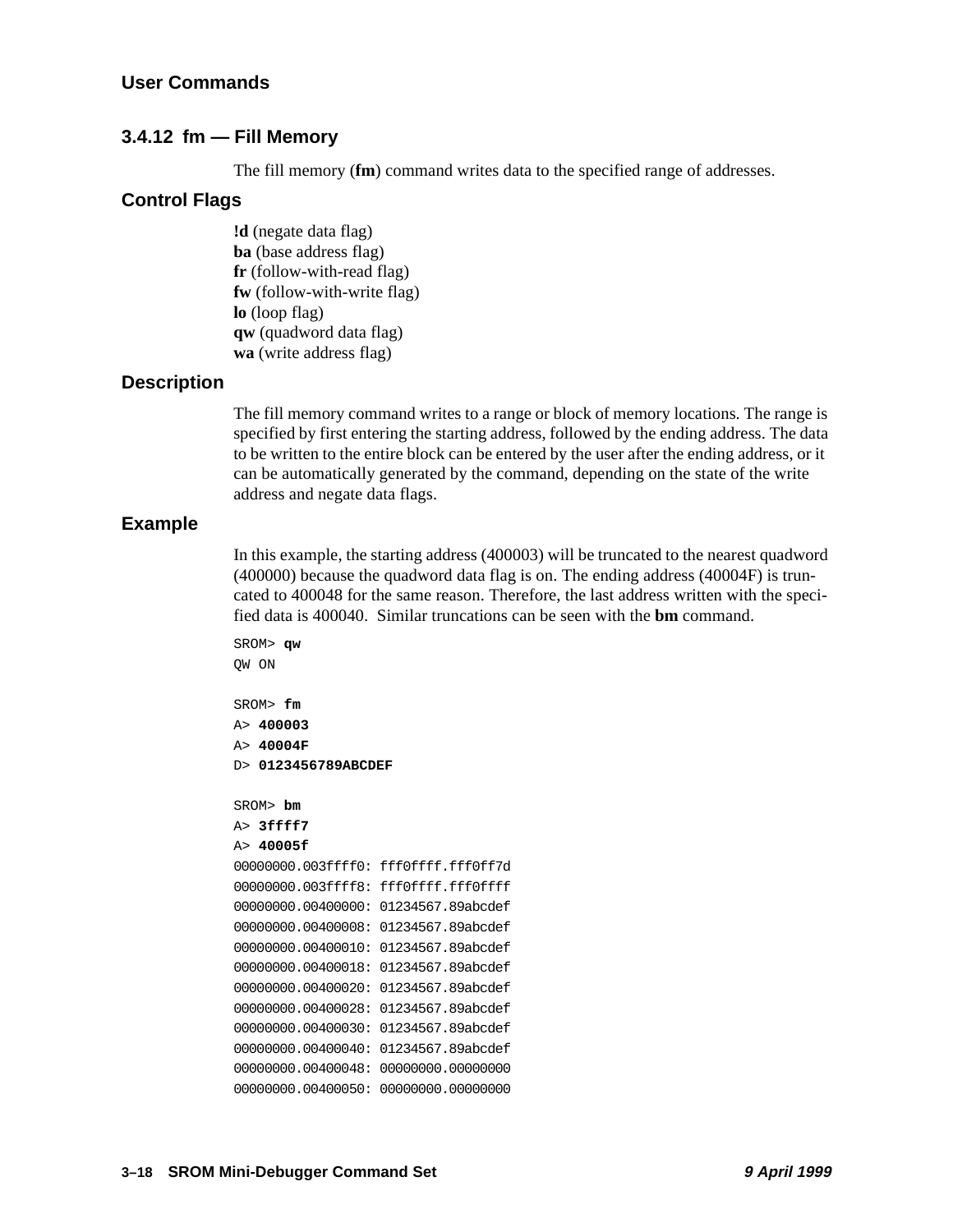The write address flag allows for unique data to be written to each memory location. This can be useful in debugging memory problems.

```
SROM> qw
QW OFF
SROM> wa 
Wrt Addr ON
SROM> fm 
A> 400000
A> 400020
SROM> bm 
A> 400000
A> 400024
00000000.00400000: 00400000
00000000.00400004: 00400004
00000000.00400008: 00400008 
00000000.0040000c: 0040000c
00000000.00400010: 00400010
00000000.00400014: 00400014
00000000.00400018: 00400018 
00000000.0040001c: 0040001c
00000000.00400020: 89abcdef
```
Sometimes, it is useful to have alternating patterns written to adjacent memory locations. The negate data flag (**!d**) can be helpful then.

```
SROM> !d
Neg Data ON
SROM> fm 
A> 400000
A> 400020
D> 0
SROM> bm
A> 400000
A> 400020
00000000.00400000: ffffffff
00000000.00400004: 00000000
00000000.00400008: ffffffff 
00000000.0040000c: 00000000 
00000000.00400010: ffffffff
00000000.00400014: 00000000
00000000.00400018: ffffffff 
00000000.0040001c: 00000000
```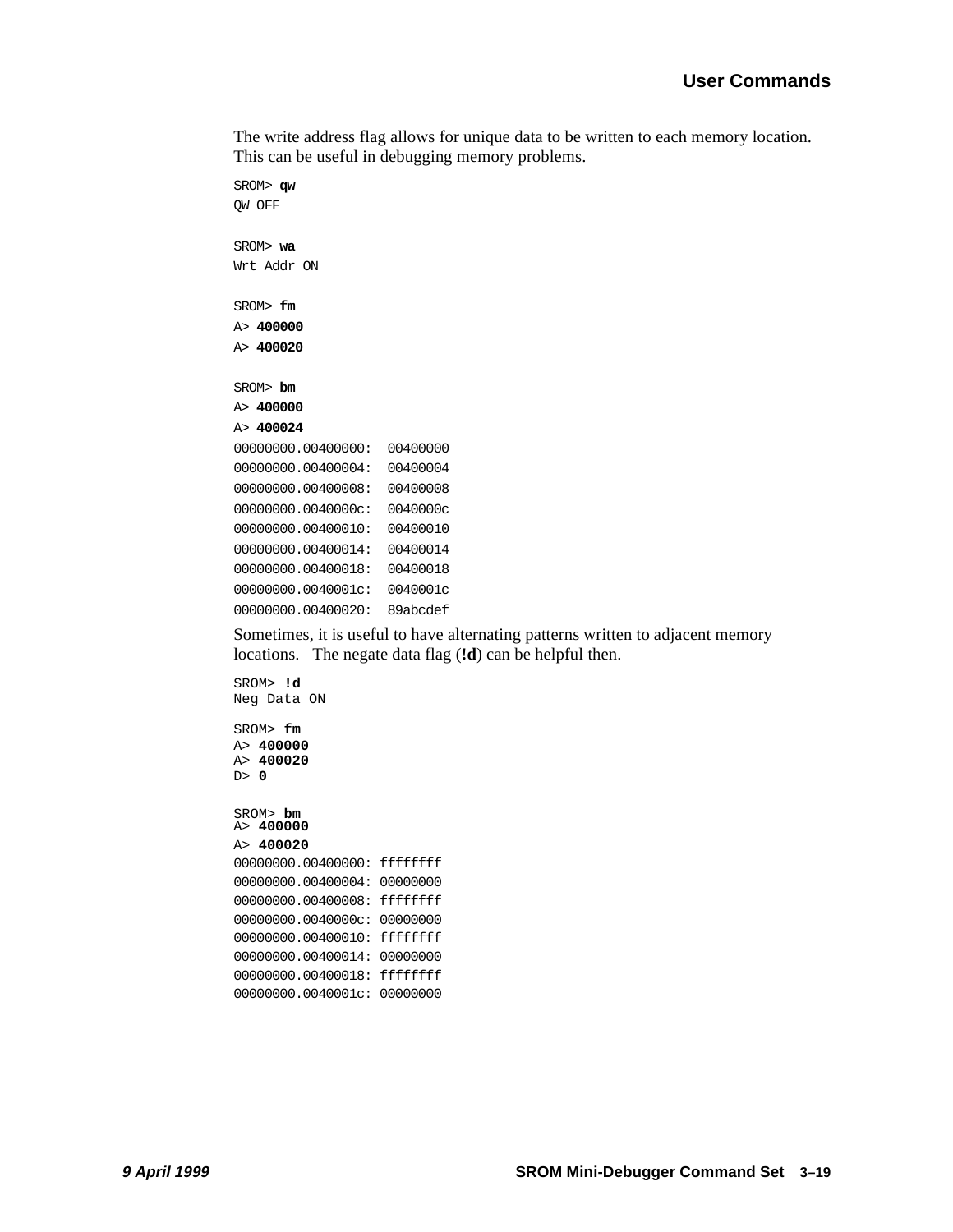#### <span id="page-35-0"></span>**User Commands**

#### **3.4.13 fr — Set Follow-with-Read Flag**

The follow-with-read (**fr**) command toggles the follow-with-read flag, enabling or disabling the execution of a read operation after the last operation executed by a command.

#### **Control Flags**

**fw** (follow-with-write flag)

#### **Description**

The follow-with-read command is an advanced command whose use is required in certain situations where a second operation is needed to achieve a desired result, such as continuously creating a cache victim or having an I/O read operation interspersed between memory writes. Enabling the follow-with-read flag causes a prompt for an additional address from which the read operation is performed, unless the follow-withwrite flag is also enabled. In this case, the additional address is used for the write operation and the read operation is performed from the first address.

The read operation takes place at the end of the command sequence, but after all read and write operations required by the current command have executed (including any write operations due to the follow-with-write flag being enabled). The data read may or may not be displayed, depending on the current command.

The default state is off.

#### **Example**

In the following example, a memory hierarchy composed of a 2MB direct-mapped, write-back, read-allocate cache and system memory is assumed. This may be the case in a 21064-based system where the Dcache is off and an external 2MB cache is on.

To continuously write the same address and guarantee that the data makes it to the system memory and is not simply cached, you must create a victim after each write operation. To create a victim, map the read address to the same cache index as the write operation.

For example, writing to address 0x600000 and reading from 0x800000 ejects the cached write of address 0x600000. From the system memory's point of view, a read of 0x800000 will be followed with a write of 0x600000, followed by another read of 0x800000 and so on until the loop is broken by pressing a key.

| SROM> lo<br>Loop ON     | ! Repeat command until a key is pressed. |
|-------------------------|------------------------------------------|
| SROM> fr<br>FollowRd ON | ! Follow deposit command with a read.    |
| SROM> di<br>Disp OFF    | ! Don't display the data from the read.  |
| SROM> dm                |                                          |
| A> 600000               | ! Address of write.                      |
| A> 800000               | ! Address of read; a multiple of 2MB.    |
| D> OfOfOfOf             | ! Data for the write.                    |
|                         | ! (key pressed)                          |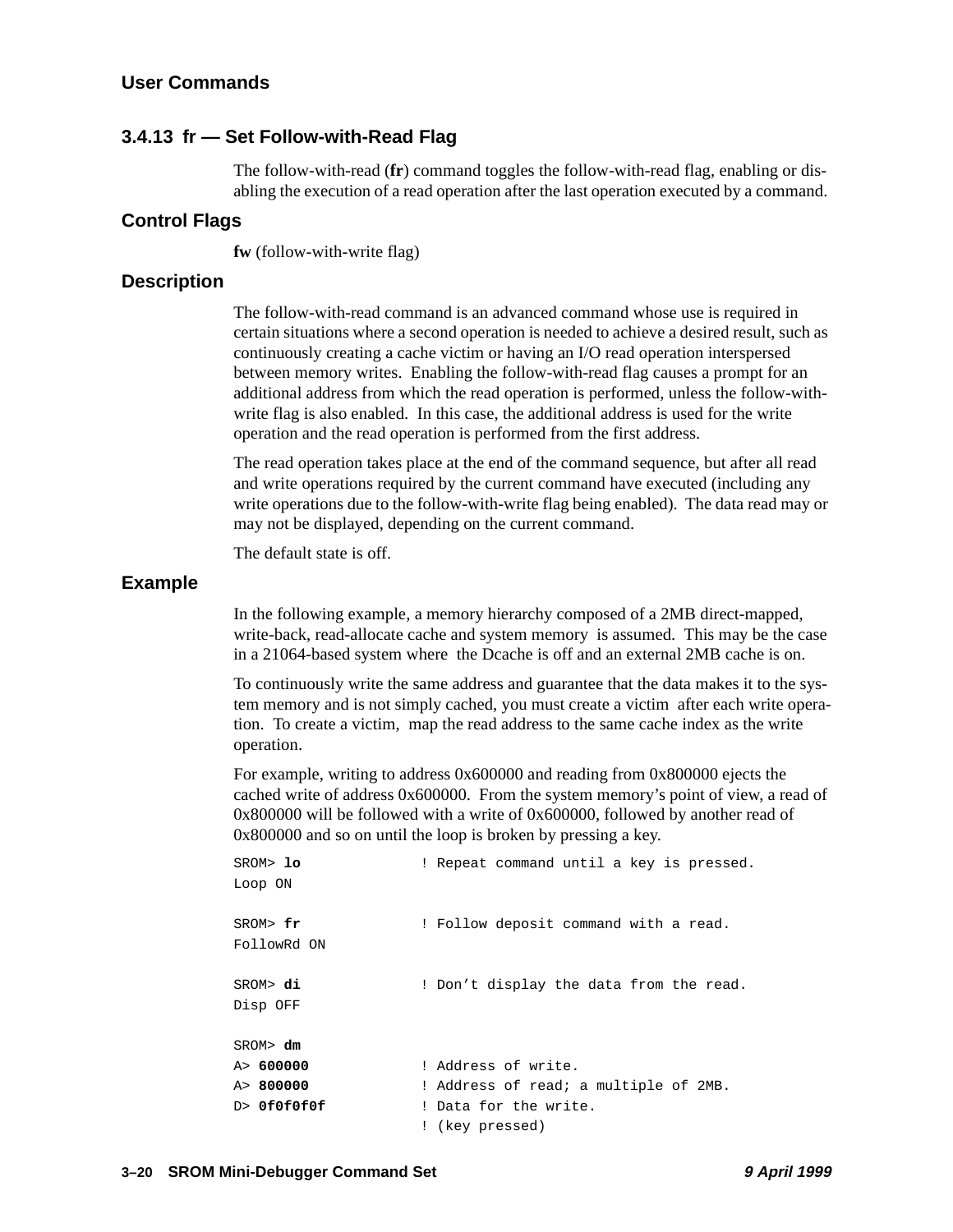To test the data path and cache timing between the CPU and the external cache, provide the same address for the read as the write. For example, each write operation in the following **fm** command is followed with a read operation from the external cache. Note that the read address is also incremented by the same amount as the write address.

| SROM> lo<br>Loop OFF        | ! Don't repeat fill memory command.           |  |
|-----------------------------|-----------------------------------------------|--|
| SROM> di<br>Disp ON         | ! Print the data from the reads.              |  |
| SROM> wa<br>Wrt Addr ON     | ! Use the address as the data for the writes. |  |
| SROM> fr<br>FollowRd ON     | ! Follow deposit command with a read.         |  |
| SROM> fm                    |                                               |  |
| A> 600000                   | ! Starting address of fill memory command.    |  |
| A> 600020                   | ! Ending address of fill memory command.      |  |
| A> 600000                   | ! Address to begin reading from.              |  |
| 00000000.00600000: 00600000 |                                               |  |
| 00000000.00600004: 00600004 |                                               |  |
| 00000000.00600008: 00600008 |                                               |  |
| 00000000.0060000c: 0060000c |                                               |  |
| 00000000.00600010: 00600010 |                                               |  |
| 00000000.00600014: 00600014 |                                               |  |
| 00000000.00600018: 00600018 |                                               |  |
| 00000000.0060001c: 0060001c |                                               |  |

During the execution of the **mt** command, it may be desirable for a read operation to I/O space to follow each write and read operation in the test. This could detect potential problems in the memory controller where memory and I/O accesses are handled. This command does not print the data from the read operation to I/O space.

| SROM> di<br>Disp ON     | ! Ignored by the memory test command.          |
|-------------------------|------------------------------------------------|
| SROM> wa<br>Wrt Addr ON | ! Use the address as the data for the writes.  |
| SROM> fr<br>FollowRd ON | ! Follow deposit command with a read.          |
| SROM> mt                |                                                |
| A> 500000               | ! Start memory test at this address.           |
| A> 600000               | ! End memory test at this address.             |
| A> <b>3fff80000</b>     | ! Follow with reads beginning at this address. |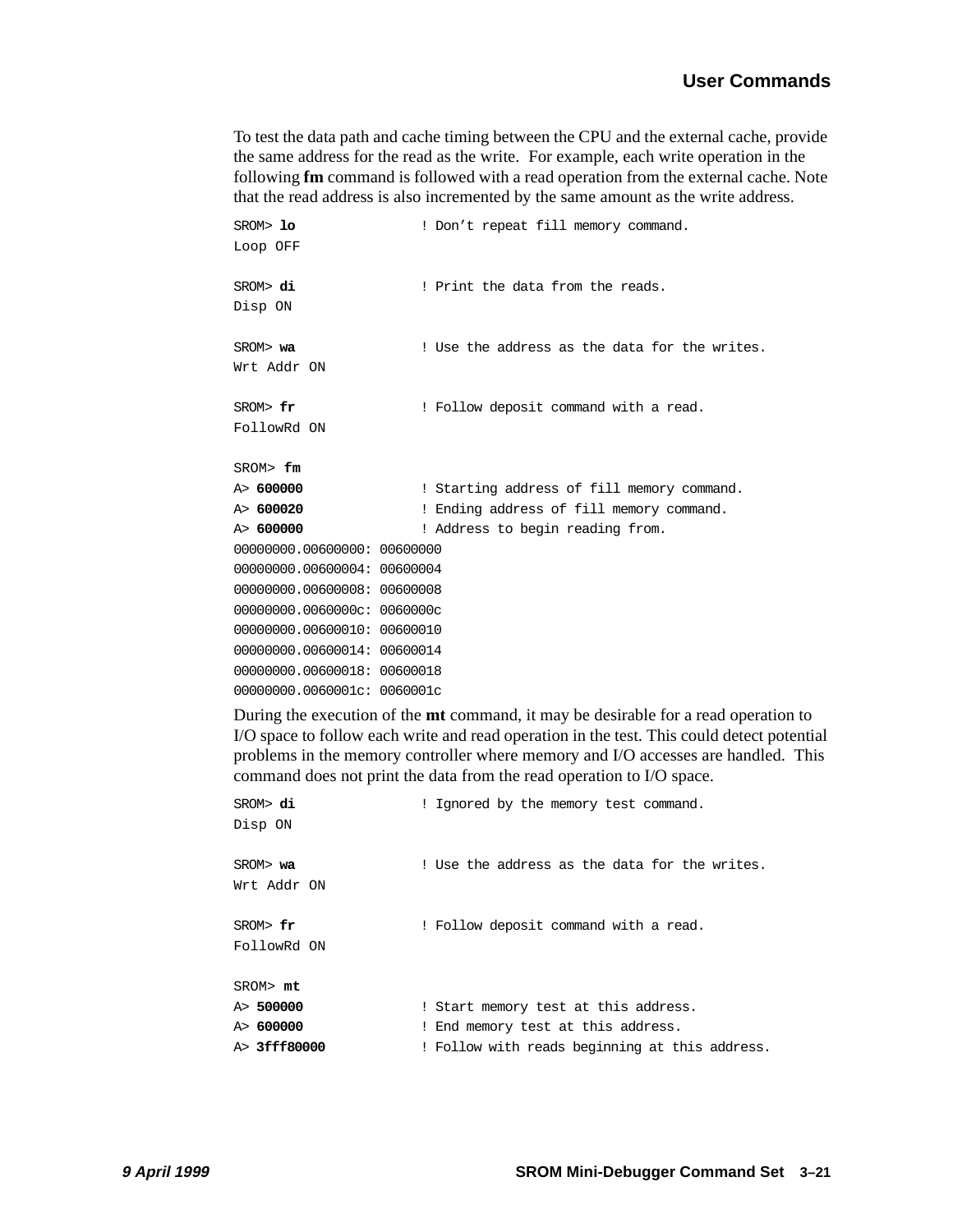#### **User Commands**

If the follow-with-write flag is also enabled, the additional address requested is used for this write operation and the read operation is performed from the first address. In the following example, two blocks of memory are filled with their own addresses and read operations from the first block are displayed after each write operation to the first block.

| SROM> di<br>Disp ON         | ! Ignored by the memory test command.         |
|-----------------------------|-----------------------------------------------|
| SROM> wa<br>Wrt Addr ON     | ! Use the address as the data for the writes. |
| SROM> fw<br>FollowWr ON     | ! Follow with a write (before the read).      |
| SROM> fr<br>FollowRd ON     | ! Follow deposit command with a read.         |
| SROM> fm                    |                                               |
| A> 500000                   | ! Begin to write at this address              |
| A> 500020                   | ! and end with this one.                      |
| A> 600000                   | ! Write to this address range after each      |
|                             | ! write from first block.                     |
| 00000000.00500000: 00500000 | ! Reads from first block.                     |
| 00000000.00500004: 00500004 |                                               |
| 00000000.00500008: 00500008 |                                               |
| 00000000.0050000c: 0050000c |                                               |
| 00000000.00500010: 00500010 |                                               |
| 00000000.00500014: 00500014 |                                               |
| 00000000.00500018: 00500018 |                                               |
| 00000000.0050001c: 0050001c |                                               |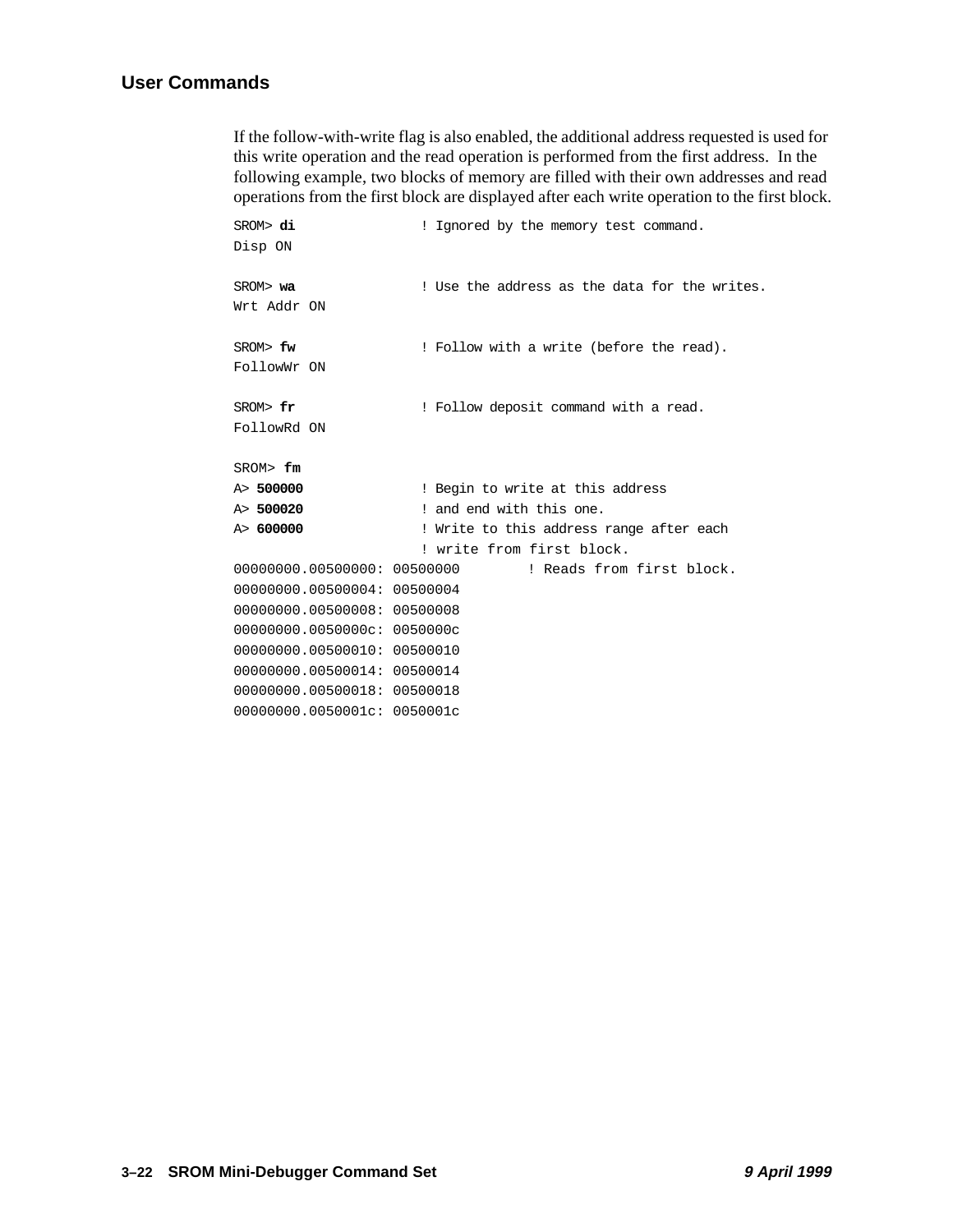#### <span id="page-38-0"></span>**3.4.14 fw — Set Follow-with-Write Flag**

The follow-with-write (**fw**) command toggles the follow-with-write flag, enabling or disabling the execution of a write operation after the last operation executed by a command.

#### **Control Flags**

Not applicable.

#### **Description**

The follow-with-write command is an advanced command whose use is required in certain situations where a second operation is needed to achieve a desired result, such as continuously creating a cache victim or having an I/O write operation interspersed between memory read operations. Enabling the follow-with-write flag causes a prompt for an additional address to which the write will be performed.

The write operation takes place at the end of the command sequence, but before any read operations due to the follow-with-read flag being enabled. The data used for the write operation varies. If the write operation follows a read operation, then the data used comes from the read operation. If the write operation follows a write operation, then it uses the data supplied by the user or the data generated by the command (see the **wa** and **!d** commands).

The default state is off.

#### **Example**

In the following example, the **fm** command writes the block beginning at 0x400000 with the specified data pattern, because the follow-with-write (**fw**) flag is enabled; it also writes the same data to the block starting 0x500000. For the **bm** command, the write operation gets its data from the previously executed read operations, in effect, making this sequence a copy command.

```
SROM> fw ! Follow the last operation with a write.
FollowWr ON
SROM> fm
A> 400000 ! First block gets written with data pattern.
A> 400010
A> 500000 ! Second block also gets written with the same data pattern.
D> abcdef
SROM> bm
A> 500000 ! Read from this block.
A> 500010
A> 600000 ! Write to this block.
00000000.00500000: 00abcdef 
00000000.00500004: 00abcdef 
00000000.00500008: 00abcdef 
00000000.0050000c: 00abcdef
```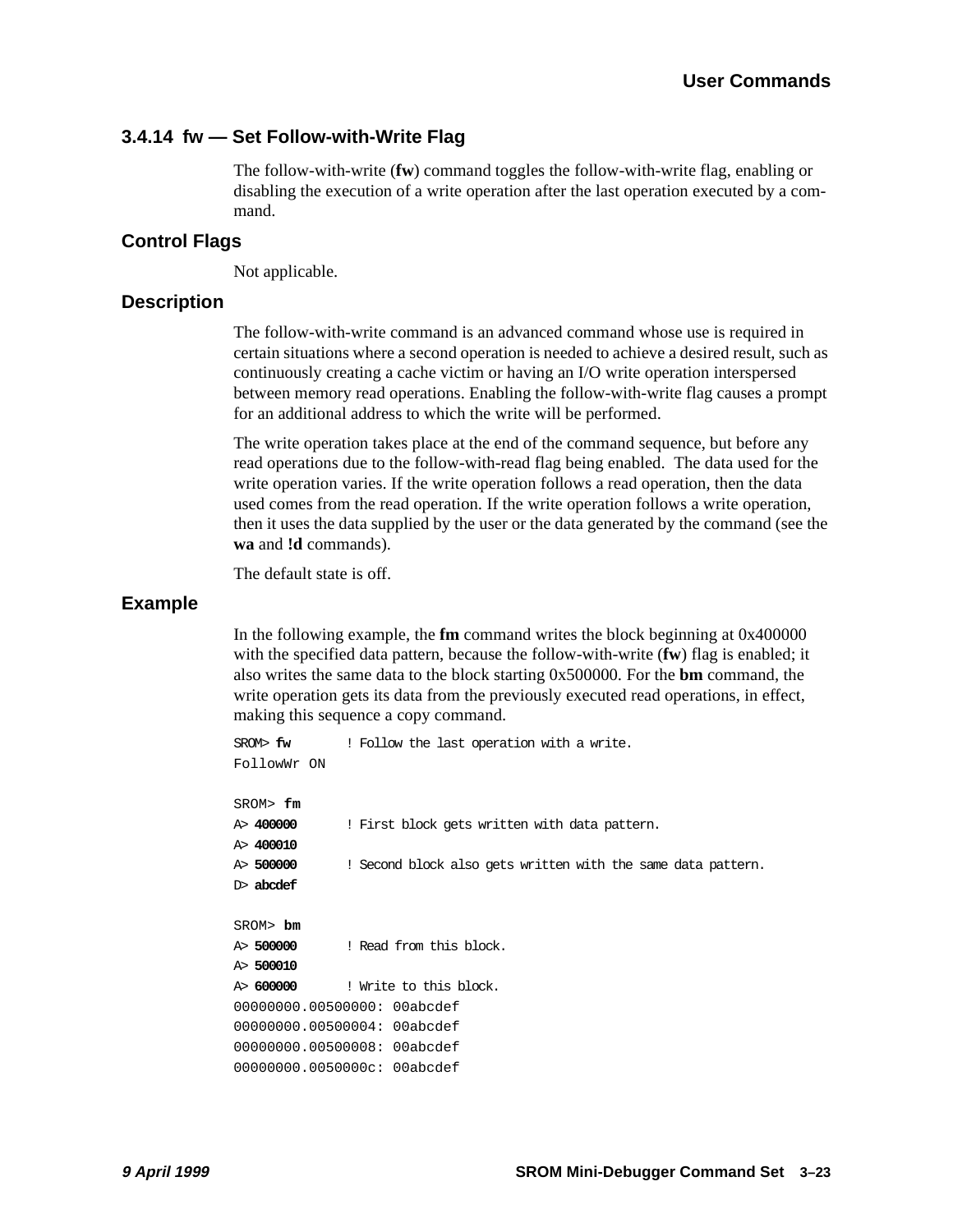#### **User Commands**

```
SROM> fw 
FollowWr OFF
SROM> bm ! This shows that a copy function has taken place.
A> 600000 
A> 600010 
00000000.00600000: 00abcdef
00000000.00600004: 00abcdef 
00000000.00600008: 00abcdef 
00000000.0060000c: 00abcdef
```
The following example is similar to the previous one, except that the write address (**wa**) flag has been set. With **wa** enabled, the address is for the read data; the data is for the write data.

```
SROM> fw ! Follow the last operation with a write.
FollowWr ON
SROM> fm
A> 400000 ! First block gets written with data pattern.
A> 400010
A> 500000 ! Second block also gets written with the same data pattern.
D> abcdef
SROM> wa ! Write address flag is enabled.
Wrt Addr ON
SROM> bm
A> 500000 ! Read from this block.
A> 500010
A> 600000 ! Write to this block.
00000000.00500000: 00000000.00600000 
00000000.00500008: 00000000.00600008
SROM> wa
```
**3–24 SROM Mini-Debugger Command Set 9 April 1999**

Wrt Addr OFF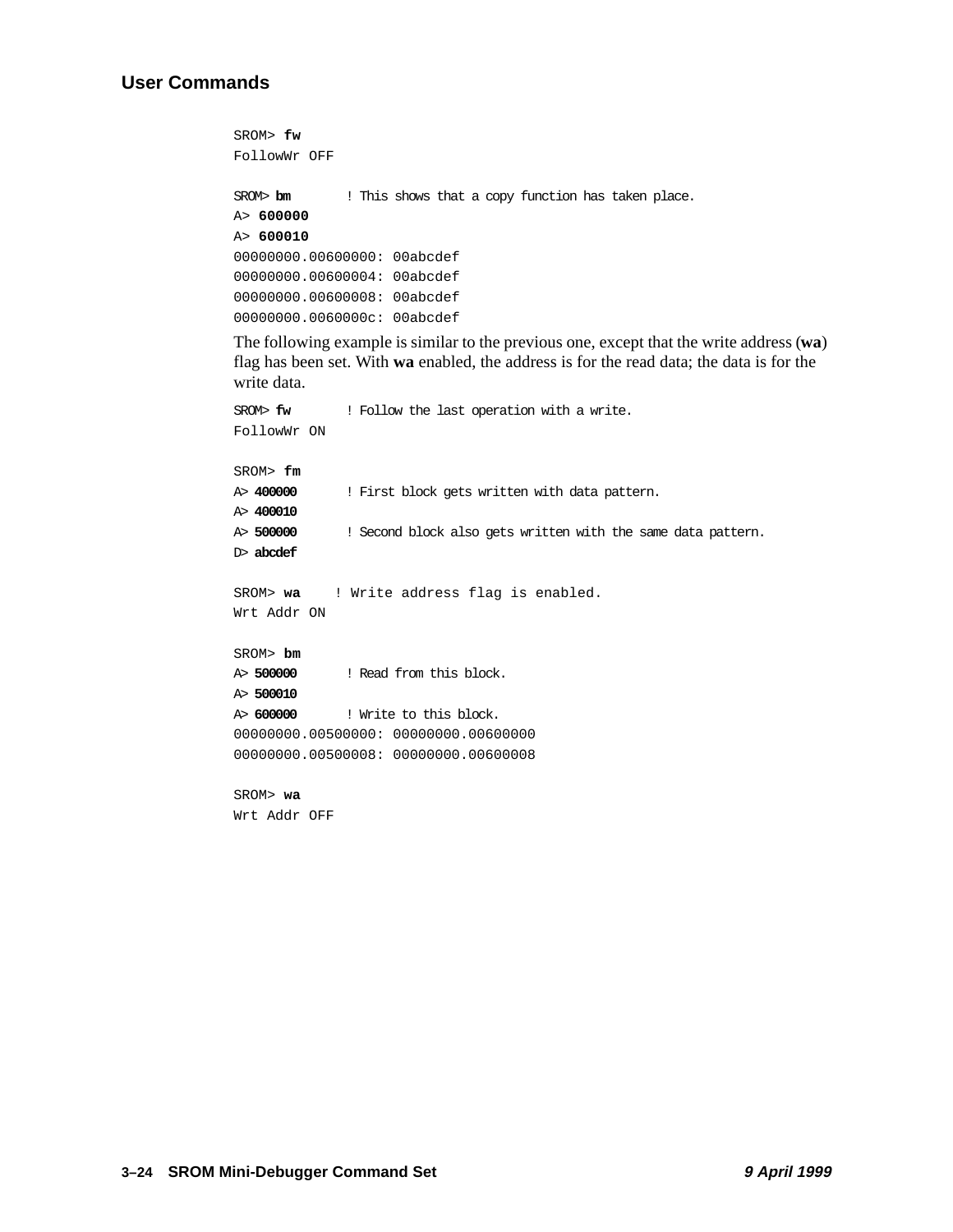#### <span id="page-40-0"></span>**3.4.15 lo — Set Loop Flag**

The loop (**lo**) command enables or disables looping or repeating of a command by toggling the loop flag.

#### **Control Flags**

Not applicable.

#### **Description**

When the loop flag is enabled, examine and deposit commands are repeated until you stop the looping by pressing a key. This feature is useful for hardware timing of read and write operations to the external cache or memory system, or anytime a command needs to be repeated continuously.

The default state is off.

#### **Example**

In the following example that shows the **dm** command, the data pattern is written to address 500000 continuously until a key is pressed. The **em** command reads and displays the data from address 500000 continuously until a keystroke is detected.

```
SROM> lo
Loop ON
SROM> dm
A> 500000 
D> 12345678 
                   ! (key pressed)
SROM> em 
A> 500000 
00000000.00500000: 12345678 
00000000.00500000: 12345678 
00000000.00500000: 12345678 
00000000.00500000: 12345678 
00000000.00500000: 12345678 
00000000.00500000: 12345678 
00000000.00500000: 12345678 
00000000.00500000: 12345678 
                    ! (key pressed)
```
The **mt** command continuously checks the range between 400000 and 500000.

```
SROM> wa 
Wrt Addr ON
SROM> mt 
A> 400000 
A> 500000 
!(key pressed)
```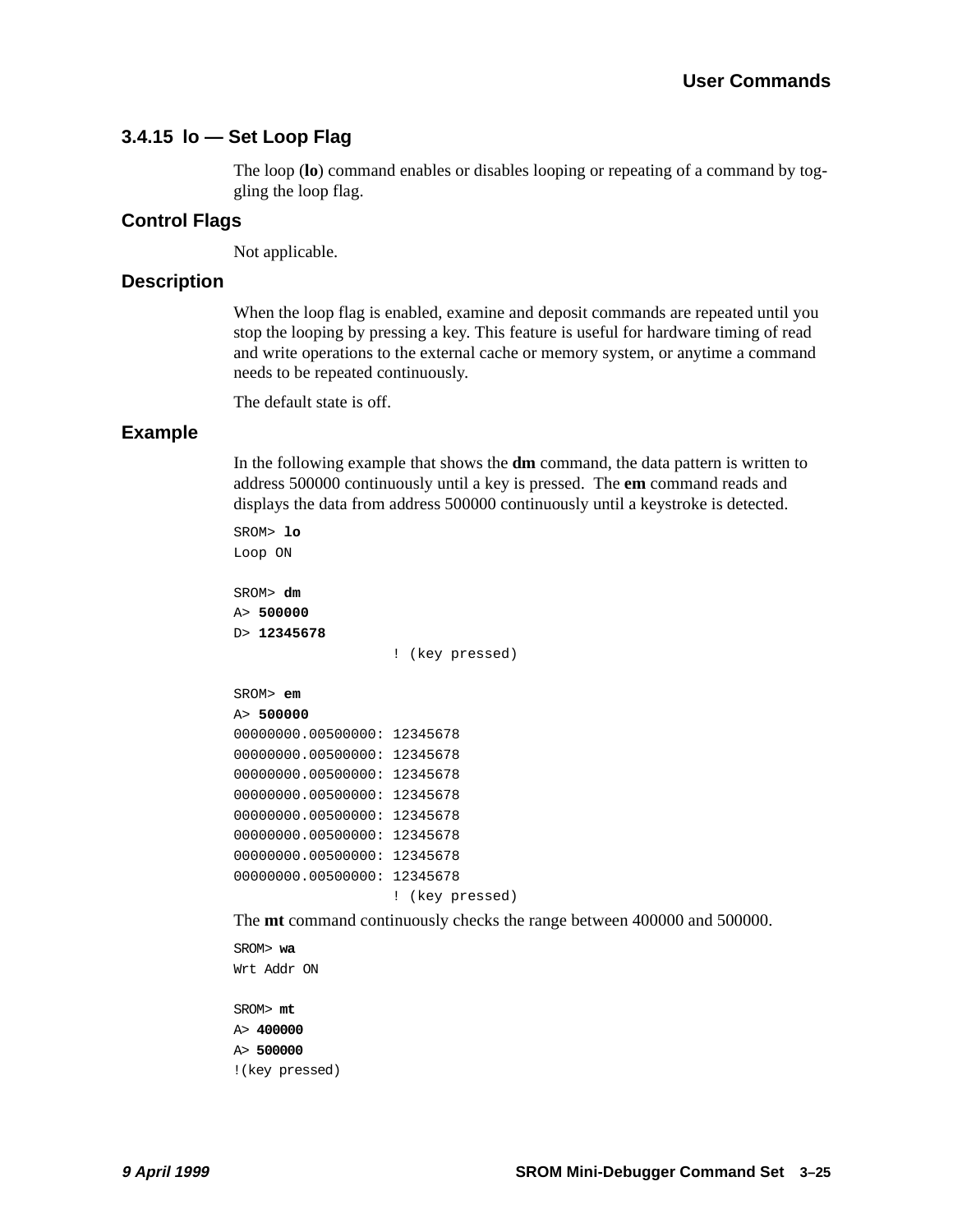#### <span id="page-41-0"></span>**3.4.16 mt — Memory Test**

The memory test (**mt**) command performs a simple write-read-compare test.

#### **Control Flags**

**!d** (negate data flag) **ba** (base address flag) **fr** (follow-with-read flag) **fw** (follow-with-write flag) **lo** (loop flag) **qw** (quadword data flag) **wa** (write address flag)

#### **Description**

The memory test command first writes to the memory range specified with the user-specified data or command-generated data. It then begins reading back the data and comparing it against what was written. If a mismatch is encountered, both the read and the expected data are displayed on the screen.

#### **Example**

In the following example, the data pattern 12345678 is written to the block starting at 400000 and ending at 600000. The range is then read back and compared with the expected data 12345678. In this example, no mismatches are found.

```
SROM> mt 
A> 400000 
A> 600000 
D> 12345678
In this next example, a bit stuck high is detected by the memory test.
SROM> wa ! Use address of write as the data. 
Wrt Addr ON
SROM> mt 
A> 400000 
A> 500000 
00000000.00400000:10400000 ! The data read back has an extra bit set.
Expect: 00400000
00000000.00400004:10400004
Expect: 00400004
00000000.00400008:10400008
Expect: 00400008
00000000.0040000c:1040000c
Expect: 0040000c
00000000.00400010:10400010
Expect: 00400010
00000000.00400014:10400014
Expect: 00400014
```
! A key was pressed.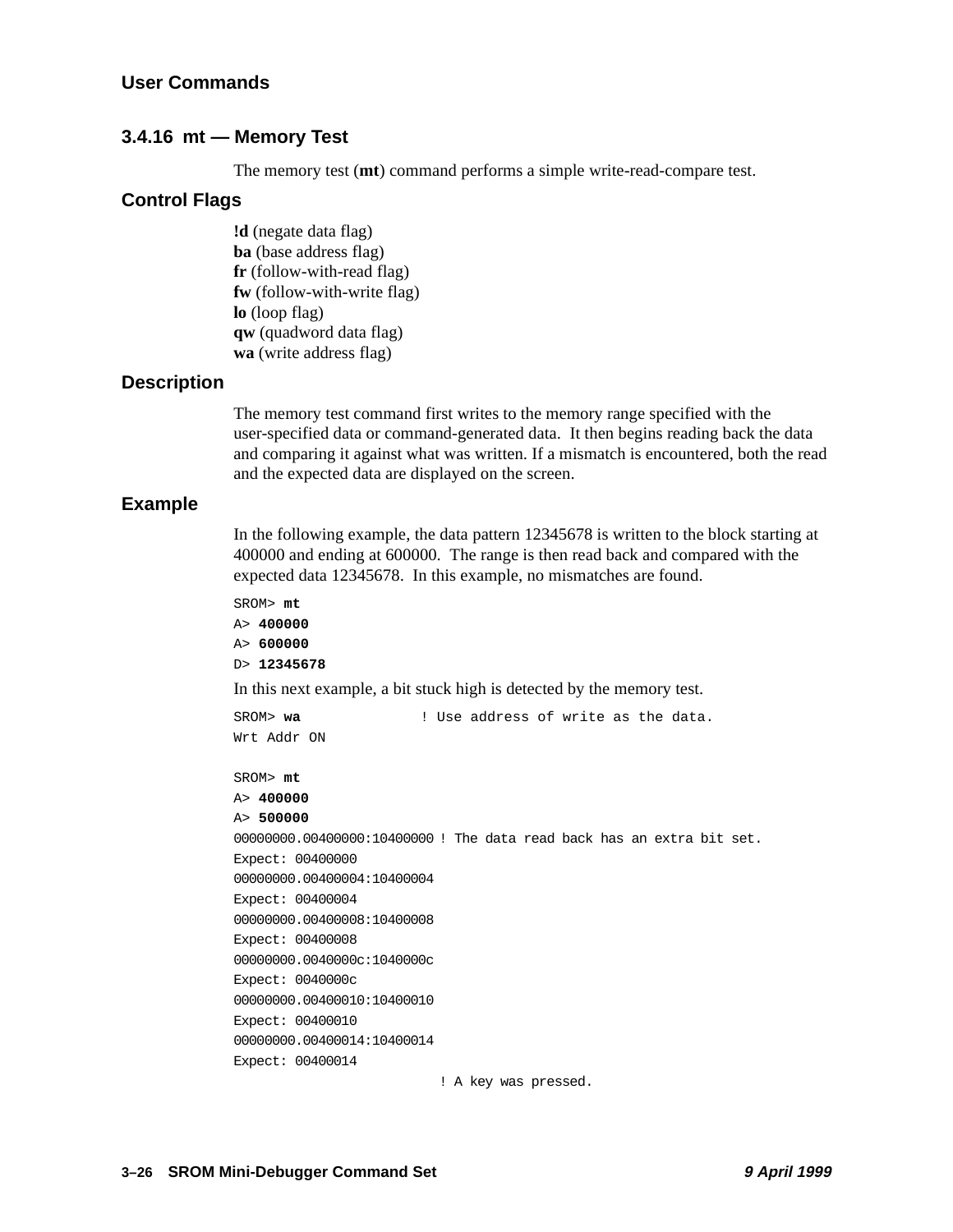#### <span id="page-42-0"></span>**3.4.17 pr — Print Register**

The print register (**pr**) command displays the contents of the general-purpose CPU registers.

#### **Control Flags**

Not applicable.

#### **Description**

The contents of the general-purpose CPU registers are saved to PALtemp registers when the mini-debugger is first entered. The **pr** command allows for their viewing. Note that because the **dc** command uses two of these PALtemp registers, the results in R1 and R2 will be changed after a **dc** command.

**Note:** This command may not be available in all standard SROMs supplied with the Alpha motherboards due to a lack of space. If this is the case, recompile the mini-debugger source files supplied in the Alpha SDK with the FULL\_MDBG compile switch defined to enable this command.

#### **Example**

| SROM> pr |                   |
|----------|-------------------|
| ROO:     | 00000000.00000000 |
| R01:     | 00000000.00000006 |
| R02:     | 000007f8.00000000 |
| R03:     | 00000000.00000030 |
| $R04$ :  | 00000000.00000000 |
| R05:     | 00000000.00000000 |
| R06:     | 00000000.00300000 |
| R07:     | 00000000.00001428 |
| R08:     | 00000000.02000000 |
| R09:     | 00000000.00000004 |
| R10:     | 00000000.00026890 |
| R11:     | 00000000.000262a0 |
| R12:     | 00000000.00026560 |
| R13:     | 0000004e.2001c665 |
| R14:     | 00000000.00026590 |
| R15:     | 00000000.000265a0 |
| R16:     | 00000000.00026580 |
| R17:     | 00000000.00008000 |
| R18:     | 00000080.00000080 |
| R19:     | 00000000.01ffdf30 |
| R20:     | ffffffff.fffdffff |
| R21:     | 00000000.00300000 |
| R22:     | 0048484c.4c4e4e4e |
| R23:     | 00000000.0032edec |
| R24:     | 00000000.00000000 |
| R25:     | 00000000.01ffdd25 |
| R26:     | 00000000.00011fa8 |
| R27:     | 00000000.00200080 |
| R28:     | 00000000.0007a900 |
| R29:     | 00000000.0007ce50 |
| R30:     | 00000000.01ffdf30 |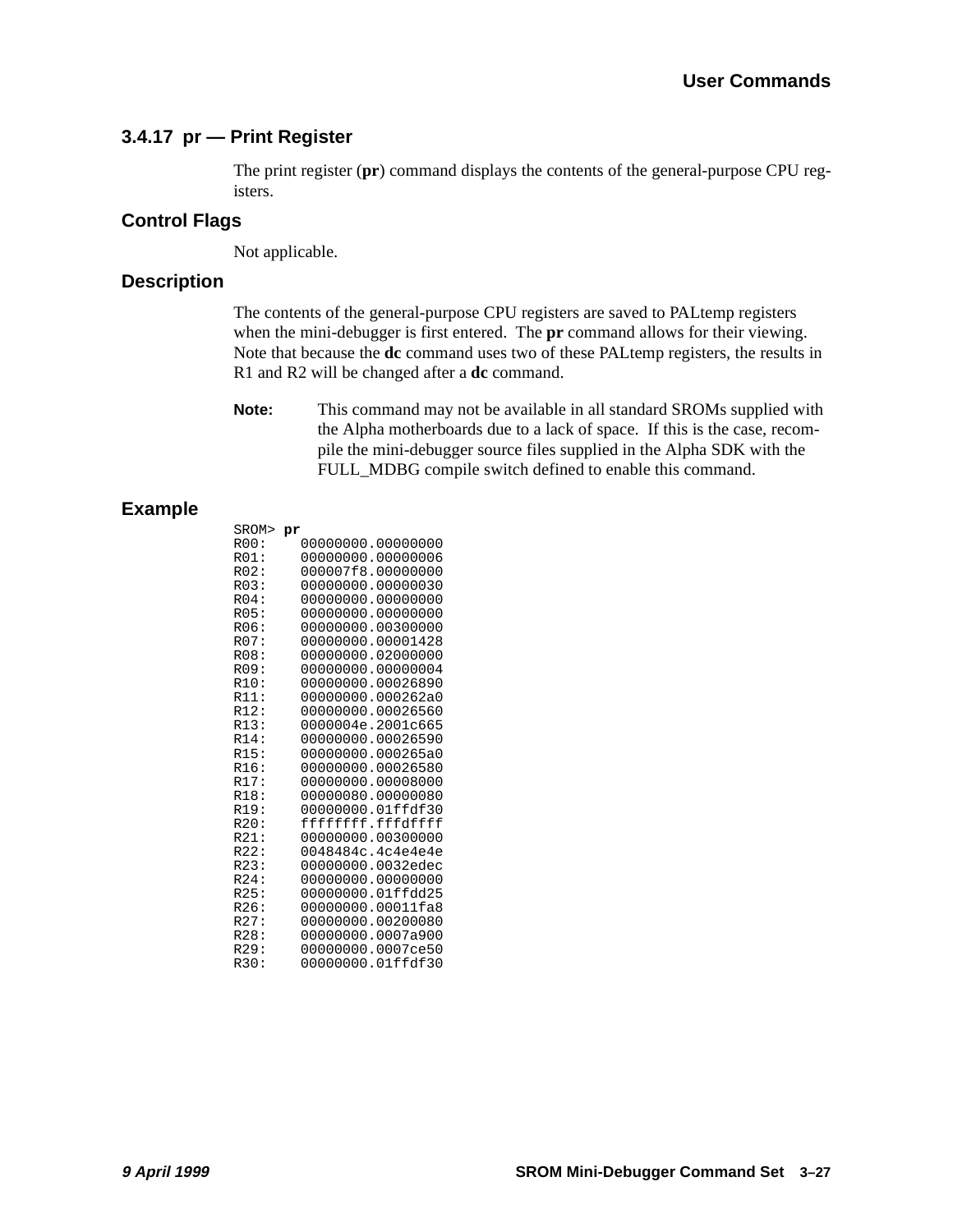#### <span id="page-43-0"></span>**3.4.18 qw — Set Quadword Data Flag**

The quadword (**qw**) command enables or disables the quadword data flag.

#### **Control Flags**

Not applicable.

#### **Description**

The quadword command changes the state of the quadword data flag. When the quadword data flag is enabled, all operations are performed on 64-bit data. When off, only 32 bits of data are used.

The default state is off.

#### **Example**

In this example, the first **bm** command loads 32 bits of data using the **ldl/p** instruction from addresses 3.FFF80000, 3.FFF80004, 3.FFF80008, and 3.FFF8000C. After quadword mode is enabled, the same command performs only two 64-bit loads of data using the **ldq/p** instruction from addresses 3.FFF80000 and 3.FFF80008.

SROM> **bm**  A> **3fff80000** A> **3fff80010**  00000003.fff80000: 5a5ac3c3 00000003.fff80004: a5a53c3c 00000003.fff80008: 00000038 00000003.fff8000c: 00006579 SROM> **qw**  QW ON SROM> **bm**  A> **3fff80000**  A> **3fff80010**  00000003.fff80000: a5a53c3c.5a5ac3c3

00000003.fff80008: 00006579.00000038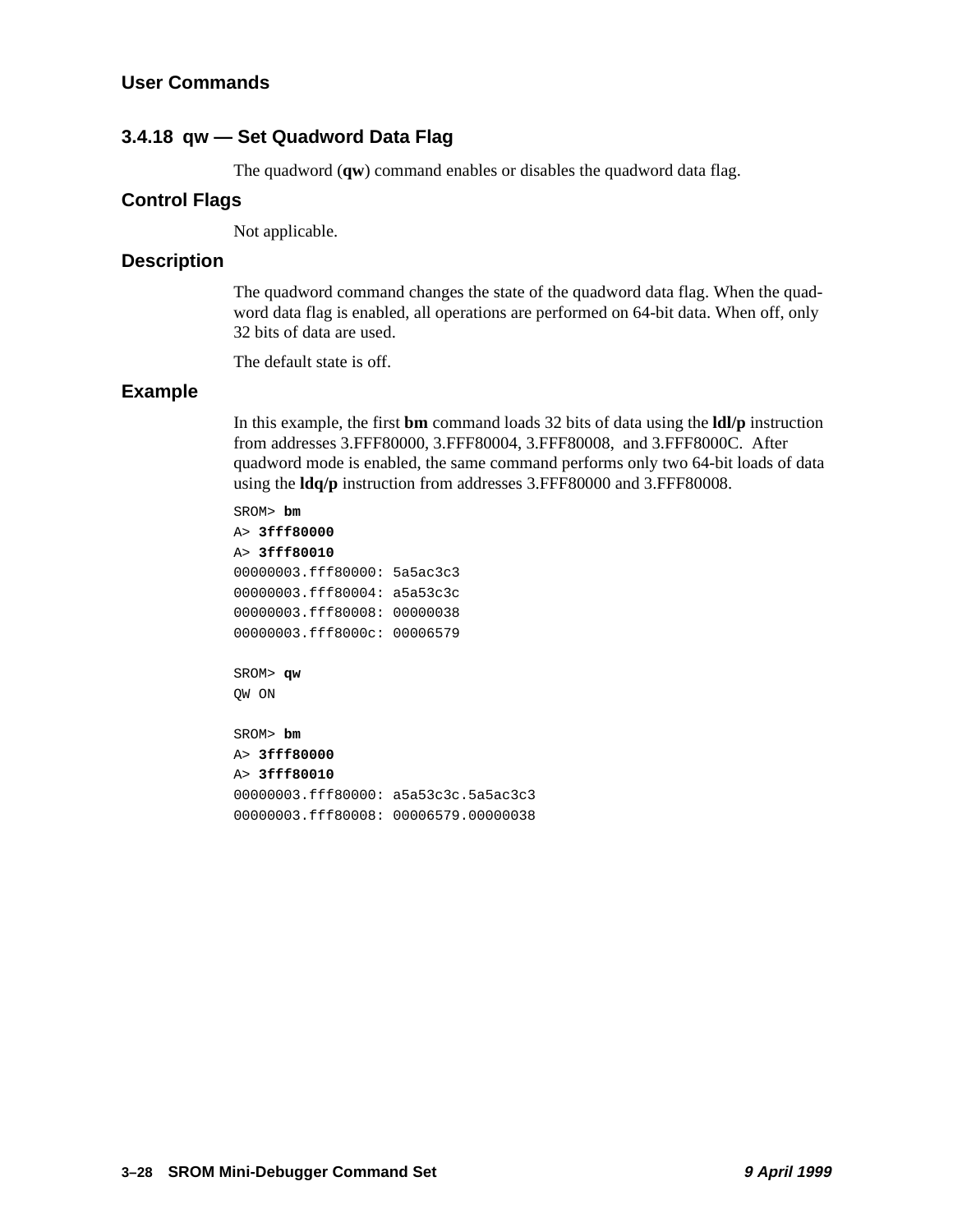## <span id="page-44-0"></span>**3.4.19 rt — Return to Calling Program (Exit Mini-Debugger)**

The return (**rt**) command exits the mini-debugger.

#### **Control Flags**

Not applicable.

#### **Description**

The return command exits the mini-debugger, returning to the calling program if there is one. For the standalone mini-debugger, it simply exits.

Returning from a mini-debugger built into the SROMs provided with the motherboards allows you to continue with the booting process, as if the mini-debugger had not been invoked.

The **rt** command is also useful during debugging of SROM code you may write. You can place calls to the mini-debugger throughout the SROM code to act as breakpoints. You can then examine the system and CPU state at those points and return to the SROM code to continue its execution.

#### **Example**

An example of the **rt** command follows:

SROM> **rt**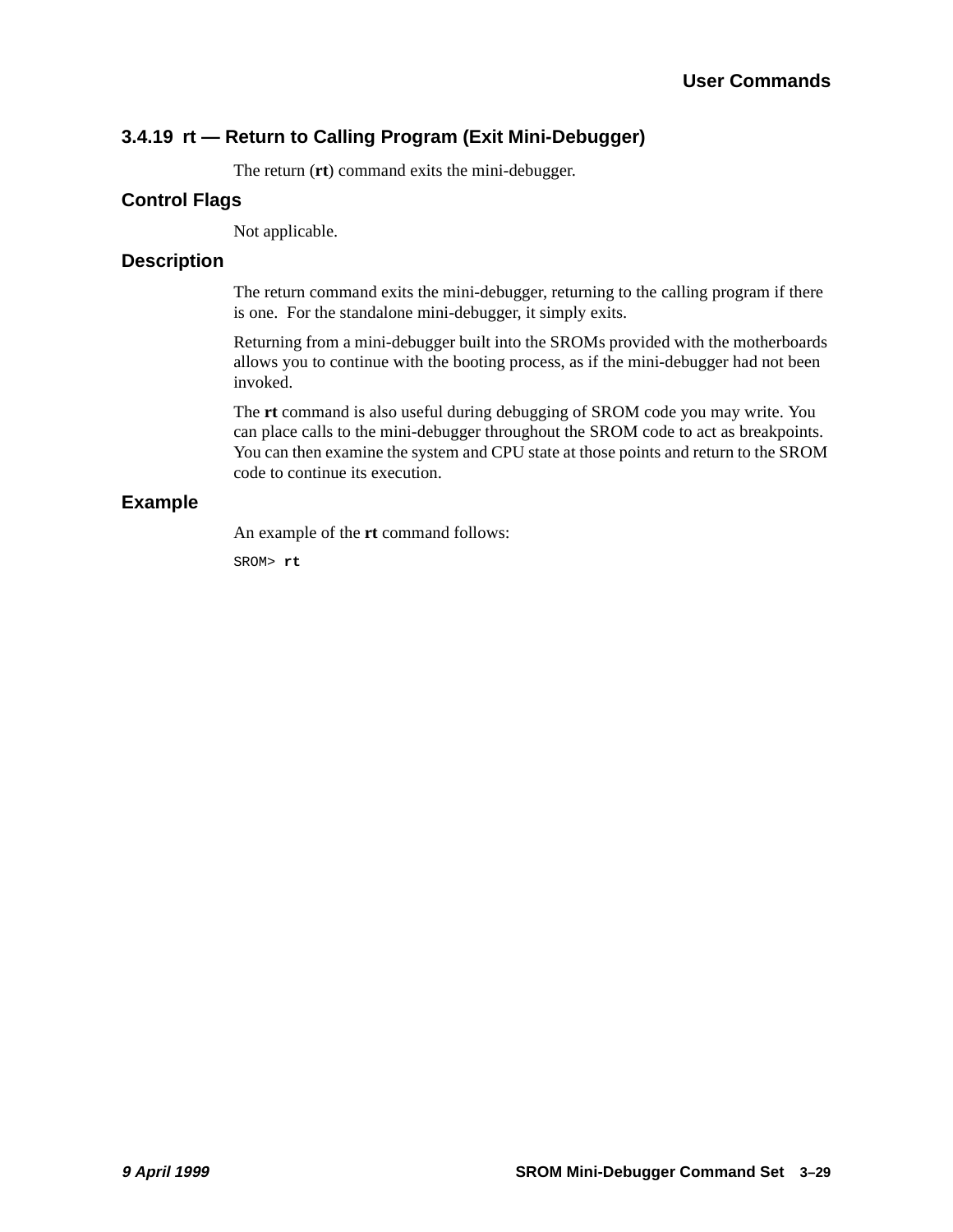#### <span id="page-45-0"></span>**3.4.20 sb — Set Base Address**

The set base (**sb**) address command defines the base address to be added to user-specified addresses when the base address flag is enabled.

#### **Control Flags**

Not applicable.

#### **Description**

Using a base address is convenient when examining or depositing of the same address frame is needed (particularly when the high-order bits of the address must be set). The base address entered with the set base command is added to the addresses entered in any subsequent examine or deposit commands, saving the user some typing. This command always enables the base flag.

#### **Example**

To access a flash ROM part that responds to addresses 3.FFF80000 through 3.FFFFFFFF, it may be more convenient to enter its base address and work with offsets, rather than typing the absolute address every time.

SROM> **sb**  A> **3fff80000**  00000003.fff80000 BaseAddr ON SROM> **bm**  A> **0**  A> **10**  00000003.fff80000: 5a5ac3c3 00000003.fff80004: a5a53c3c 00000003.fff80008: 00000038 00000003.fff8000c: 00006579 SROM> **ba**  00000003.fff80000 BaseAddr OFF SROM> **em**  A> **400000**  00000000.00400000: 00400000 SROM> **ba**  00000003.fff80000 BaseAddr ON SROM> **bm** 

A> **30**  A> **40**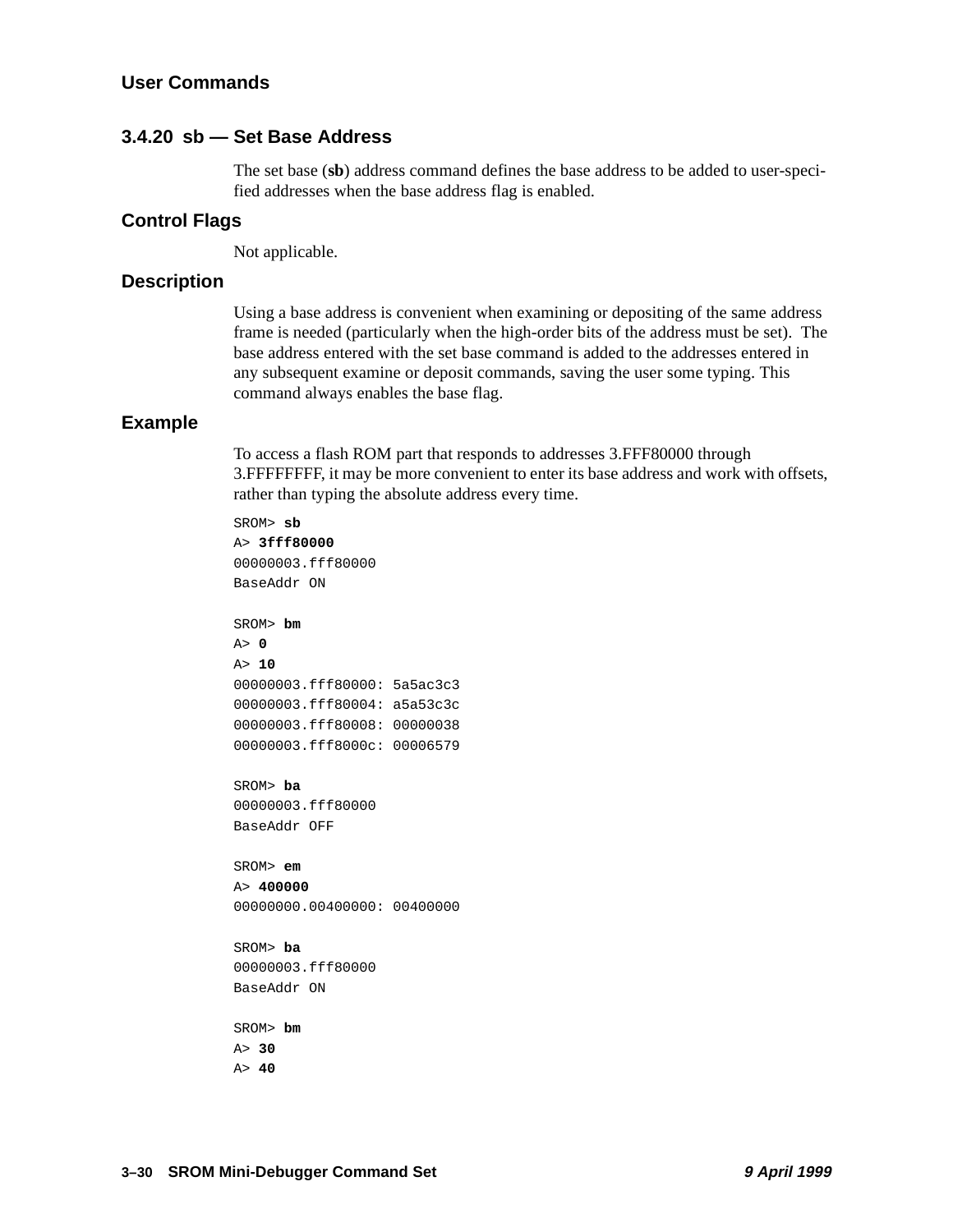00000003.fff80030: 00000001 00000003.fff80034: 0000be8a 00000003.fff80038: 47ff041f 00000003.fff8003c: 47ff041f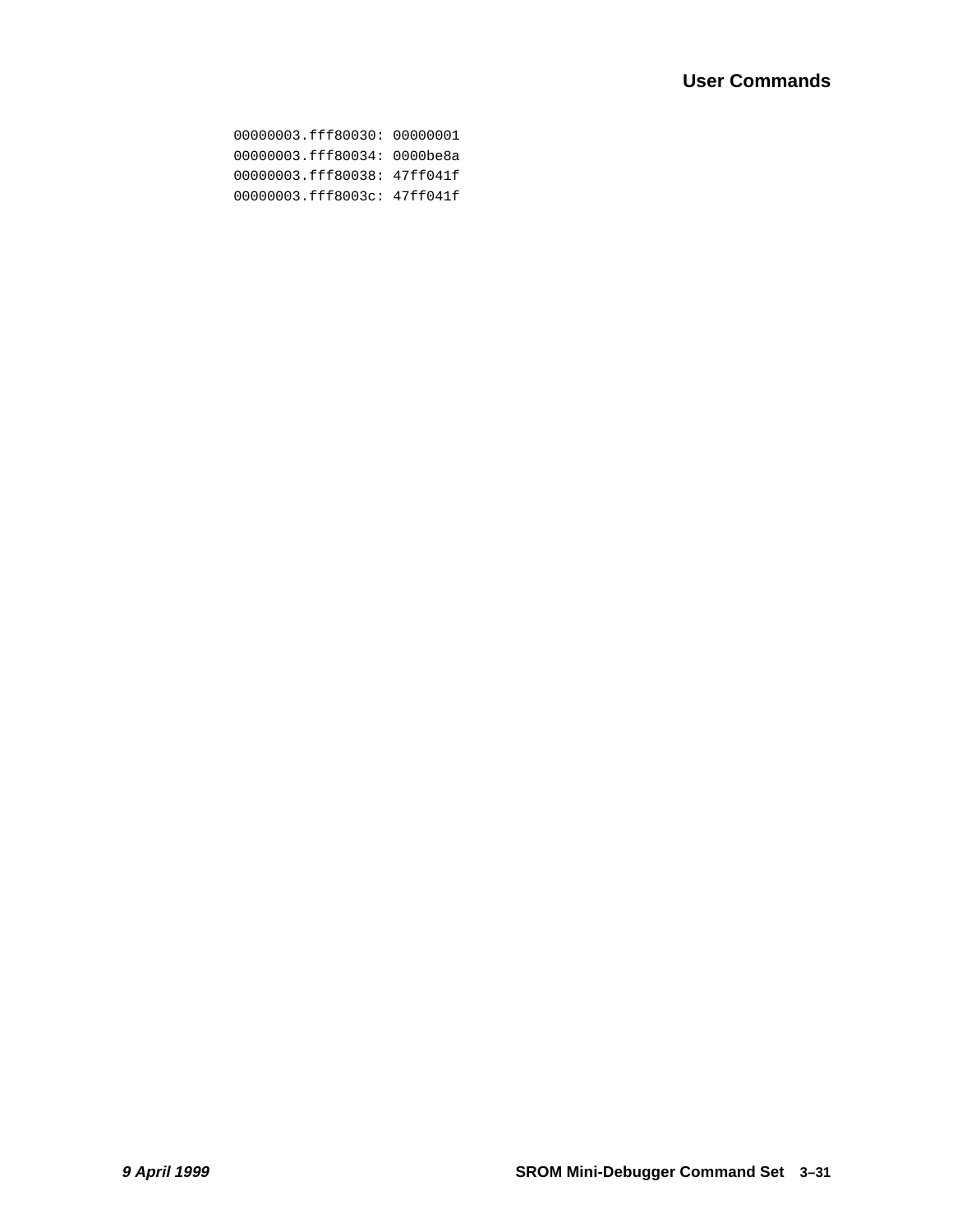#### <span id="page-47-0"></span>**3.4.21 st — Start Image Execution**

The start image (**st**) command begins execution at a specified address.

#### **Control Flags**

Not applicable.

#### **Description**

The start image command transfers control to the code residing at the specified address. If the address does not contain executable code, then the machine hangs. You must recycle the power to start again.

| <b>Note:</b> | The Alpha Microprocessors SROM Mini-Debugger is stored in the           |
|--------------|-------------------------------------------------------------------------|
|              | instruction cache (Icache). An st command causes the Icache to be       |
|              | overwritten and eliminates your ability to return to the mini-debugger. |

#### **Example**

The **st** command begins execution of the uploaded image.

| SROM> xm   |  |  |                                  |  |
|------------|--|--|----------------------------------|--|
| A > 400000 |  |  |                                  |  |
| D > 10     |  |  |                                  |  |
|            |  |  |                                  |  |
| SROM> st   |  |  | ! Address to start execution at. |  |
| A > 400000 |  |  |                                  |  |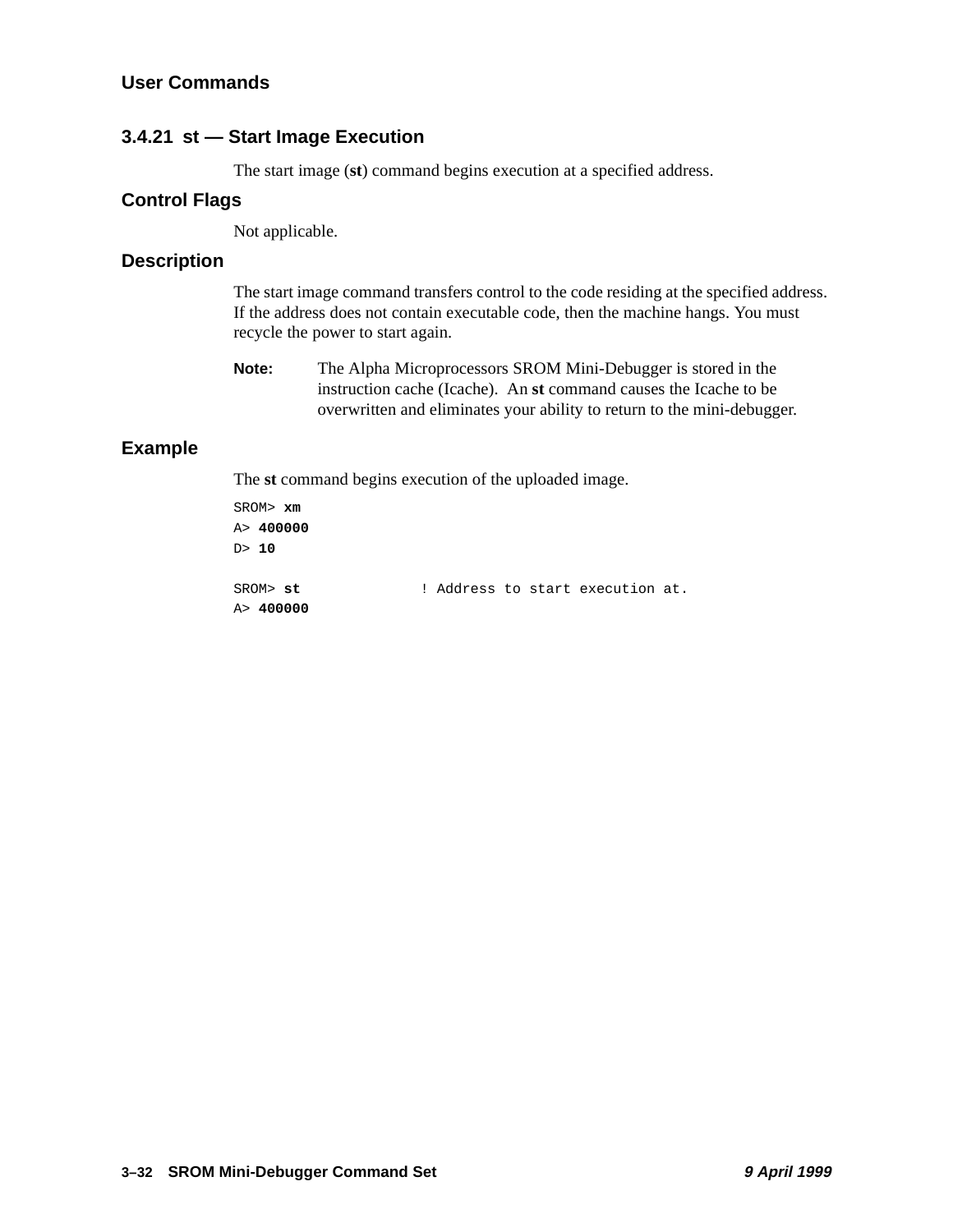#### **User Commands**

#### <span id="page-48-0"></span>**3.4.22 wa — Set Write Address Flag**

The write address (**wa**) command enables or disables the write address flag.

#### **Control Flags**

**!d** (negate data flag)

#### **Description**

When the write address flag is enabled, write operations use the destination address as their data. This allows for unique values to be written to individual locations (a useful feature when debugging the memory subsystem). If the negate data flag is enabled, the one's complement of the address being written is used instead. Commands that request data to be written will not do so if this flag is enabled.

The default state is off; data used by deposit commands is provided by the user.

#### **Example**

In the following example, after enabling the write address flag, the region between 400000 and 400020 is filled with its own address in 32-bit increments. With **qw** mode on, deposits are performed in quadword increments, and the data written changes in 64-bit increments.

SROM> **wa**  Wrt Addr ON SROM> **fm**  A> **400000**  A> **400020** SROM> **bm**  A> **400000**  A> **400020**  00000000.00400000: 00400000 00000000.00400004: 00400004 00000000.00400008: 00400008 00000000.0040000c: 0040000c 00000000.00400010: 00400010 00000000.00400014: 00400014 00000000.00400018: 00400018 00000000.0040001c: 0040001c SROM> **qw**  QW ON SROM> **fm**  A> **800000** 

A> **800030**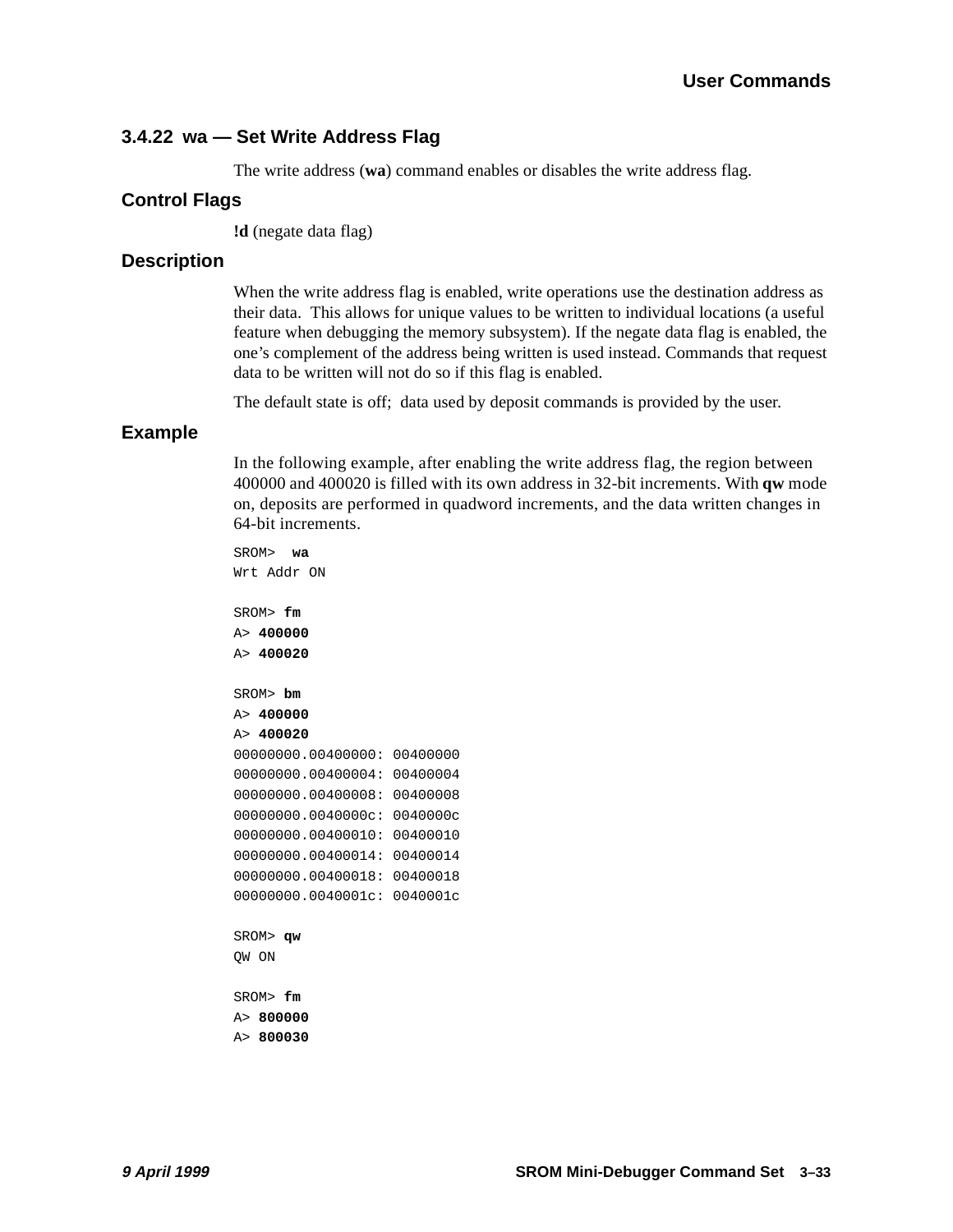SROM> **bm**  A> **800000** A> **800030** 00000000.00800000: 00000000.00800000 00000000.00800008: 00000000.00800008 00000000.00800010: 00000000.00800010 00000000.00800018: 00000000.00800018 00000000.00800020: 00000000.00800020

With the negate data flag enabled, the complement of the address is used instead.

SROM> **qw**  QW OFF SROM> **!d**  Neg Data ON SROM> **fm**  A> **500000**  A> **500020** SROM> **bm**  A> **500000**  A> **500020**  00000000.00500000: ffafffff 00000000.00500004: ffaffffb 00000000.00500008: ffaffff7 00000000.0050000c: ffaffff3 00000000.00500010: ffafffef 00000000.00500014: ffafffeb 00000000.00500018: ffafffe7 00000000.0050001c: ffafffe3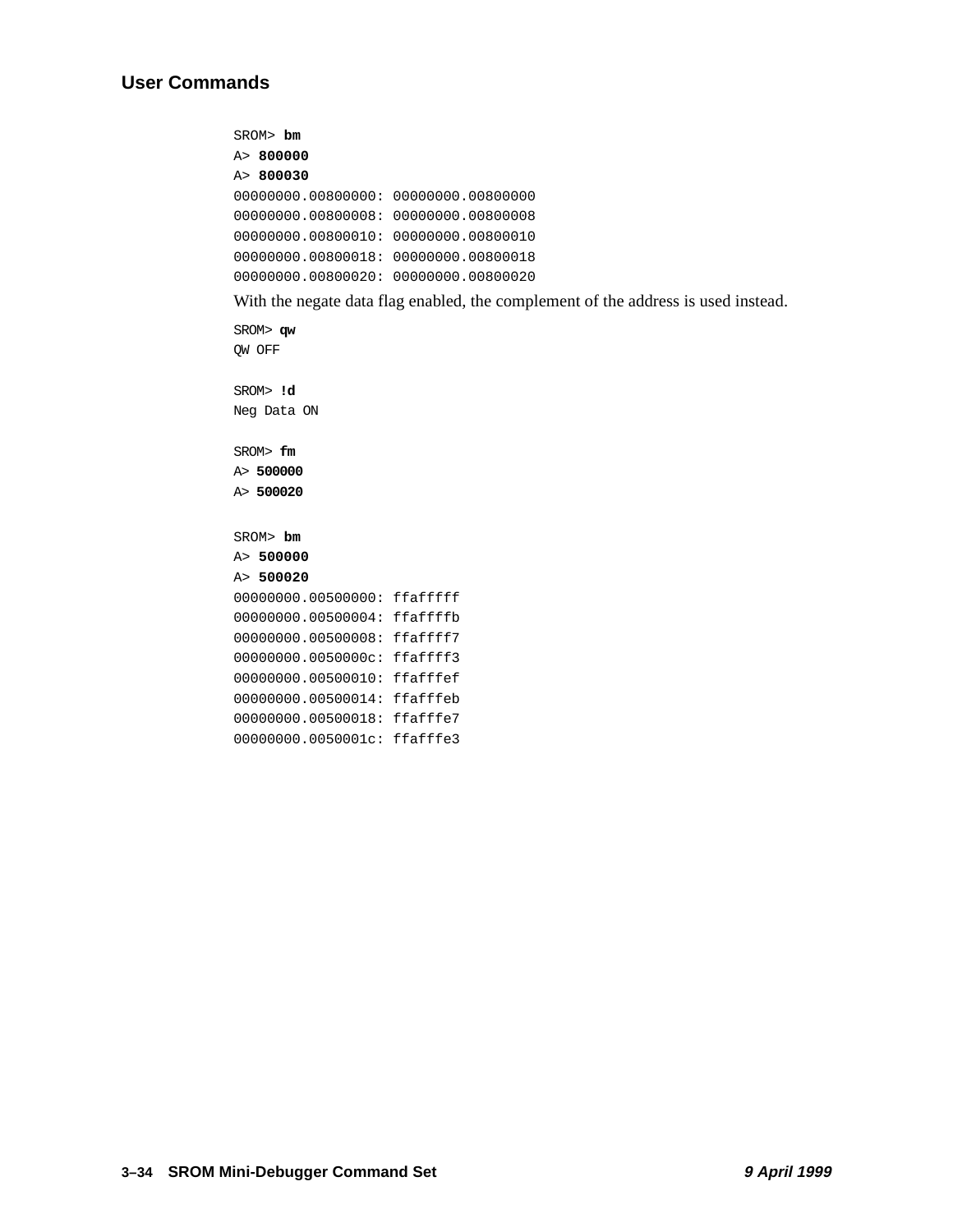#### <span id="page-50-0"></span>**3.4.23 xb — External Boot**

The external boot (**xb**) command begins execution of the uploaded image.

#### **Control Flags**

Not applicable.

#### **Description**

The external boot command is used after an image has been uploaded with the **xm** command. It adds the necessary Icache flush code before it transfers control to the code residing at the address specified in the **xm** command. If no **xm** command has been executed, then this command has no effect.

#### **Example**

The following example begins execution of the uploaded image:

SROM> **xm**  A> **400000**  D> **10** SROM> **xb** ! Execution of code at 400000 begins.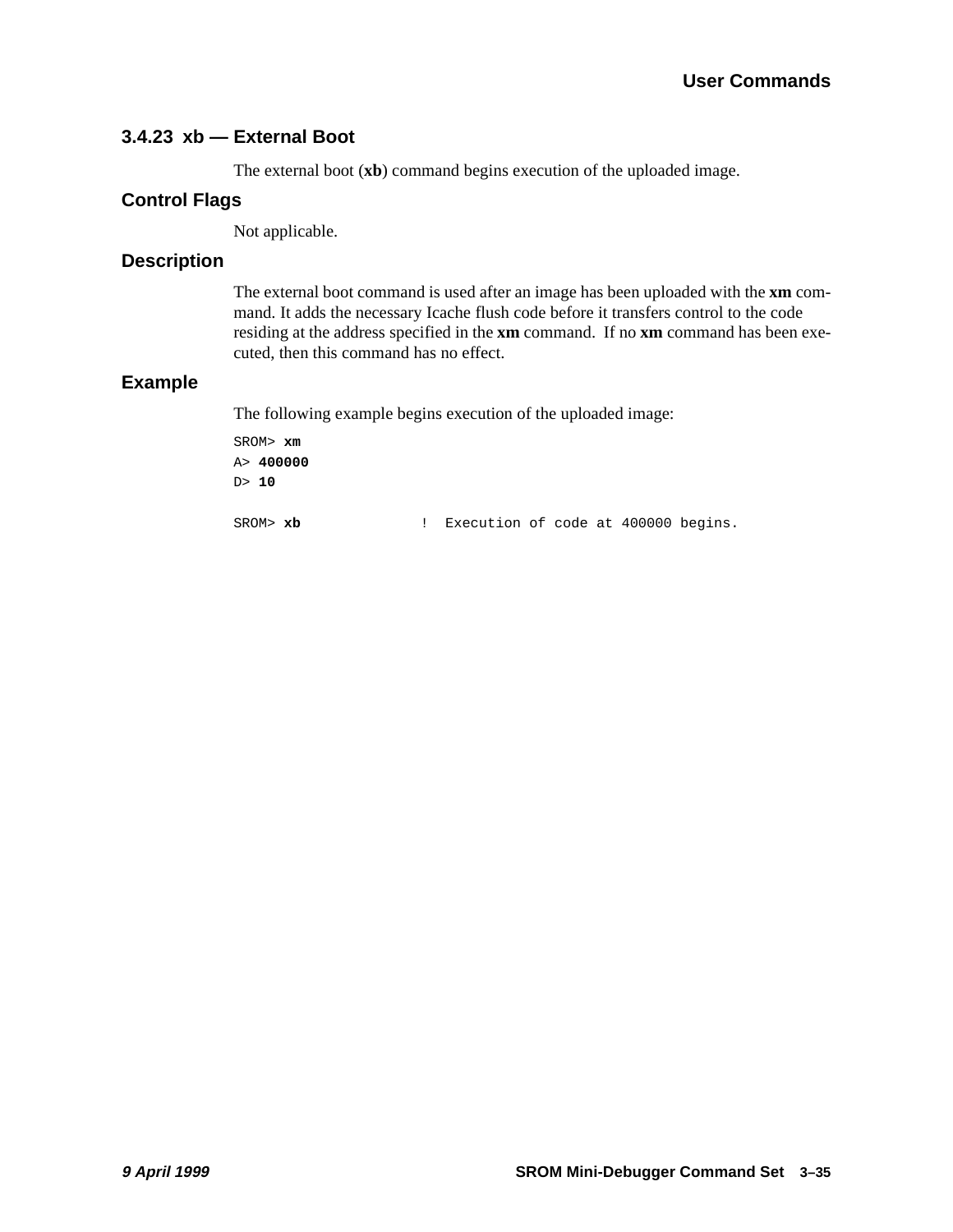#### <span id="page-51-0"></span>**3.4.24 xm — External Image to Memory**

The external image to memory (**xm**) command loads an image into memory.

#### **Control Flags**

Not applicable.

#### **Description**

The external image to memory command loads an external image into memory. The first input is the destination address, followed by the number of bytes to load. The number of bytes should be a multiple of 8 and the starting address should be quadword aligned. Normally, this command is used by an external utility called uload.exe (for Tru64 UNIX) or xload.exe (for Windows NT).

#### **Examples**

This section contains three examples:

- **•** Uploading an image with the **xm** command
- **•** Downloading the Debug Monitor with the Tru64 UNIX uload utility
- **•** Downloading the Debug Monitor with the Windows NT xload utility

#### **Upload an Image with xm**

You can upload an image by typing the starting address and the number of bytes to upload. In this example, 16 bytes are copied from the SROM port to address 400000.

SROM> **xm**  A> **400000**  D> **10**

#### **Download the Debug Monitor with Tru64 UNIX uload**

The following example shows how you can use the uload (Tru64 UNIX) utility, which in turn uses the **xm** command to download the Debug Monitor. You can follow this example if the flash has been erased accidentally.

```
! AlphaPC 264DP Log.
!
! If our flash has been erased and we want to reload
! and run the Debug Monitor, this session will load the
! code through the Debug Monitor and run it.
  tip tty00 -115200 !Connect to serial port tty00
  connected (Enter) !and set baud rate. 
  21264...V00002501 
  SROM> \sim. But all intervals !Disconnect from tip session.
```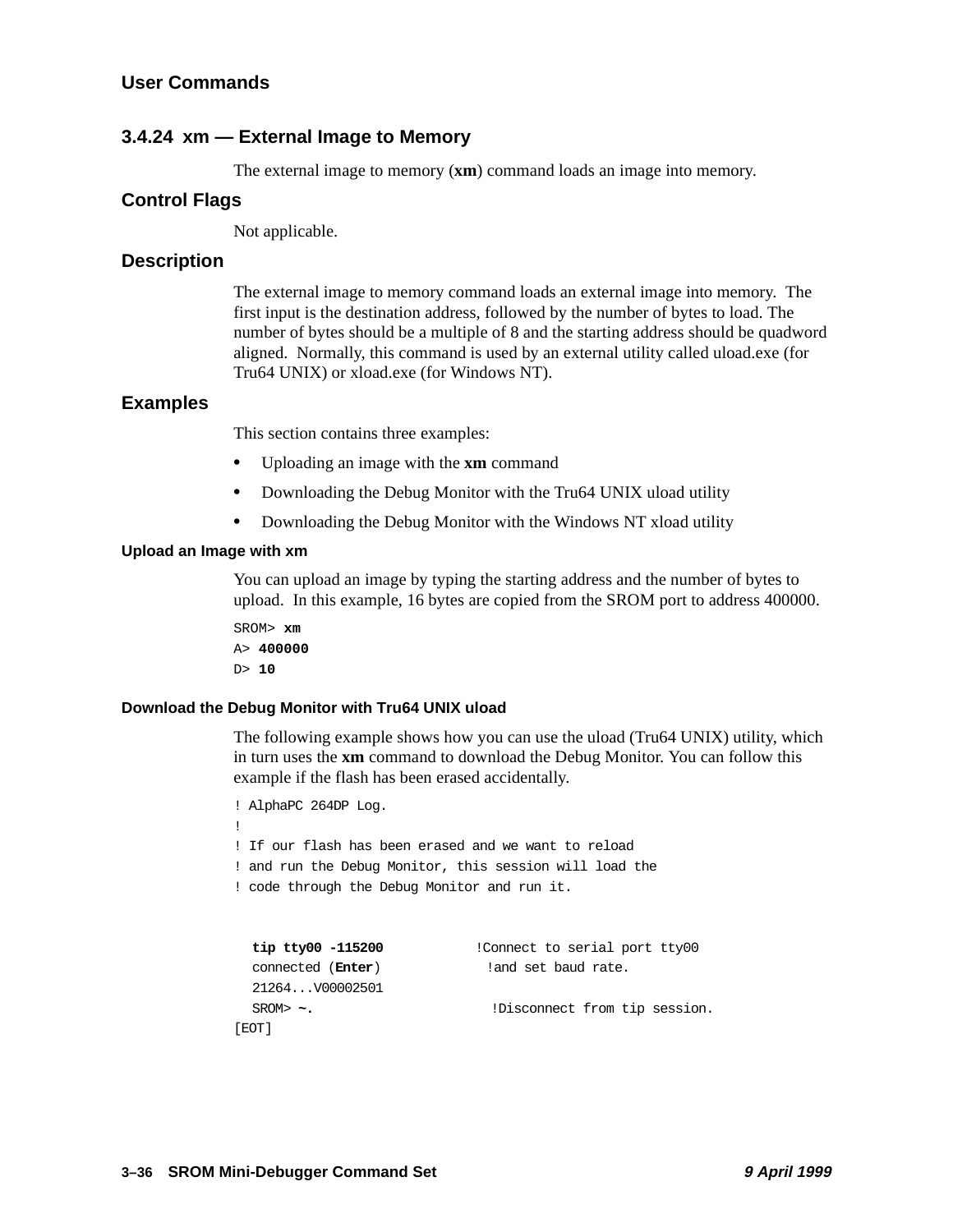```
uload dp264dbm.cmp 300000 /dev/tty00 115200
                           !Load Debug Monitor at address
                            !300000, using serial port tty00, at 
                            !baud rate 115200.
          **** ULOAD V2.0 [DEC 17 1997] ****
          **** SROM Binary Load Utility ****
Retrieving image to upload: dp264dbm.cmp
Size of file 0x31300 (201472) bytes
Connecting to seral port: /dev/tty/00
Syncing with remote terminal...
\overline{U}Error: \qquad \qquad !Error condition exists only
                            !until correct baud rate is found.
SROM>
Sending XM command. !Uload sends XM command.
Destination = 0x300000, Size = 0x31300 (201472) bytes
 Bytes Time
    0 00:00 !Uload finishes and exits.
SROM>
tip tty00 -115200 !Tip back to mini-debugger.
connected (Enter)
SROM> st !Starts Debug Monitor image execution at
A> 300000 !address 300000 and overwrites Icache.
```
#### **Download the Debug Monitor with Windows NT xload**

The following example shows how you can reload and run the Debug Monitor through the SROM Mini-Debugger Binary Load utility. You can follow this example if the flash has been erased accidentally.

```
! AlphaPC 264DP Log.
!
! If our flash has been erased and we want to reload
! and run the Debug Monitor, this session will load the
! code through the Debug Monitor and run it. Perform the following steps:
! 
!
! 1. If you wish, you can open a hyperterminal to verify the 
! connection. To do this, open the hyperterminal on a Windows NT 
! system, with the baud rate set to 19200, and flow control 
! set to none. You are now ready to start your SROM mini-debugger 
! session. 
!
```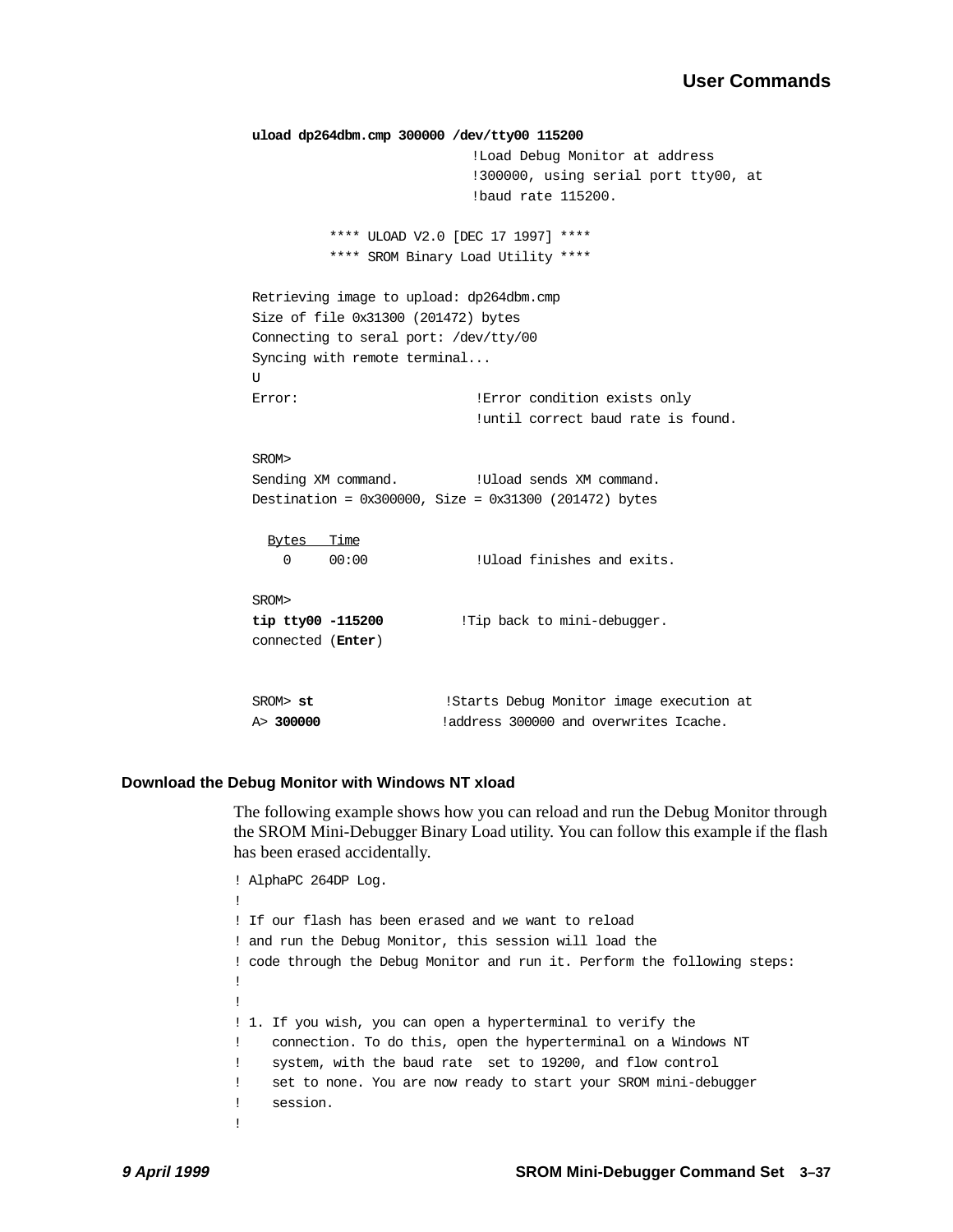#### <span id="page-53-0"></span>**User Commands**

```
! 2. Power on your system, which displays the following:
     DP264...V00005201.01.000000041ac60030.02.000007d1.03.0373bef8c1.05.04..
     0608000000.14.17 
                                   !Stops here until you press enter.
     (Enter)
     21264...V00002501
     SROM>
! 3. Stop the hyperterminal session by closing the window on the Windows 
! NT system. Open a command prompt window and go to the 
! directory where the file dp264dbm.cmp is located.
     C:\>cd ebsdk\ebfw\boot\dp264
     C:\ebsdk\ebfw\boot\DP264>
! 4. Before trying to XLOAD, ensure that xload.exe is in your path.
     C:\ebsdk\ebfw\boot\DP264>xload dp264dbm.cmp 300000 com1 fast
     *** Flamingo/Sandpiper/Pelican/Morgan SROM XLOAD Utility V2.1 ***
     %XLOAD-I-CMDLIN SROM> XM...
     %XLOAD-I-PAGSNT, X loaded page 315
     C:\ebsdk\ebfw\boot\DP264>
! 5. After XLOAD completes, reconnect the hyperterminal connection and 
! press the ENTER key to establish communication with the 
! SROM mini-debugger. Then type the following command:
     SROM>xb
! This runs the Debug Monitor on your AlphaPC 264DP, through which 
! you can flash a new Debug Monitor or AlphaBIOS. 
! 6. After the image is flashed into the system, replace your SROM 
! mini-debugger with the production SROM.
```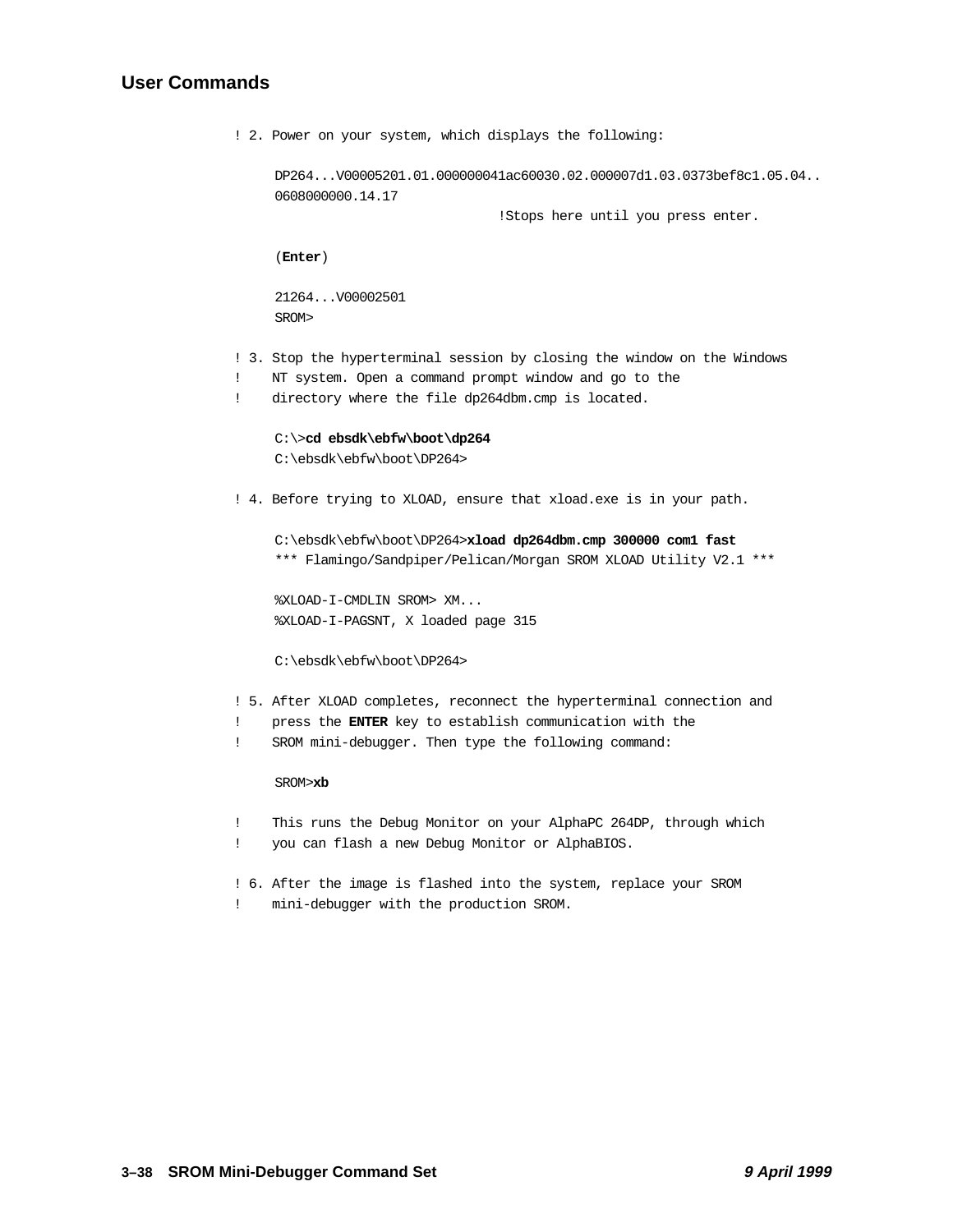# **A Support**

## <span id="page-54-0"></span>**A.1 Customer Support**

The Alpha OEM website provides the following information for customer support.

| <b>URL</b>                                                    | <b>Description</b>                                                                                                                    |  |  |
|---------------------------------------------------------------|---------------------------------------------------------------------------------------------------------------------------------------|--|--|
| http://www.digital.com/alphaoem Contains the following links: |                                                                                                                                       |  |  |
|                                                               | <b>Developers' Area:</b> Development tools, code examples,<br>driver developers' information, and technical white<br>papers           |  |  |
|                                                               | <b>Motherboard Products:</b> Motherboard details and<br>performance information                                                       |  |  |
|                                                               | <b>Microprocessor Products:</b> Microprocessor details and<br>performance information                                                 |  |  |
|                                                               | <b>News:</b> Press releases                                                                                                           |  |  |
|                                                               | <b>Technical Information:</b> Motherboard firmware and<br>drivers, hardware compatibility lists, and product<br>documentation library |  |  |
|                                                               | <b>Customer Support:</b> Feedback form                                                                                                |  |  |

## **A.2 Alpha Documentation**

The following table lists some of the available Alpha documentation. You can download Alpha documentation from the Alpha OEM World Wide Web Internet site:

#### **http://www.digital.com/alphaoem**

Click on **Technical Information**. Then click on **Documentation Library**.

| <b>Title</b>                                         | <b>Order Number</b> |
|------------------------------------------------------|---------------------|
| Alpha Architecture Reference Manual <sup>1</sup>     | $EY-W938E-DP$       |
| Alpha Architecture Handbook                          | EC-OD2KC-TE         |
| Alpha 21164 Microprocessor Hardware Reference Manual | EC-OP99C-TE         |
| Alpha 21164 Microprocessor Data Sheet                | EC-QP98C-TE         |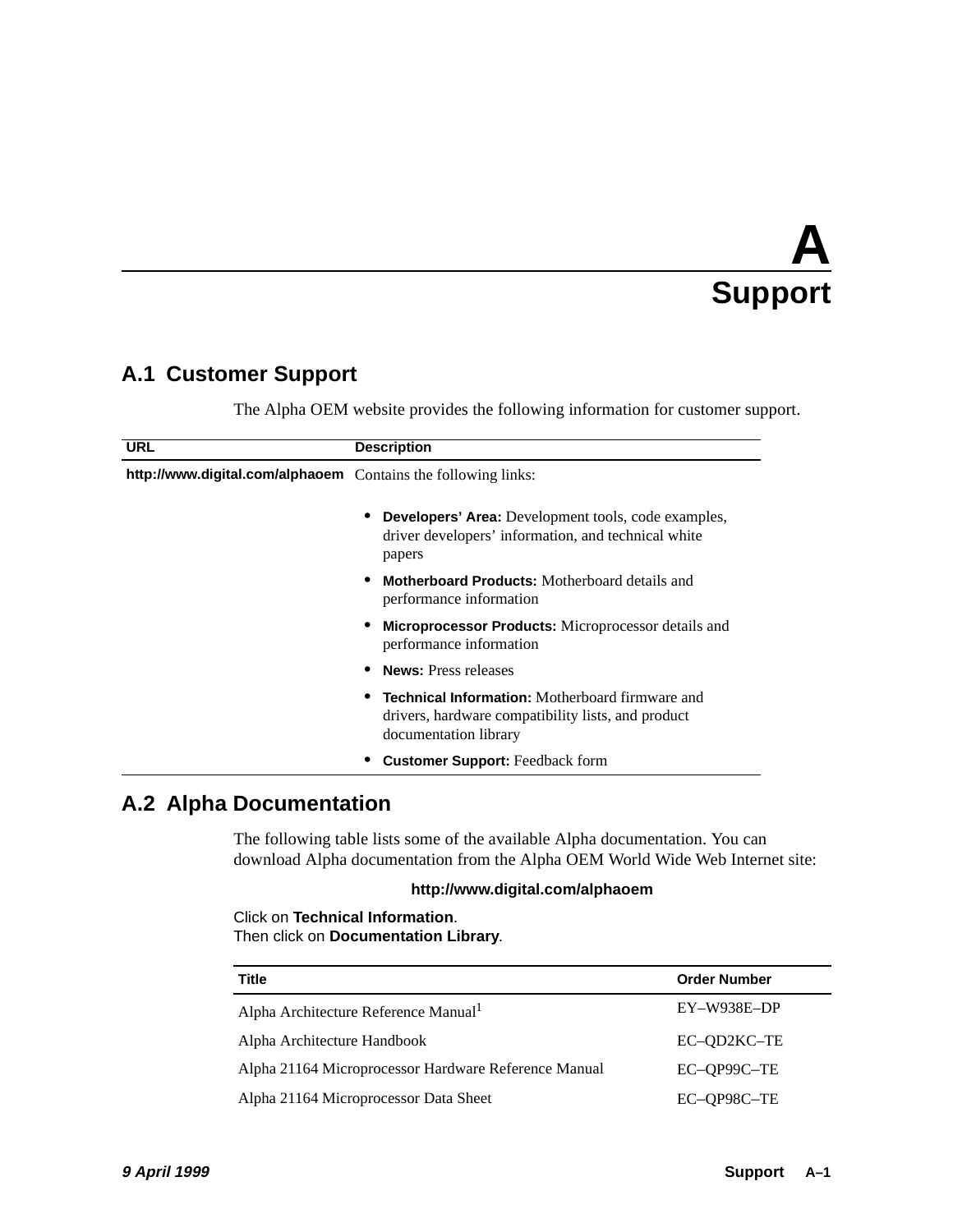| <b>Title</b>                                                            | <b>Order Number</b> |
|-------------------------------------------------------------------------|---------------------|
| 21164PC Alpha Microprocessor Hardware Reference Manual                  | EC-R2W0A-TE         |
| AlphaPC 264DP Product Brief                                             | EC-RBD0A-TE         |
| AlphaPC 264DP User's Manual                                             | EC-RB0BA-TE         |
| AlphaPC 264DP Technical Reference Manual                                | EC-RB0DA-TE         |
| AlphaPC 164SX Motherboard Product Brief                                 | EC-R57CA-TE         |
| AlphaPC 164SX Motherboard Windows NT User's Manual                      | EC-R57DB-TE         |
| AlphaPC 164SX Motherboard DIGITAL UNIX User's Manual                    | EC-R8P7B-TE         |
| AlphaPC 164SX Motherboard Technical Reference Manual                    | EC-R57EB-TE         |
| AlphaPC 164LX Motherboard Product Brief                                 | EC-R2RZA-TE         |
| AlphaPC 164LX Motherboard Windows NT User's Manual                      | EC-R2ZQF-TE         |
| AlphaPC 164LX Motherboard Tru64 UNIX User's Manual                      | EC-R2ZPC-TE         |
| AlphaPC 164LX Motherboard Technical Reference Manual                    | EC-R46WC-TE         |
| Alpha Motherboards Software Developer's Kit Product Brief               | EC-QXQKD-TE         |
| Alpha Motherboards Software Developer's Kit Read Me First               | <b>EC-QERSJ-TE</b>  |
| Alpha Microprocessors Motherboard Debug Monitor User's Guide            | <b>EC-QHUVG-TE</b>  |
| Alpha Microprocessors Motherboard Software Design Tools User's<br>Guide | <b>EC-QHUWE-TE</b>  |

<sup>1</sup> Not available on website. To purchase the *Alpha Architecture Reference Manual*, contact your local sales office or call Butterworth-Heinemann (DIGITAL Press) at 1–800–366–2665.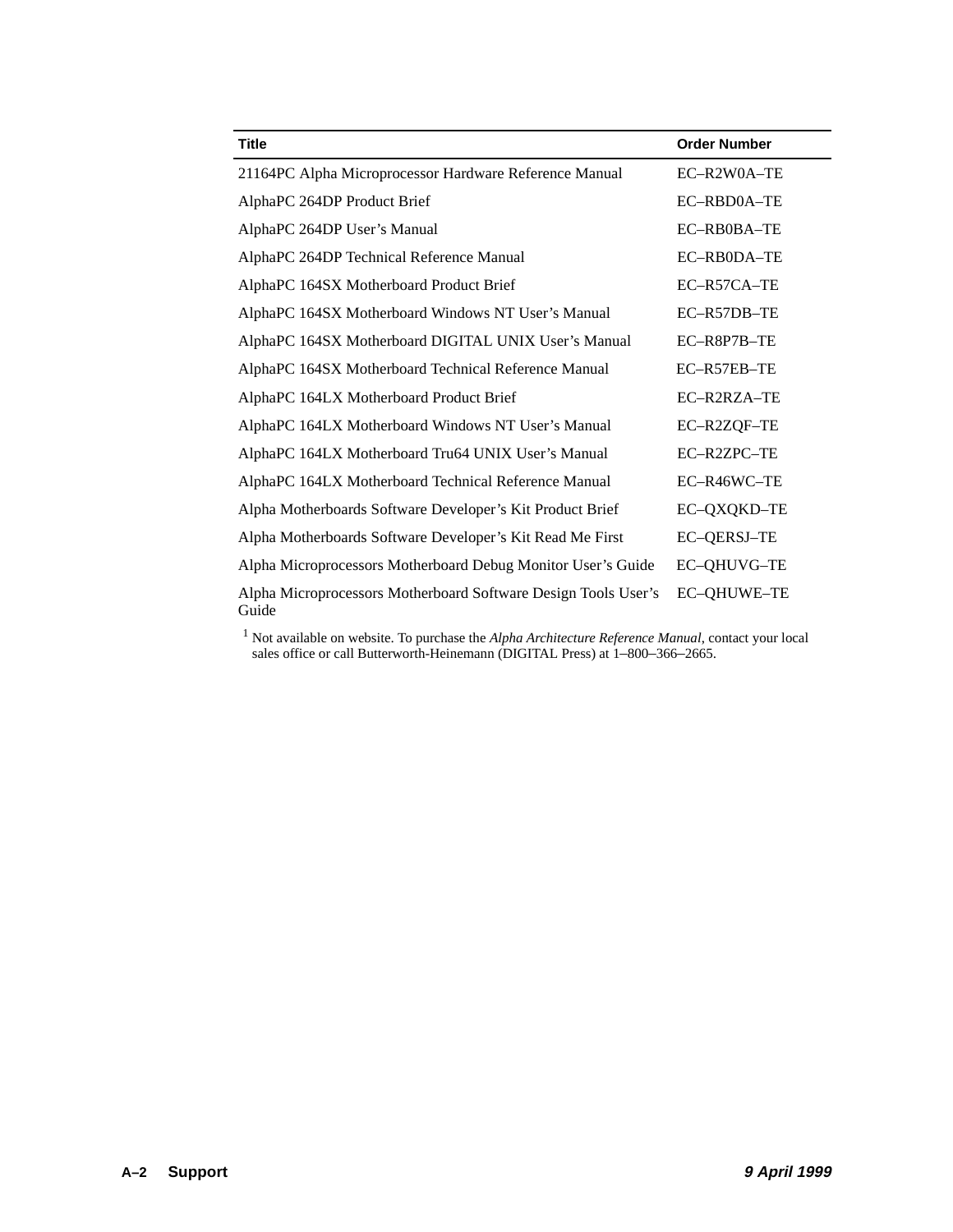## **Index**

### <span id="page-56-0"></span>**B**

ba *[See](#page-21-0)* set base address flag command Baud rate, [2–4](#page-13-0) block memory command, [3–7](#page-22-0) bm *[See](#page-22-0)* block memory command boot, [2–4](#page-13-0)

## **C**

cm *[See](#page-23-0)* compare command Command features, [3–1](#page-16-0) Command summary, [3–2](#page-17-0) Commands, [3–1](#page-16-0) block memory, [3–7](#page-22-0) compare, [3–8](#page-23-0) copy, 3–9 deposi[t CPU register,](#page-24-0) [3–10](#page-25-0) deposit memory, [3–13](#page-28-0) display, [3–12](#page-27-0) examine CPU registers, [3–14](#page-29-0) examine memory, [3–16](#page-31-0) external boot, [3–35](#page-50-0) external image to memory, [3–36](#page-51-0), [3–38](#page-53-0) fill memory, [3–18](#page-33-0) flags, [3–17](#page-32-0) follow-with-read, [3–20](#page-35-0) follow-with-write, [3–23](#page-38-0) loop, [3–25](#page-40-0) memory test, 3-26 negate data, [3–4](#page-19-0) print register, [3–27](#page-42-0) quadword, [3–28](#page-43-0) return, [3–29](#page-44-0) set base, [3–30](#page-45-0) set base address flag, [3–6](#page-21-0) start image, [3–32](#page-47-0) write address, [3–33](#page-48-0) compare command, [3–8](#page-23-0)

Connecting to a dumb terminal, [2–2](#page-11-0) to a PC, [2–2](#page-11-0) to a serial port, [2–4](#page-13-0) to a system for Tru64 UNIX, [2–3](#page-12-0) to a system for Windows NT 4.0, [2–2](#page-11-0) Conventions of document, [viii](#page-7-0) copy command, [3–9](#page-24-0) cp

 *[See](#page-24-0)* copy command

## **D**

```
d
    See negate data command
dc
    See deposit CPU register command
Debug Monitor
    reloading with uload, 3–36
    reloading with xload, 3–37
Debugging memory faults, 2–4
Default conditions, 2–4
deposit CPU register command, 3–10
deposit memory command, 3–13
di
    See display command
display command, 3–12
dm
    See deposit memory command
Document
    conventions, viii
    purpose, vii
Documentation
    ordering, A–1
Dumb terminal, 2–2
```
#### **E**

ec

*[See](#page-29-0)* examine CPU registers command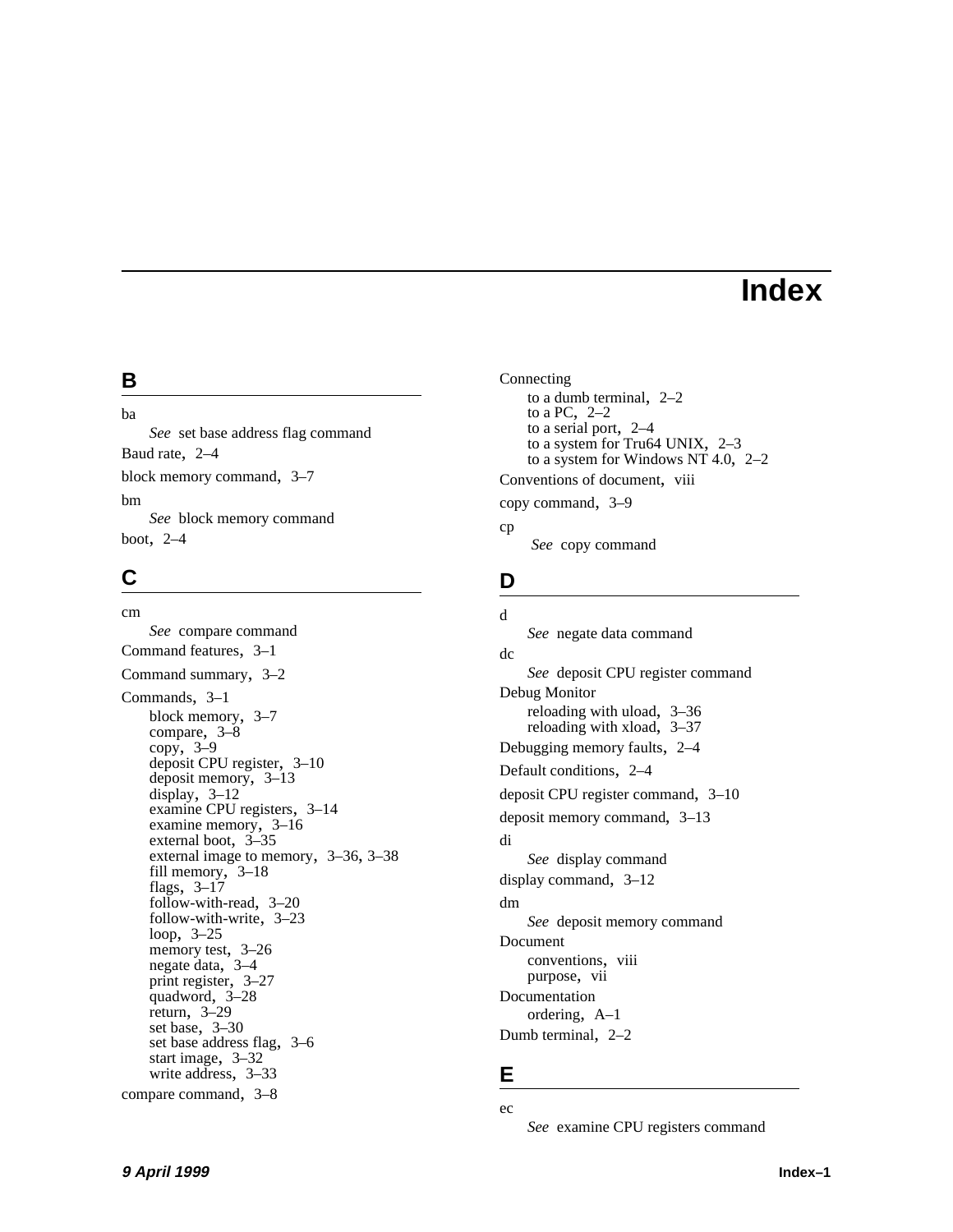em *[See](#page-31-0)* examine memory command examine CPU registers command, [3–14](#page-29-0) examine memory command, [3–16](#page-31-0) external boot command, [3–35](#page-50-0) external image to memory command, [3–36](#page-51-0) through uload utility, [3–36](#page-51-0)

through xload utility, [3–38](#page-53-0)

#### **F**

Features, [1–1](#page-8-0) command language, [3–1](#page-16-0) hardware debug, [2–1](#page-10-0) fill memory command, [3–18](#page-33-0) fl *[See](#page-32-0)* flags command flags command, [3–17](#page-32-0) Flash memory recovery from erasure with uload, [3–36](#page-51-0) recovery from erasure with xload, [3–37](#page-52-0) fm *[See](#page-33-0)* fill memory command follow-with-read command, [3–20](#page-35-0) follow-with-write command, [3–23](#page-38-0) fr *[See](#page-35-0)* follow-with-read command fw *[See](#page-38-0)* follow-with-write command

## **G**

Getting started, [2–1](#page-10-0)

## **H**

Hardware debug features, [2–1](#page-10-0) Hardware requirements, [2–1](#page-10-0)

## **I**

Introduction, [1–1](#page-8-0)

## **L**

lo *[See](#page-40-0)* loop command loop command, [3–25](#page-40-0)

### **M**

Machine check handler, [2–4](#page-13-0)

#### MCHK

*[See](#page-13-0)* machine check handler memory test command, [3–26](#page-41-0) mt *[See](#page-41-0)* memory test command

## **N**

negate data command, [3–4](#page-19-0)

## **P**

PC, connecting to, [2–2](#page-11-0) pr *[See](#page-42-0)* print register command print register command, [3–27](#page-42-0) Purpose of document, [vii](#page-6-0)

## **Q**

quadword command, [3–28](#page-43-0) qw *[See](#page-43-0)* quadword command

## **R**

Required hardware, [2–1](#page-10-0) return command, [3–29](#page-44-0) rt *[See](#page-44-0)* return command Running the mini-debugger, [2–4](#page-13-0)

## **S**

sb *[See](#page-45-0)* set base command Serial port connecting to, [2–4](#page-13-0) Serial port setup, [2–2](#page-11-0) set base address flag command, [3–6](#page-21-0) set base command, [3–30](#page-45-0) SROM serial port, [2–2](#page-11-0) st *[See](#page-47-0)* start image command start image command, [3–32](#page-47-0) Starting the mini-debugger, [2–4](#page-13-0) Synchronization, [2–4](#page-13-0)

## **T**

Table of commands, [3–2](#page-17-0)